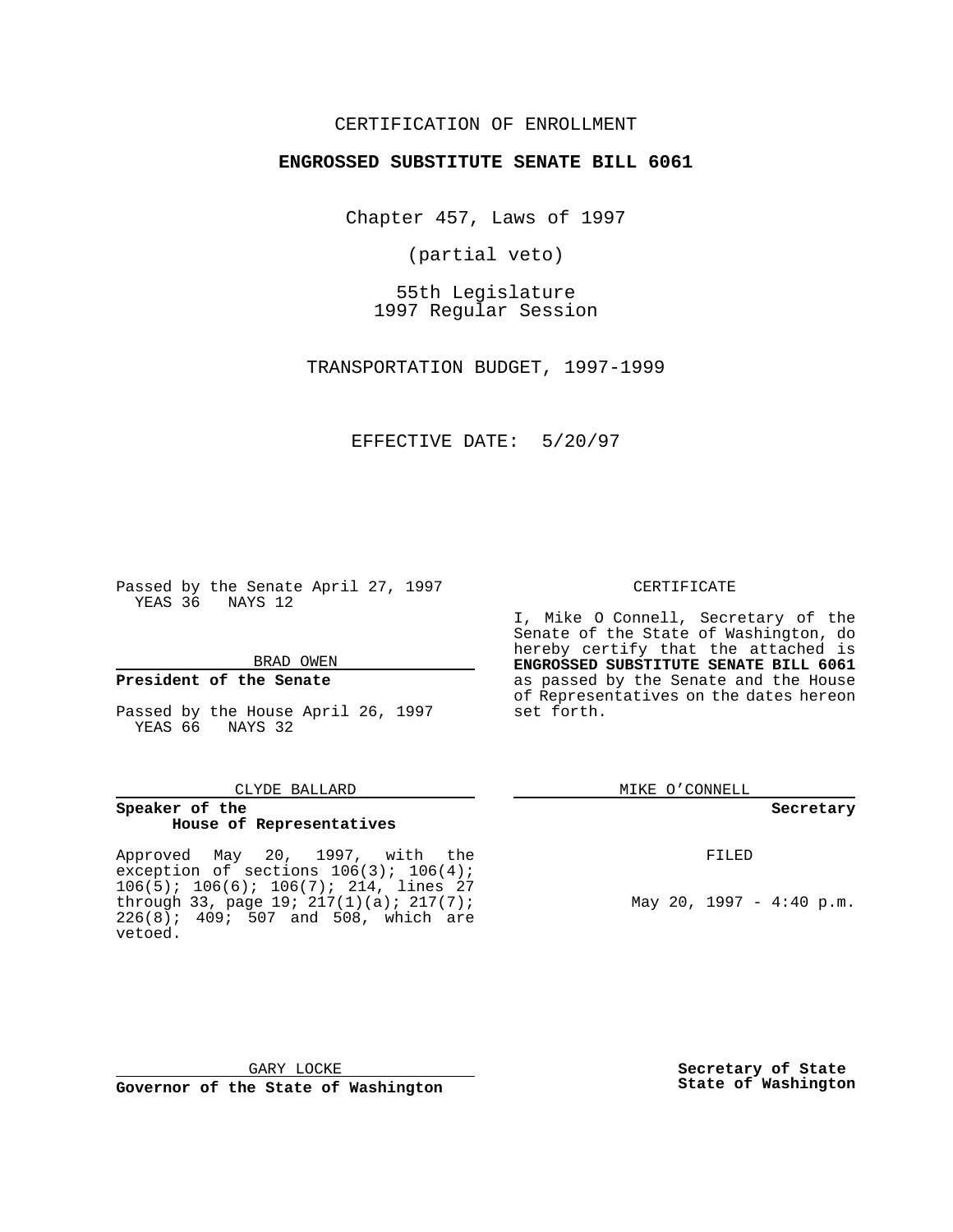#### **ENGROSSED SUBSTITUTE SENATE BILL 6061** \_\_\_\_\_\_\_\_\_\_\_\_\_\_\_\_\_\_\_\_\_\_\_\_\_\_\_\_\_\_\_\_\_\_\_\_\_\_\_\_\_\_\_\_\_\_\_

\_\_\_\_\_\_\_\_\_\_\_\_\_\_\_\_\_\_\_\_\_\_\_\_\_\_\_\_\_\_\_\_\_\_\_\_\_\_\_\_\_\_\_\_\_\_\_

AS RECOMMENDED BY CONFERENCE COMMITTEE

Passed Legislature - 1997 Regular Session

#### **State of Washington 55th Legislature 1997 Regular Session**

**By** Senate Committee on Transportation (originally sponsored by Senators Prince, Haugen and Wood; by request of Governor Locke)

Read first time 04/16/97.

 AN ACT Relating to transportation funding and appropriations; amending RCW 47.78.010; amending 1996 c 165 ss 207, 210, 211, 215, 218, 220, 221, 224, 225, 401, and 402 (uncodified); adding new sections to chapter 165, Laws of 1996; creating new sections; repealing 1996 c 165 s 505 (uncodified); making appropriations; providing an expiration date; and declaring an emergency.

BE IT ENACTED BY THE LEGISLATURE OF THE STATE OF WASHINGTON:

#### **TRANSPORTATION APPROPRIATIONS**

 NEW SECTION. **Sec. 1.** To ensure accountability for the expenditure of transportation revenue by agencies responsible for delivering transportation services and programs to the traveling and taxpaying public, an objective and systematic assessment of the services and programs administered by the departments of transportation and licensing and the Washington state patrol is essential. An audit of the agencies' performance and an examination of the efficiency and effectiveness of service and program delivery by the agencies, shall take place prior to the appropriation for full funding of certain programs, projects, and services in the 1997-99 biennium.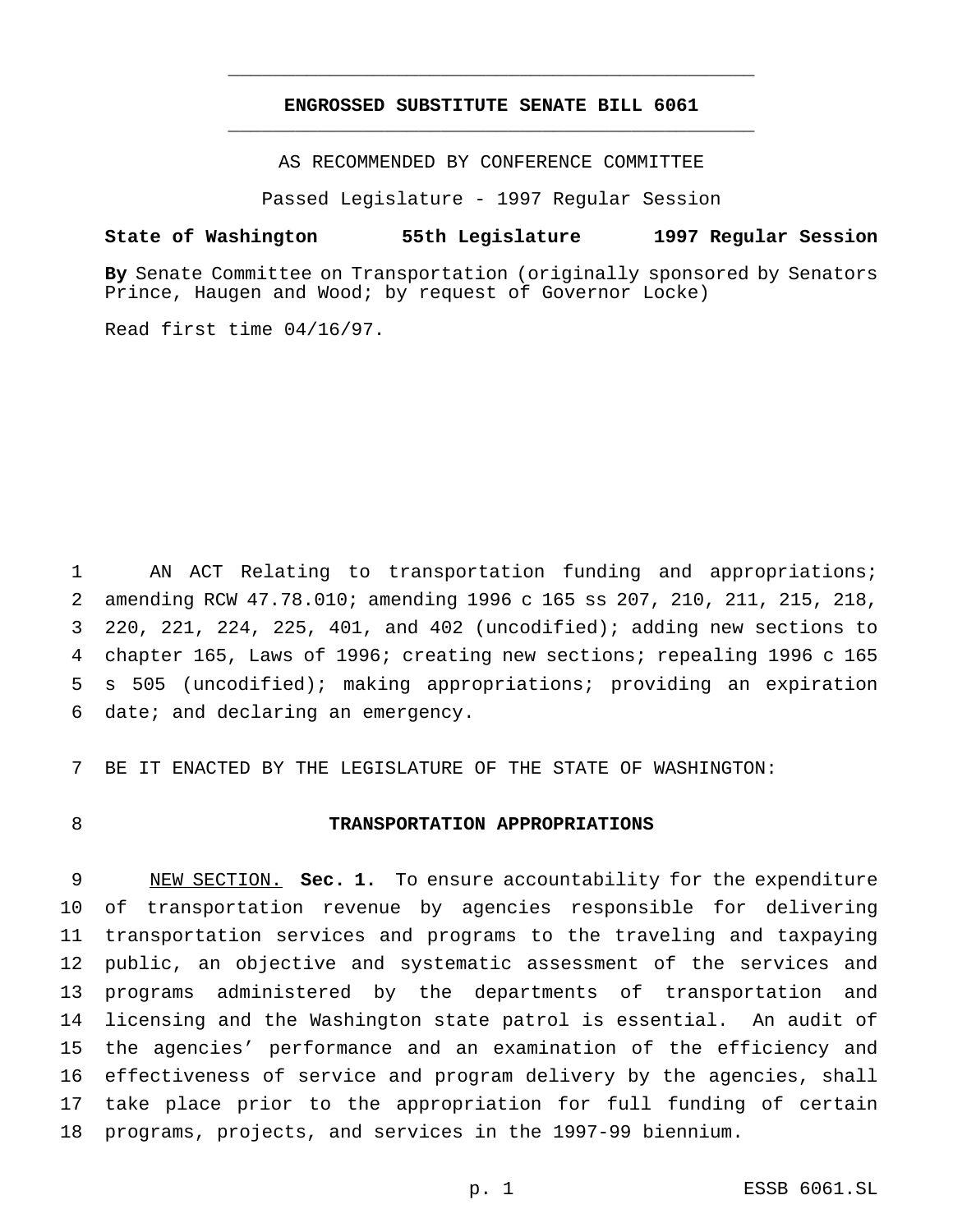NEW SECTION. **Sec. 2.** (1) The transportation budget of the state is hereby adopted and, subject to the provisions hereinafter set forth, the several amounts hereinafter specified, or as much thereof as may be necessary to accomplish the purposes designated, are hereby appropriated from the several accounts and funds hereinafter named to the designated state agencies and offices for salaries, wages, and other expenses, for capital projects, and for other specified purposes, including the payment of any final judgments arising out of such activities, for the period ending June 30, 1999.

 (2) Legislation with fiscal impacts enacted in the 1997 legislative session not assumed in this act are not funded in the 1997-99 transportation budget.

 (3) Unless the context clearly requires otherwise, the definitions in this subsection apply throughout this act.

 (a) "Fiscal year 1998" or "FY 1998" means the fiscal year ending June 30, 1998.

 (b) "Fiscal year 1999" or "FY 1999" means the fiscal year ending June 30, 1999.

(c) "FTE" means full-time equivalent.

 (d) "Lapse" or "revert" means the amount shall return to an unappropriated status.

 (e) "Provided solely" means the specified amount may be spent only for the specified purpose.

 (f) "Performance-based budgeting" means a budget that bases resource needs on quantified outcomes/results expected from use of the total appropriation. "Performance-based budgeting" does not mean incremental budgeting that focuses on justifying changes from the historic budget or to line-item input-driven budgets.

 (g) "Mission" means a statement of an organization's purpose that is concise, understandable, and consistent with the agency's statutory mandate.

 (h) "Vision" means a statement of the organization's preferred future that is idealistic, motivating, directive, and logically connected to the mission.

 (i) "Major strategies" means the broad themes for how an agency plans to accomplish its mission.

 (j) "Goals" means the statements of purpose that identify a desired result or outcome. The statements shall be realistic, achievable,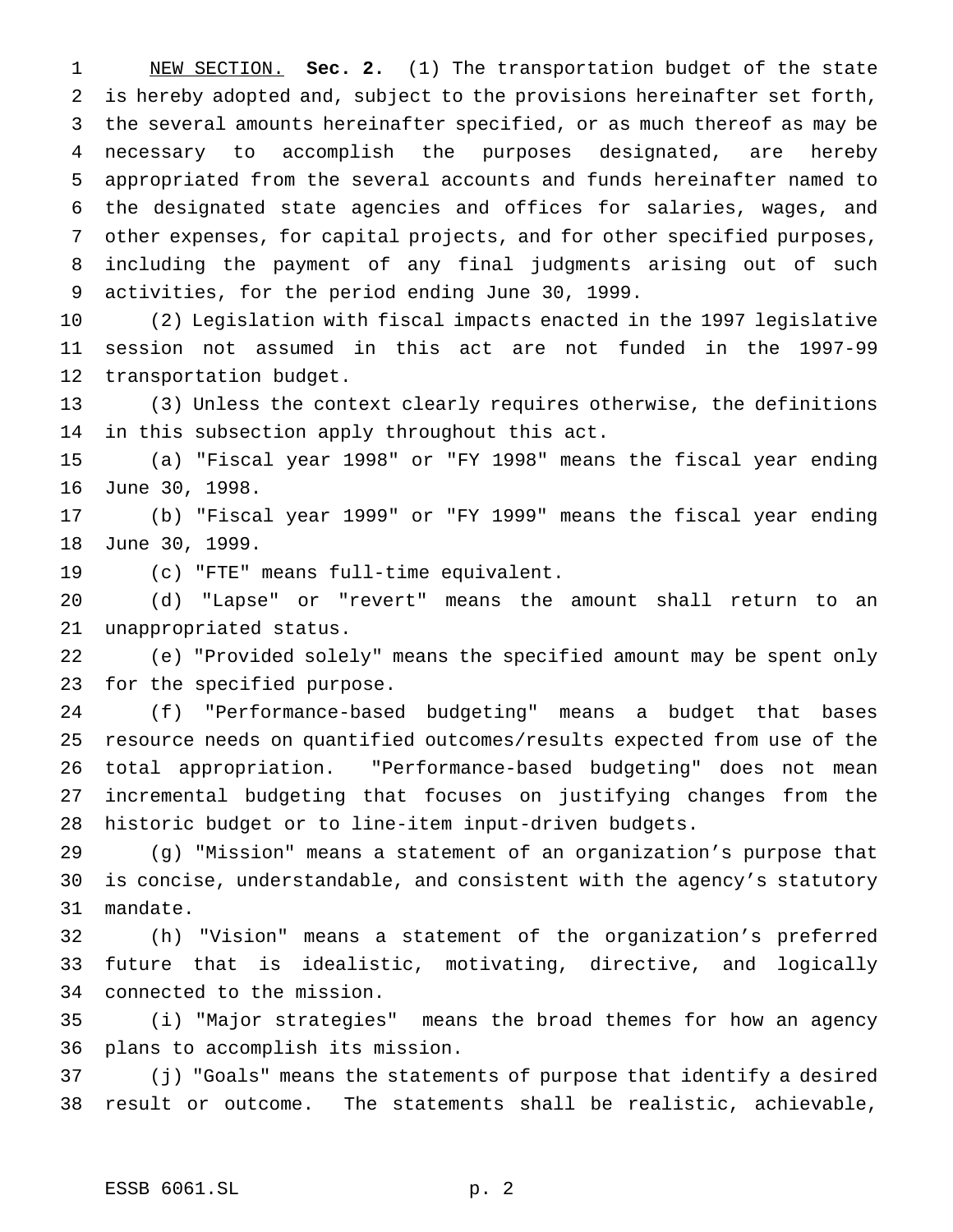directive, assignable, evaluative, and logically linked to the agency's mission and statutory mandate.

 (k) "Objectives" means the steps taken to reach a goal that are specific and measurable within a specified time period. Objectives shall be assignable, prioritized, time-phased, and have resource estimates.

 (l) "Strategic plan" means the strategies agencies create for investment choices in the future. All agency strategic plans shall present alternative investment strategies for providing services.

- 
- 

#### **PART I**

## **GENERAL GOVERNMENT AGENCIES--OPERATING**

NEW SECTION. **Sec. 101. FOR THE DEPARTMENT OF AGRICULTURE**

Motor Vehicle Fund--State Appropriation.....\$ 304,000

 The appropriation in this section is subject to the following conditions and limitations and specified amounts are provided solely for that activity: The department of agriculture shall report to the legislative transportation committee by January 15, 1998, and January 15, 1999, on the number of fuel samples tested and the findings of the tests for the motor fuel quality program.

 NEW SECTION. **Sec. 102. FOR THE JOINT LEGISLATIVE SYSTEMS COMMITTEE**

Motor Vehicle Fund--State Appropriation.....\$ 111,000

 The appropriation in this section is subject to the following conditions and limitations and specified amounts are provided solely for that activity: The joint legislative systems committee shall enter into a service level agreement with the legislative transportation committee by June 30, 1997.

 NEW SECTION. **Sec. 103. FOR THE LEGISLATIVE EVALUATION AND ACCOUNTABILITY PROGRAM**

Motor Vehicle Fund--State Appropriation.....\$ 420,000

p. 3 ESSB 6061.SL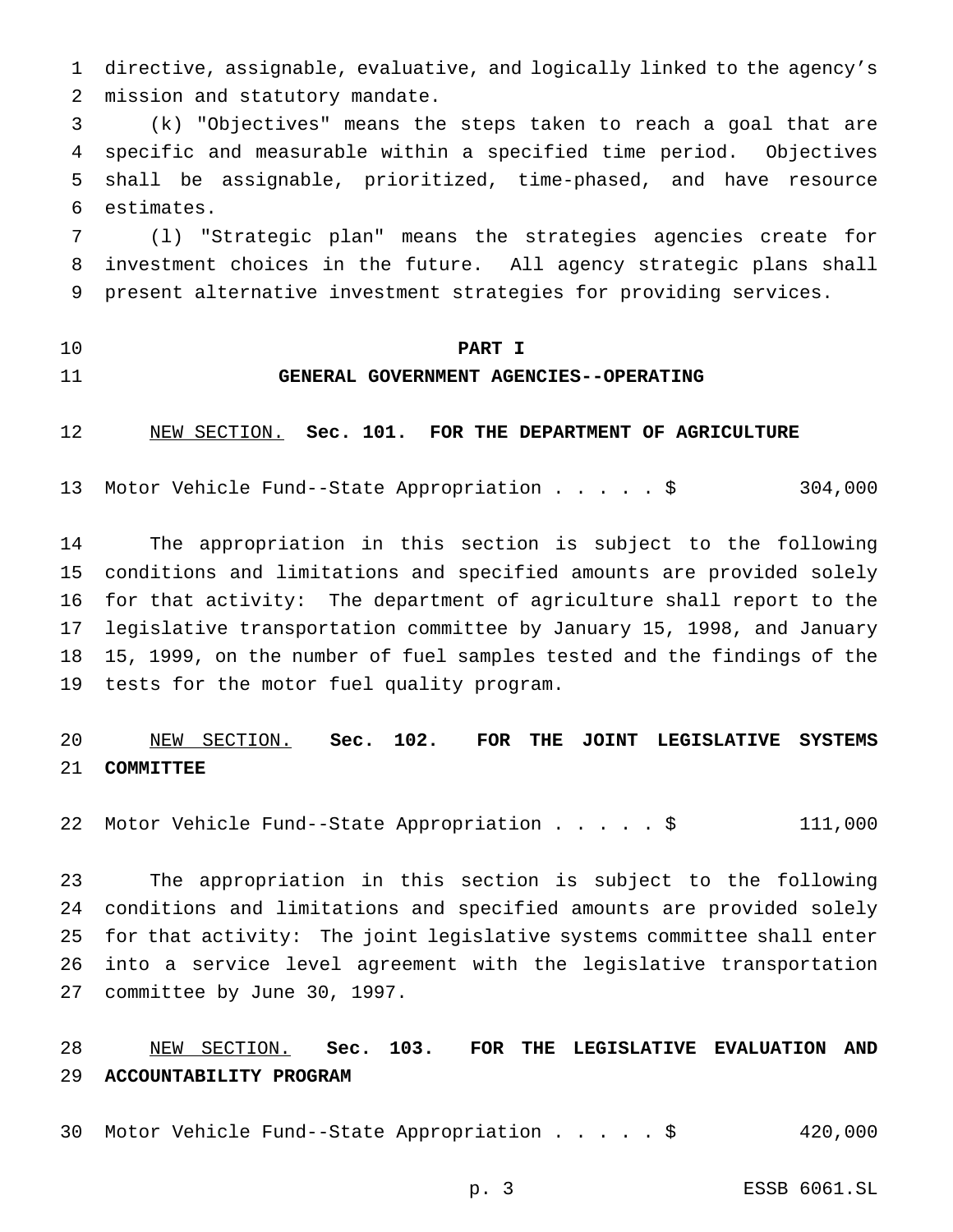The appropriation in this section is subject to the following conditions and limitations and specified amounts are provided solely for that activity: The legislative evaluation and accountability program committee shall enter into a service level agreement with the legislative transportation committee by June 30, 1997.

# NEW SECTION. **Sec. 104. FOR THE GOVERNOR--FOR TRANSFER TO THE TORT CLAIMS REVOLVING FUND**

|    | 8 Motor Vehicle Fund--State Appropriation \$       |                        |  | 1,000,000 |
|----|----------------------------------------------------|------------------------|--|-----------|
|    | 9 Marine Operating Account--State Appropriation \$ |                        |  | 1,000,000 |
| 10 |                                                    | TOTAL APPROPRIATION \$ |  | 2,000,000 |

 The appropriations in this section are subject to the following conditions and limitations and specified amounts are provided solely for that activity: The amount of the transfers from the motor vehicle fund and the marine operating fund are to be transferred into the tort claims revolving fund only as claims have been settled or adjudicated to final conclusion and are ready for payout. The appropriation contained in this section is to retire tort obligations that occurred before July 1, 1990.

# NEW SECTION. **Sec. 105. FOR THE UTILITIES AND TRANSPORTATION COMMISSION**

 Grade Crossing Protective Fund--State 22 Appropriation . . . . . . . . . . . . . . . \$ 222,000

 \*NEW SECTION. **Sec. 106. FOR THE JOINT LEGISLATIVE AUDIT AND REVIEW COMMITTEE**

Transportation Fund--State Appropriation ....\$ 1,500,000

 (1) The joint legislative audit and review committee shall conduct performance audits of the department of transportation, focusing on its responsibilities for the highway and ferry systems; the department of licensing, focusing on the processes for motor vehicle and driver licensing functions; and the Washington state patrol, focusing on law enforcement operations, communications systems, and technology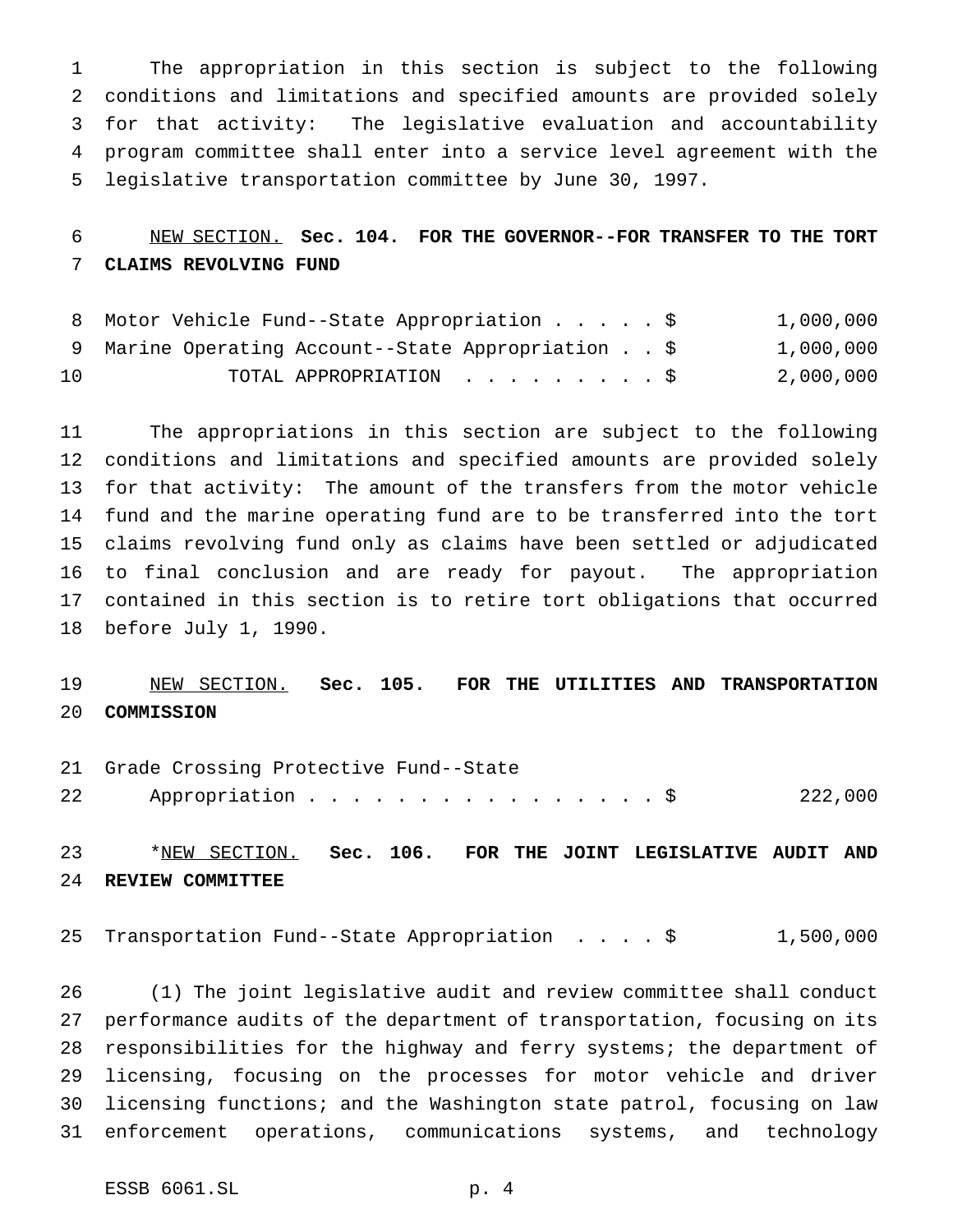requirements. The performance audits shall be conducted in accordance with government accounting standards prescribed by the comptroller general of the United States and the provisions of chapter 44.28 RCW, and shall be an objective and systematic assessment of the programs administered by the audited agencies, including each program's effectiveness, efficiency, and accountability. The joint legislative audit and review committee shall act as project manager of the audits and, under the provisions of chapter 39.29 RCW, shall contract with a consultant or consultants to conduct the audits.

 (2) The committee shall consult frontline employees, program managers, customers of the programs and agency services, taxpayers, legislators, legislative staff, state auditor, office of financial management staff, and other external public and private sector experts in conducting the performance audit.

 (3) The performance audit shall identify those activities and programs that should be strengthened, those that should be abandoned, 17 and those that need to be redirected or other alternatives explored. In conducting the audit, the following objectives shall be addressed as appropriate:

 (a) Identify each of the discrete functions or activities, along 21 with associated costs and full-time equivalent staff;

 (b) Determine the extent to which the particular activity or function is specifically authorized in statute or is consistent with 24 statutory direction and intent;

 (c) Establish the relative priority of the program among the 26 agency's functions;

27 (d) Consider whether or not the purpose for which the program was created is still valid based on the circumstances under which the program was created versus those that exist at the time of the audit; (e) Recommend organizations or programs in the public or private sector to be used as benchmarks against which to measure the performance of the program or function;

 (f) Determine whether or not the program or function is achieving the results for which it was established;

 (g) Identify alternatives for delivering the program or service, 36 either in the public or private sector;

 (h) Identify any duplication of services with other government programs or private enterprises or gaps in services;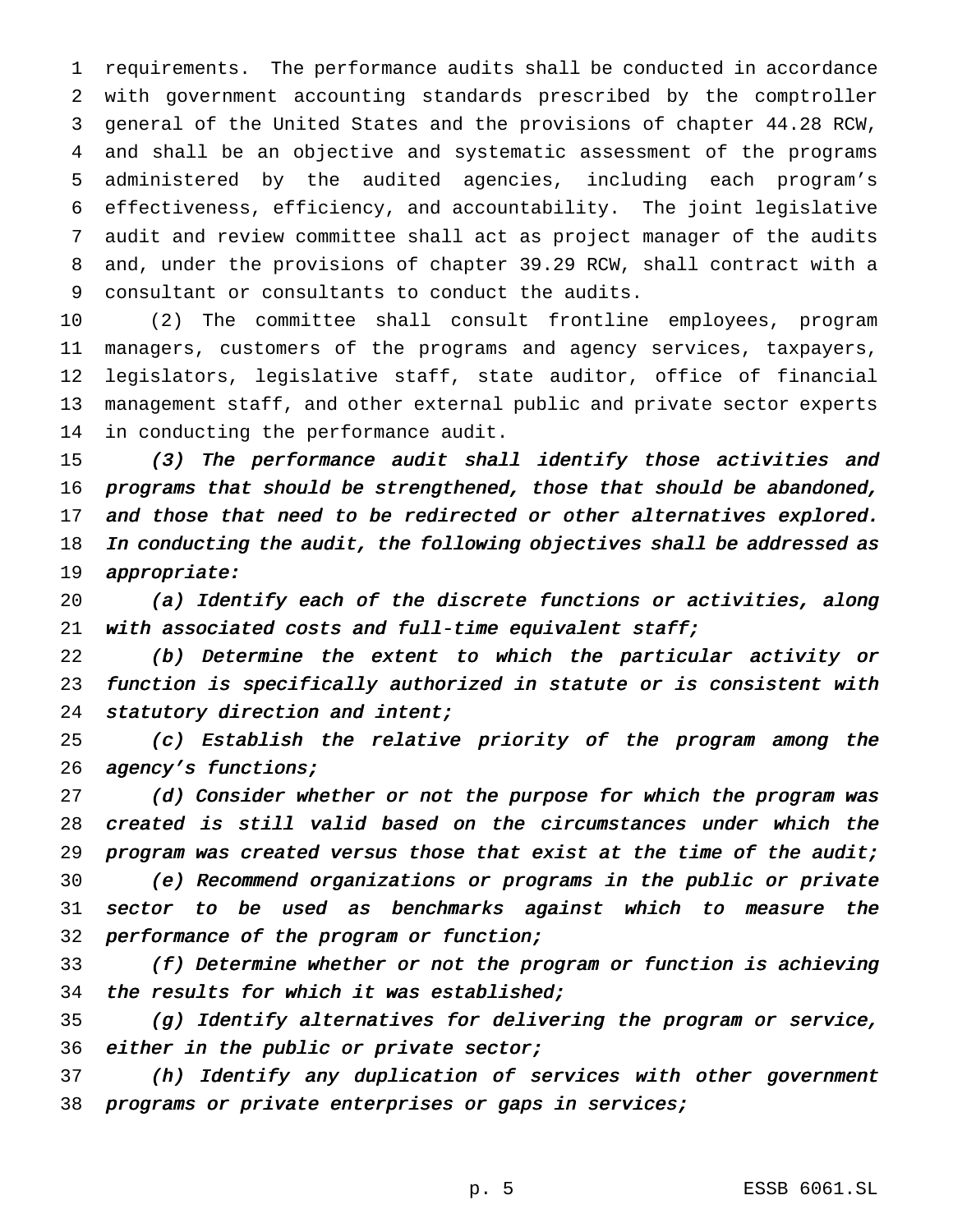(i) Identify the costs or implications of not performing the function;

 (j) Determine the frequency with which other states perform similar functions, as well as their relative funding levels and performance; (k) In the event of inadequate performance by the program, identify the potential for <sup>a</sup> workable, affordable plan to improve performance;

 (l) Identify, to the extent possible, the causes of any program's failure to achieve the desired results and identify alternatives for reducing costs or improving service delivery, including transferring 10 functions to other public or private sector organizations; and

 (m) Develop recommendations relating to statutes that inhibit or do 12 not contribute to the agency's ability to perform its functions 13 effectively and efficiently and whether specific statutes, activities, 14 or programs should be continued, abandoned, or restructured.

 (4) In conducting the performance audit of the Washington state ferries' capital program, the committee shall evaluate and make 17 recommendations on the following elements:

 (a) Washington state ferries' compliance with the recommendations of the <sup>1991</sup> Booz. Allen and Hamilton vessel construction and refurbishment study;

 (b) Vessel procurement procedures that maximize cost effective preservation, maintenance, and new construction of Washington state ferries;

 (c) The appropriate level of Washington state ferries' in-house design and construction, design or construction functions that could be performed by private engineering firms and shipyards, and procedures to appropriately share the risk of project performance between the state 28 and private shipyards in the implementation of contractual work;

 (d) Washington state ferries' long-range plan recommendations for terminal and vessel investments, with particular focus on the appropriate investments to meet forecasted vehicle and passenger travel demands, emergent vessel capacity and existing fleet preservation 33 needs, needed route structures, and related terminal capacity; and

 (e) Other elements or issues as directed by the advisory committee. (5) In conducting the performance audit of the Washington state ferries' operating program, the committee shall evaluate and make recommendations on the following elements:

 (a) The administration and organizational structure of the Washington state ferries, with specific focus on the appropriate level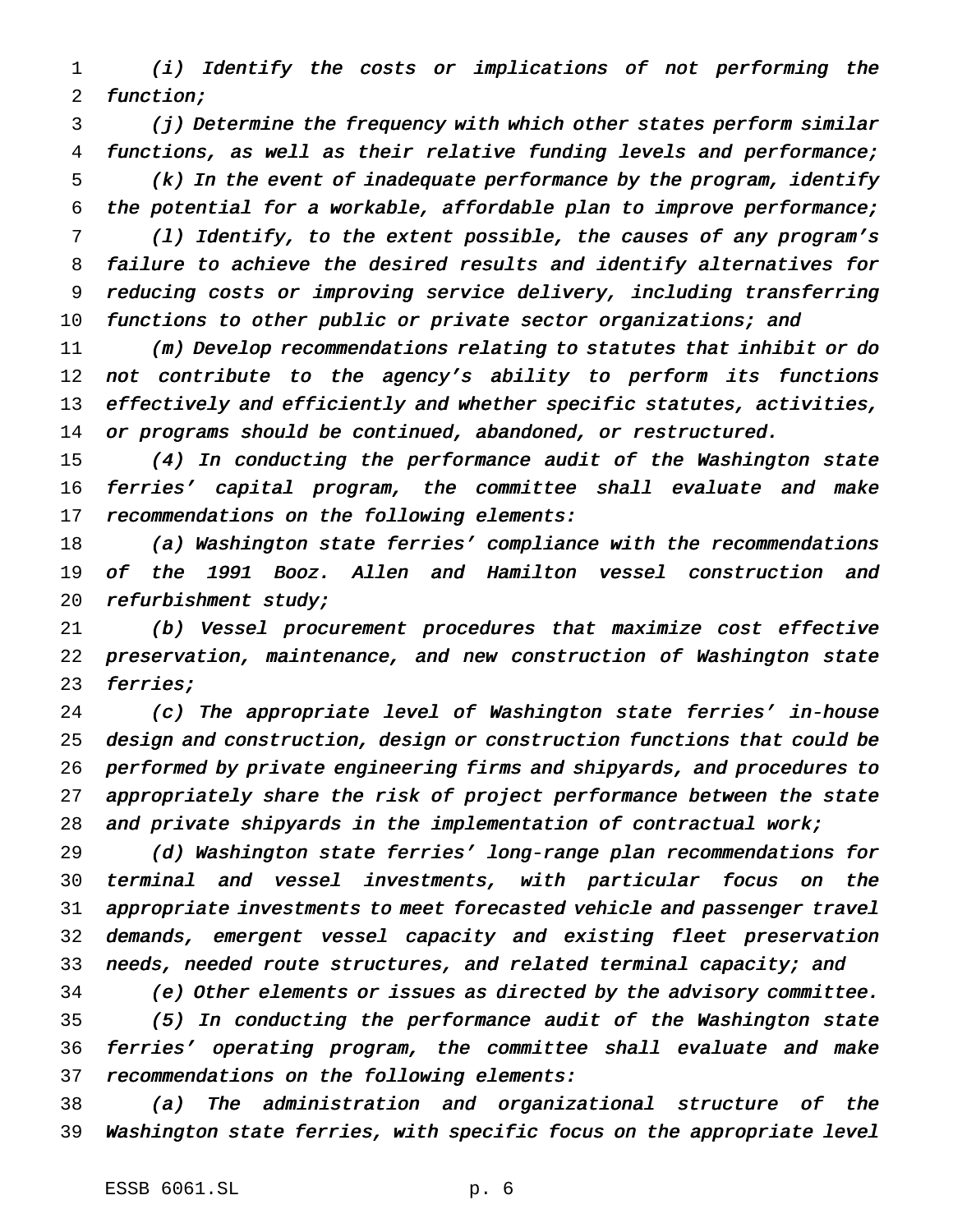of management staffing, and clerical and support functions necessary for terminal and vessel activities;

 (b) The efficiency of current staging, loading, and traffic management procedures;

 (c) The appropriate service level and related vessel deployment for existing and planned routes;

 (d) Appropriate procedures for vessel operational support; including, but not limited to, fueling, water, sewage, and hazardous materials management procedures;

(e) Internal controls of revenue collections and inventory;

11 (f) Review of emergency management procedures;

12 (g) The feasibility of converting international route service to local government and/or private sector operation;

 (h) Radio and electronic vessel communications and electronic 15 tracking systems;

16 (i) Contractual agreements for agent services;

17 (j) Terminal utility cost increases;

18 (k) Internal control procedures to ensure the accuracy of payroll;

 (l) Strategies for maintenance support of vessels and terminals, 20 including an assessment of Eagle Harbor operations;

 (m) Fleet and terminal equipment processes to enhance operational 22 support and cost effective purchases;

 (n) Essential training and human resources requirements, including 24 training needed to comply with regulatory agency mandates;

 (o) Appropriate levels of support necessary for the consistent 26 operation of supporting data processing systems;

 (p) System-wide charges for software licensing and policy for purchasing, or upgrading computer workstations; and

(q) Other elements or issues as directed by the committee.

 (6) The performance audit of the department of transportation's ferry capital and operating programs shall have first priority, and as many components as are feasible shall be completed prior to January 1, 1998. The performance audit of other department programs, if feasible, shall also be considered for completion in this time period.

 (7) Unless the joint legislative audit and review committee determines otherwise, the preliminary and final audit reports for the Washington state ferries shall be completed by October 1, 1997, and January 1, 1998, respectively. Unless the committee determines otherwise, the preliminary and final audit reports for other programs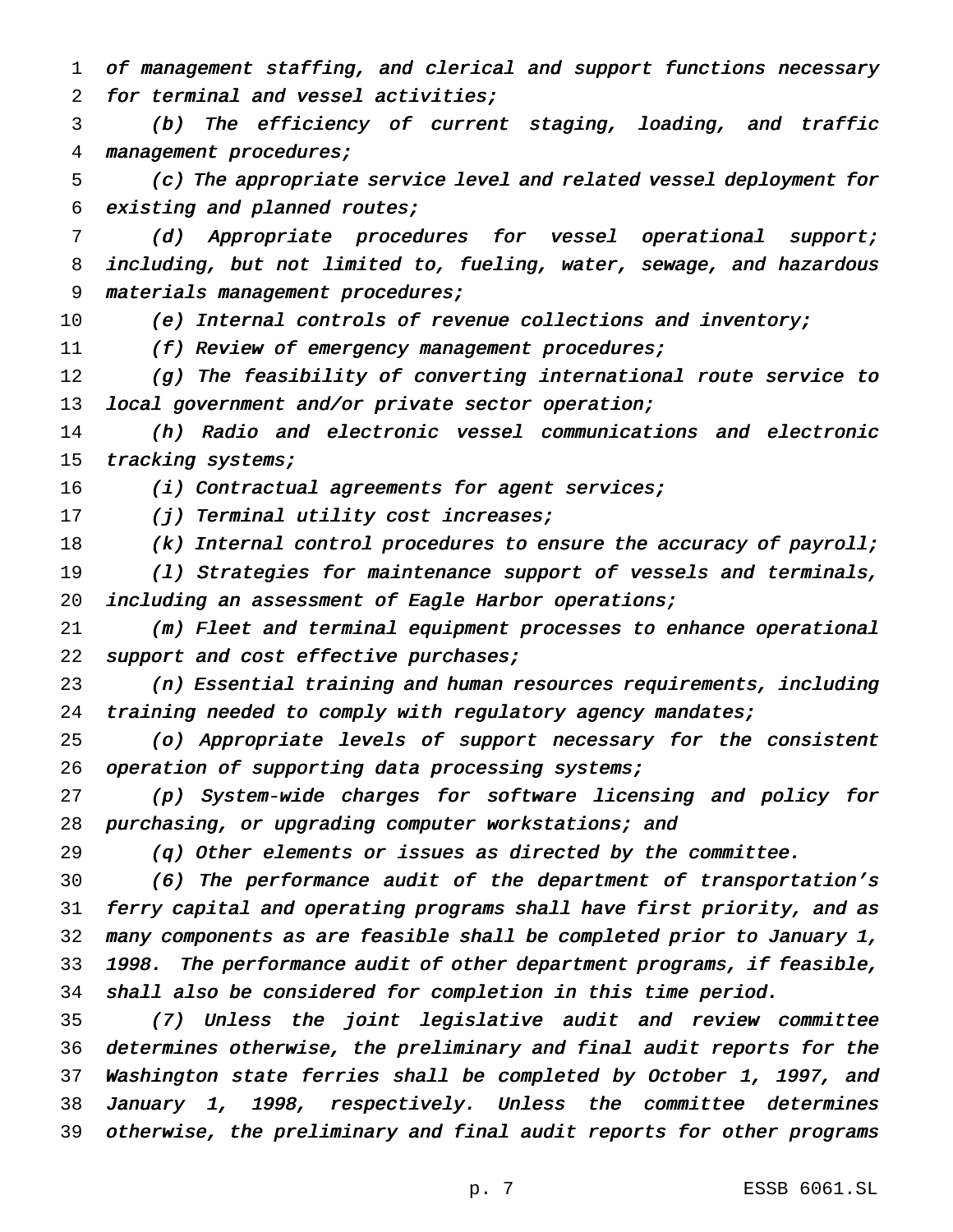administered by the department of transportation, the department of licensing and the Washington state patrol shall be completed by August 1, 1998, and November 1, 1998, respectively.

 (8)(a) There is hereby created a temporary performance audit advisory committee. The advisory committee shall provide input to the joint legislative audit and review committee on the following matters:

(i) Identification of stakeholders;

8 (ii) The performance audit scope and objectives;

 (iii) Progress reports provided by the joint legislative audit and review committee;

(iv) Preliminary and final audit reports; and

 (v) Facilitating communication of audit findings to other members of the legislature.

 (b) The advisory committee shall be comprised of the members of the executive committees of the joint legislative audit and review committee and the legislative transportation committee. The state auditor and the director of the office of financial management shall serve as ex officio members.

 (c) The advisory committee shall be chaired by the director of financial management.

**\*Sec. 106 was partially vetoed. See message at end of chapter.**

#### NEW SECTION. **Sec. 107. FOR THE OFFICE OF FINANCIAL MANAGEMENT**

Motor Vehicle Fund--State Appropriation.....\$ 116,000

 The appropriation in this section is subject to the following conditions and limitations and specified amounts are provided solely for that activity: The entire amount is provided as funding to the office of financial management for a policy and budget analyst for the transportation agencies.

# NEW SECTION. **Sec. 108. FOR THE DEPARTMENT OF COMMUNITY, TRADE, AND ECONOMIC DEVELOPMENT**

Motor Vehicle Fund--State Appropriation.....\$ 252,000

 The appropriation in this section is subject to the following conditions and limitations and specified amounts are provided solely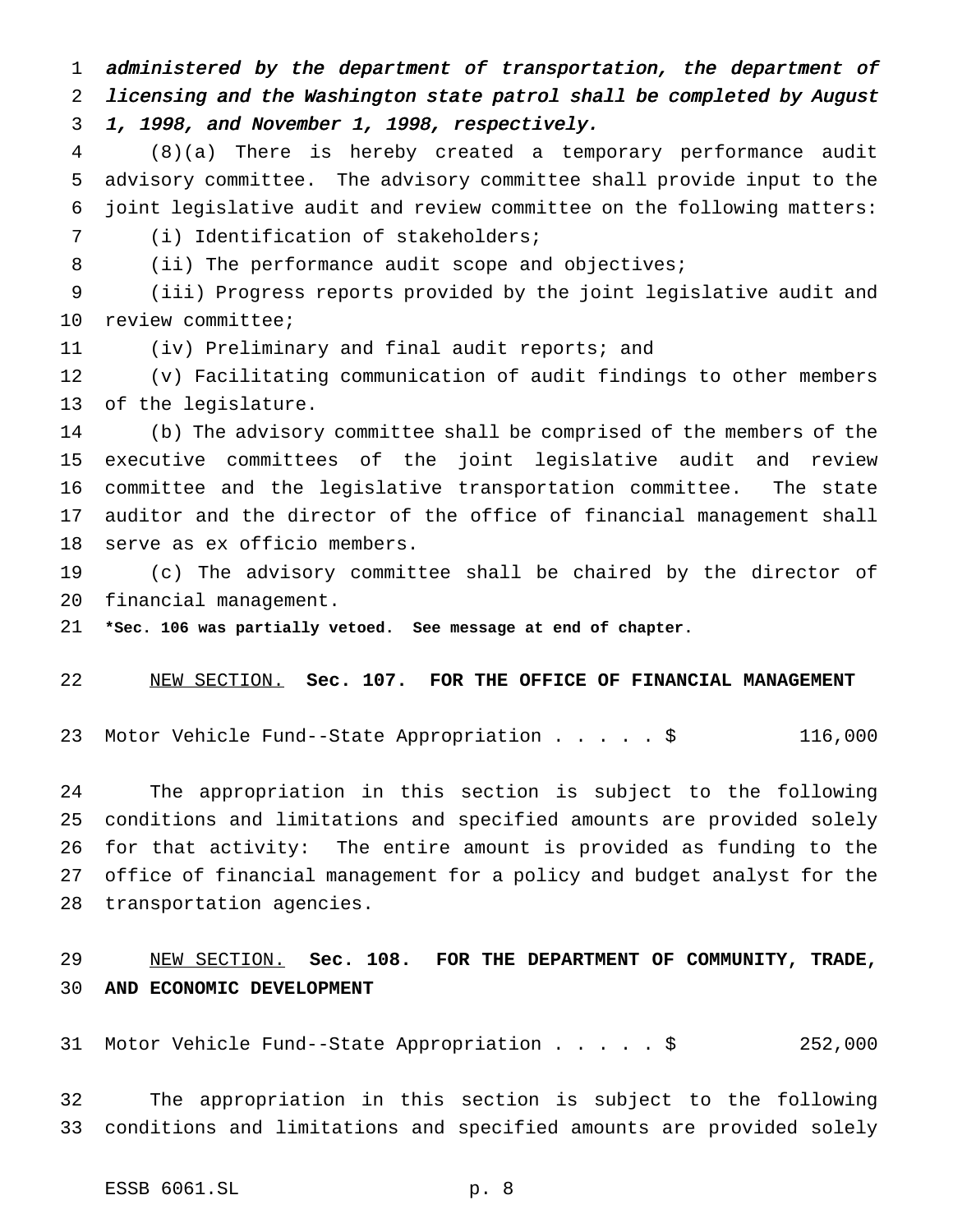for that activity: The entire appropriation is for the contracted staff at the Gateway Visitor Information Centers, and may not be used for any other purpose.

# NEW SECTION. **Sec. 109. FOR THE STATE PARKS AND RECREATION COMMISSION**

Motor Vehicle Fund--State Appropriation.....\$ 931,000

 The appropriation in this section is subject to the following conditions and limitations and specified amounts are provided solely for that activity:

 (1) A report of actual expenditures and descriptions of the expenditures from the motor vehicle fund will be submitted to the legislature in December 1997 and December 1998.

 (2) If any of the parks that have historically received these funds are closed during the 1997-99 biennium, the funds for the closed parks may not be used for other purposes and must be returned to the motor vehicle fund.

#### **GENERAL GOVERNMENT AGENCIES--CAPITAL**

 NEW SECTION. **Sec. 110. FOR WASHINGTON STATE PARKS AND RECREATION--CAPITAL PROJECTS**

Motor Vehicle Fund--State Appropriation.....\$ 3,500,000

 The appropriation in this section is subject to the following conditions and limitations and specified amounts are provided solely for that activity:

 (1) The entire appropriation is for the repaving of roadways in the following state parks in the 1997-99 biennium:

- (a) Moran state park, \$1,800,000;
- (b) Cama Beach state park, \$300,000;

(c) Riverside state park, \$640,000;

- (d) Steamboat Rock state park, \$225,000;
- (e) Damon Point state park, \$485,000; and
- (f) Deception Pass state park, \$50,000.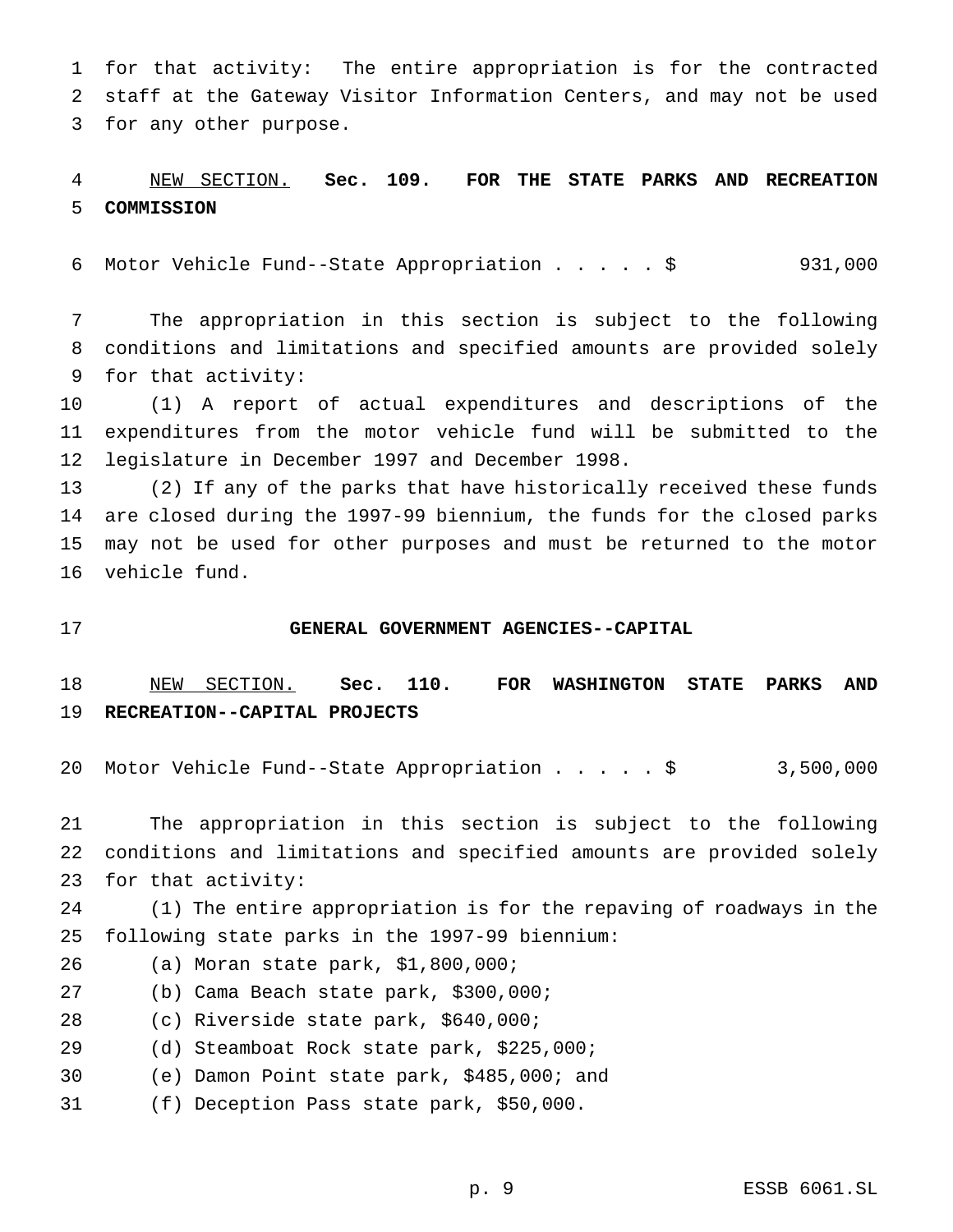(2) This is a one time appropriation with the repaving efforts to be completed in the parks by June 30, 1999. The repaving contracts will be awarded by competitive bid using department of transportation standards. Progress reports will be prepared and presented to the legislative transportation committees in January 1999.

 (3) If any of the parks listed in subsection (1) of this section are closed during the 1997-99 biennium, the amount provided for the park under subsection (1)(a) through (f) of this section shall lapse and return to the motor vehicle fund.

(End of part)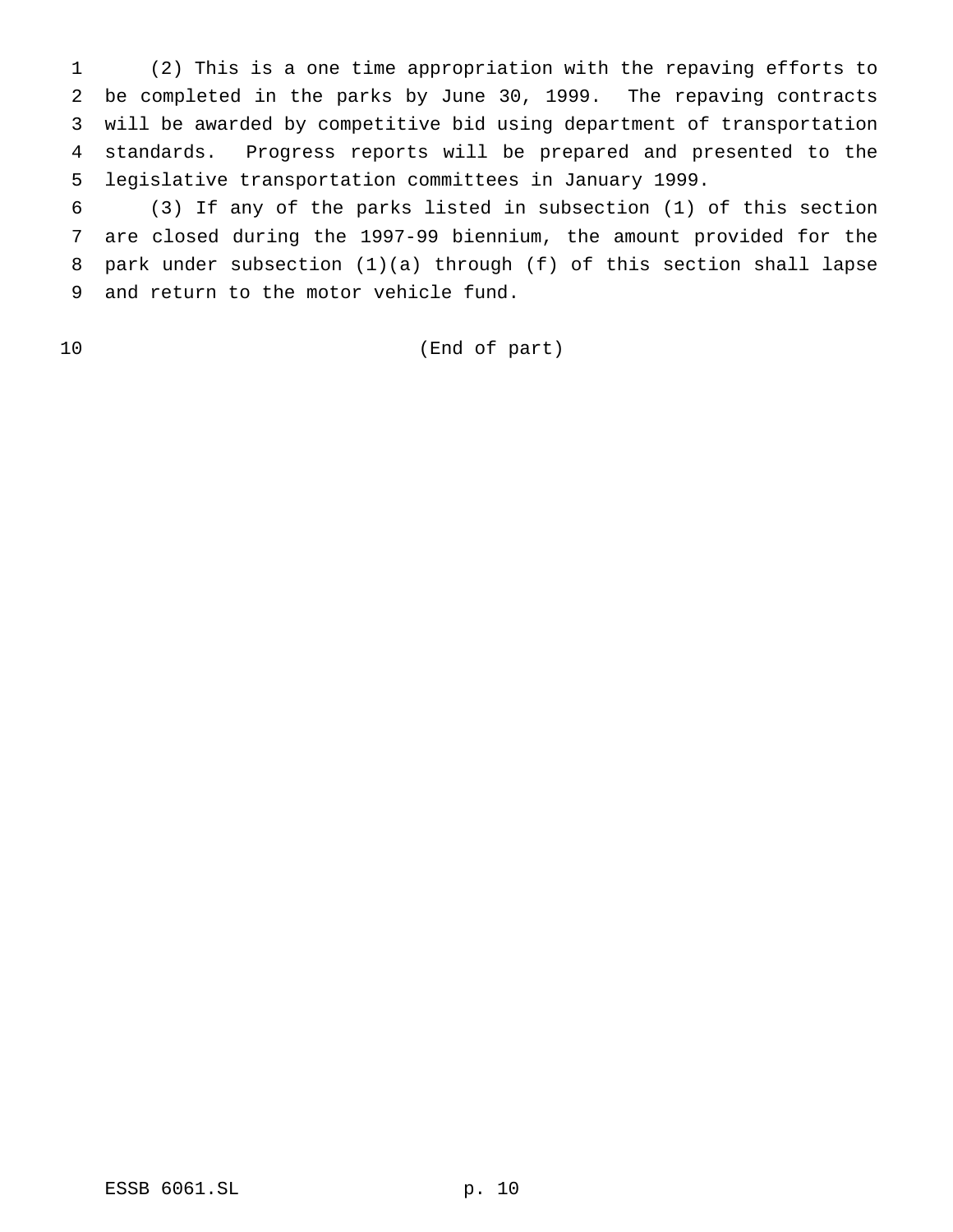|  | ٠ |  |
|--|---|--|
|  |   |  |
|  |   |  |
|  |   |  |
|  |   |  |
|  |   |  |
|  |   |  |

#### **PART II**

## **TRANSPORTATION AGENCIES**

 NEW SECTION. **Sec. 201. FOR THE WASHINGTON TRAFFIC SAFETY COMMISSION**

|    | 5 Highway Safety Fund--State Appropriation \$   | 491,000   |
|----|-------------------------------------------------|-----------|
|    | 6 Highway Safety Fund--Federal Appropriation \$ | 5,216,000 |
|    | Transportation Fund--State Appropriation \$     | 950,000   |
| -8 | TOTAL APPROPRIATION \$                          | 6,657,000 |

 The appropriations in this section are subject to the following conditions and limitations and specified amounts are provided solely for that activity:

 (1) The transportation fund--state appropriation includes \$900,000 to fund community DUI task forces. Funding from the transportation fund for any community DUI task force may not exceed twenty-five percent of total expenditures in support of that task force.

 (2) \$50,000 of the transportation fund--state appropriation is provided to support local law enforcement implementing the drug recognition expert (DRE) and drugged driving programs. Any funds not required for the DRE program may be used for programs related to heavy trucks that improve safety and enforcement of Washington state laws.

NEW SECTION. **Sec. 202. FOR THE BOARD OF PILOTAGE COMMISSIONERS**

Pilotage Account--State Appropriation......\$ 275,000

NEW SECTION. **Sec. 203. FOR THE COUNTY ROAD ADMINISTRATION BOARD**

|    | 24 Motor Vehicle Fund--Rural Arterial Trust         |            |
|----|-----------------------------------------------------|------------|
| 25 | Account--State Appropriation \$                     | 57,397,000 |
|    | 26 Motor Vehicle Fund--State Appropriation \$       | 1,548,000  |
|    | 27 Motor Vehicle Fund--Private/Local                |            |
| 28 | Appropriation $\frac{1}{5}$                         | 383,000    |
|    | 29 Motor Vehicle Fund--County Arterial Preservation |            |
| 30 | Account--State Appropriation \$                     | 27,940,000 |
|    |                                                     |            |

p. 11 ESSB 6061.SL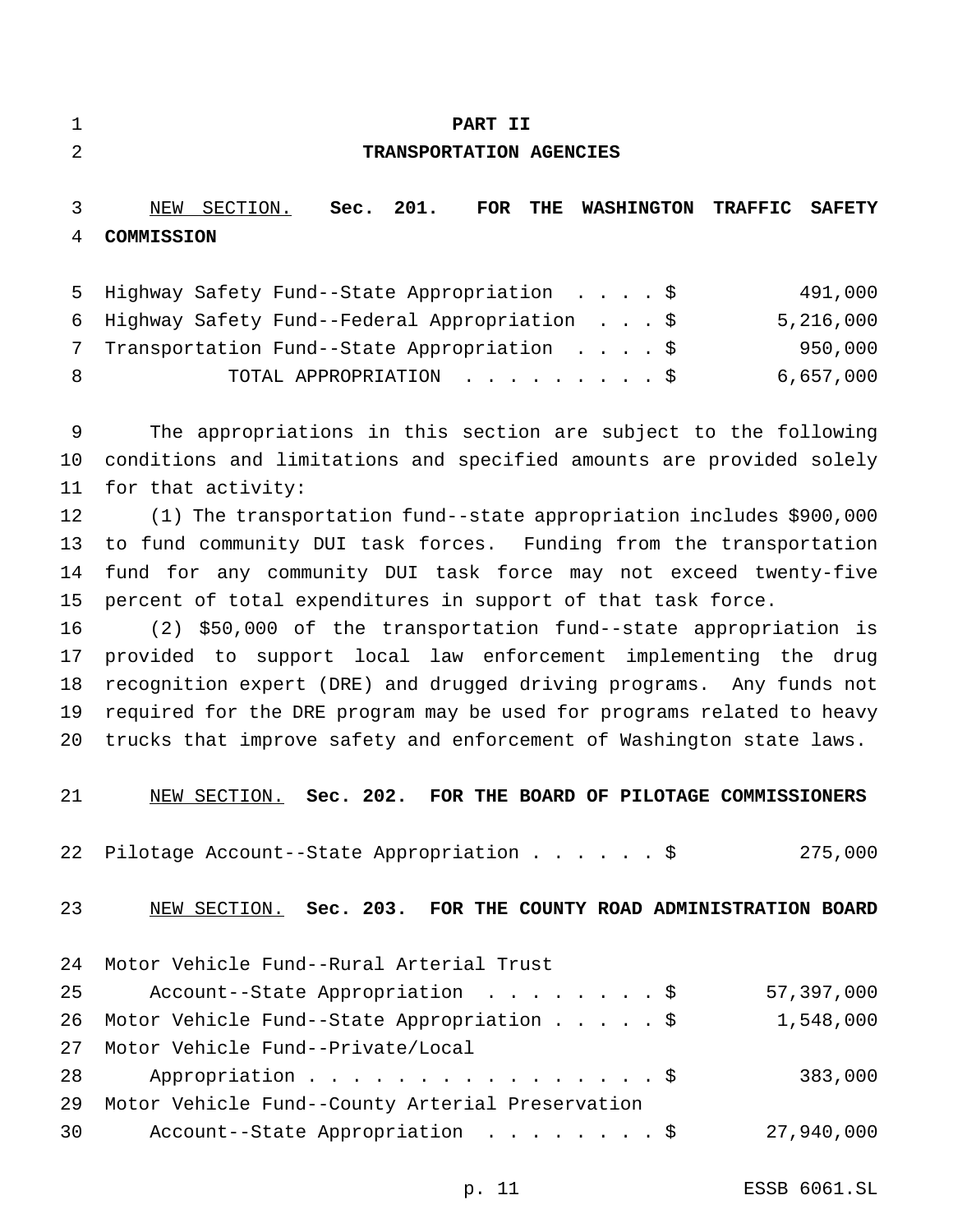1 TOTAL APPROPRIATION . . . . . . . . \$ 87,268,000

 The appropriations in this section are subject to the following conditions and limitations and specified amounts are provided solely for that activity: \$124,000 of the county arterial preservation account--state appropriation is provided for a computer programmer to rewrite and expand the county road information system for compatibility with Windows computer software. It is the intent of the legislature that this position be a project position and is funded for the 1997-99 biennium only.

NEW SECTION. **Sec. 204. FOR THE TRANSPORTATION IMPROVEMENT BOARD**

| 11 | Motor Vehicle Fund--Urban Arterial Trust       |             |
|----|------------------------------------------------|-------------|
| 12 | Account--State Appropriation \$                | 57,159,000  |
| 13 | Motor Vehicle Fund--Transportation Improvement |             |
| 14 | Account--State Appropriation \$                | 122,014,000 |
| 15 | Motor Vehicle Fund--City Hardship Assistance   |             |
| 16 | Account--State Appropriation \$                | 2,649,000   |
| 17 | Motor Vehicle Fund--Small City Account--       |             |
| 18 | State Appropriation \$                         | 7,921,000   |
| 19 | Central Puget Sound Public Transportation      |             |
| 20 | Account--State Appropriation \$                | 27,360,000  |
| 21 | Public Transportation Systems Account--        |             |
| 22 | State Appropriation \$                         | 3,928,000   |
| 23 | TOTAL APPROPRIATION \$                         | 221,031,000 |
|    |                                                |             |

 The appropriations in this section are subject to the following conditions and limitations and specified amounts are provided solely for that activity: The transportation improvement account--state appropriation includes \$40,000,000 in proceeds from the sale of bonds authorized in RCW 47.26.500. However, the transportation improvement board may authorize the use of current revenues available in lieu of bond proceeds.

 NEW SECTION. **Sec. 205. FOR THE LEGISLATIVE TRANSPORTATION COMMITTEE**

Motor Vehicle Fund--State Appropriation.....\$ 2,822,000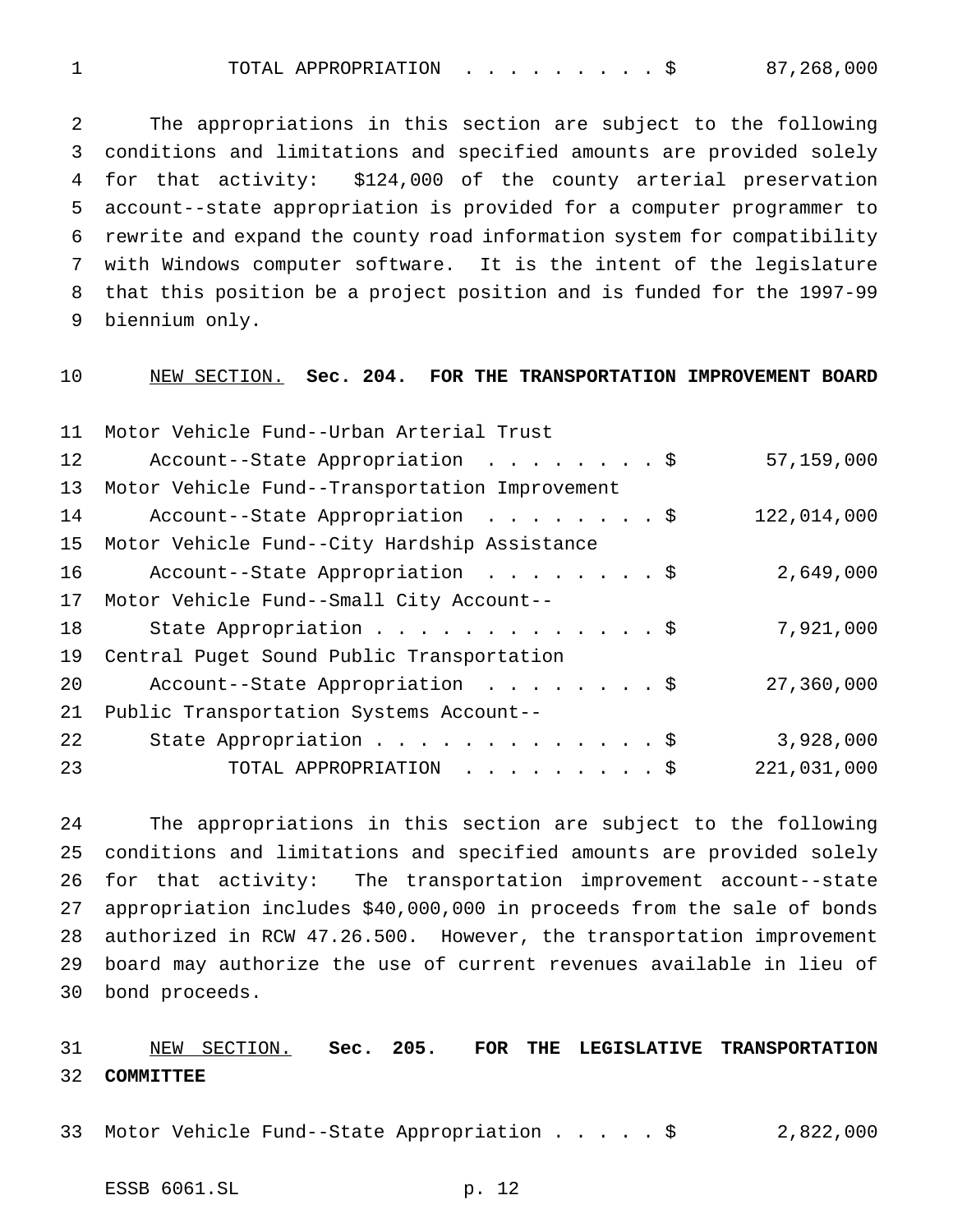| 1 Transportation Fund--State Appropriation \$ |  |  | 200,000   |
|-----------------------------------------------|--|--|-----------|
| TOTAL APPROPRIATION \$                        |  |  | 3,022,000 |

 The appropriations in this section are subject to the following conditions and limitations and specified amounts are provided solely for that activity:

 (1) In order to meet the growing demand for services the legislative transportation committee shall seek accountability and efficiencies within transportation agency programs through in-depth program evaluations. These program evaluations shall consider:

 (a) Whether or not strategic planning and performance-based budgeting is a preferable planning and budgeting tool to the current incremental budgeting process for agency administrative programs and capital program budgeting;

 (b) How the programs are performing currently and how service would 15 be affected at different funding levels using performance measures; and (c) What decision-making tools aid with the budgeting and oversight of these programs, such as tools developed during the maintenance accountability program (MAP) conducted by the legislative transportation committee during the 1995-97 biennium.

 (2) In consultation with other legislative committees, the legislative transportation committee shall study ways to enhance budget development tools and presentation documents that will better illustrate agencies' full appropriation authority and the intended outcomes of the appropriation.

 (3) The legislative transportation committee shall conduct an evaluation of services provided by the county road administration board, the transportation improvement board and the TransAid division within the department of transportation. The evaluation shall assess whether consolidation of any of these activities will result in efficiencies and improved service delivery. The evaluation shall also assess the funding structure of these organizations to determine whether there are any benefits gained from a more simplified structure. The evaluation shall also assess other funding authorities to see if there is potential for further expansion of these revenues. The committee shall report its findings and recommendations to the 1998 legislature and, if needed, prepare legislation to implement those recommendations. \$150,000 of the motor vehicle fund--state appropriation is provided for this evaluation.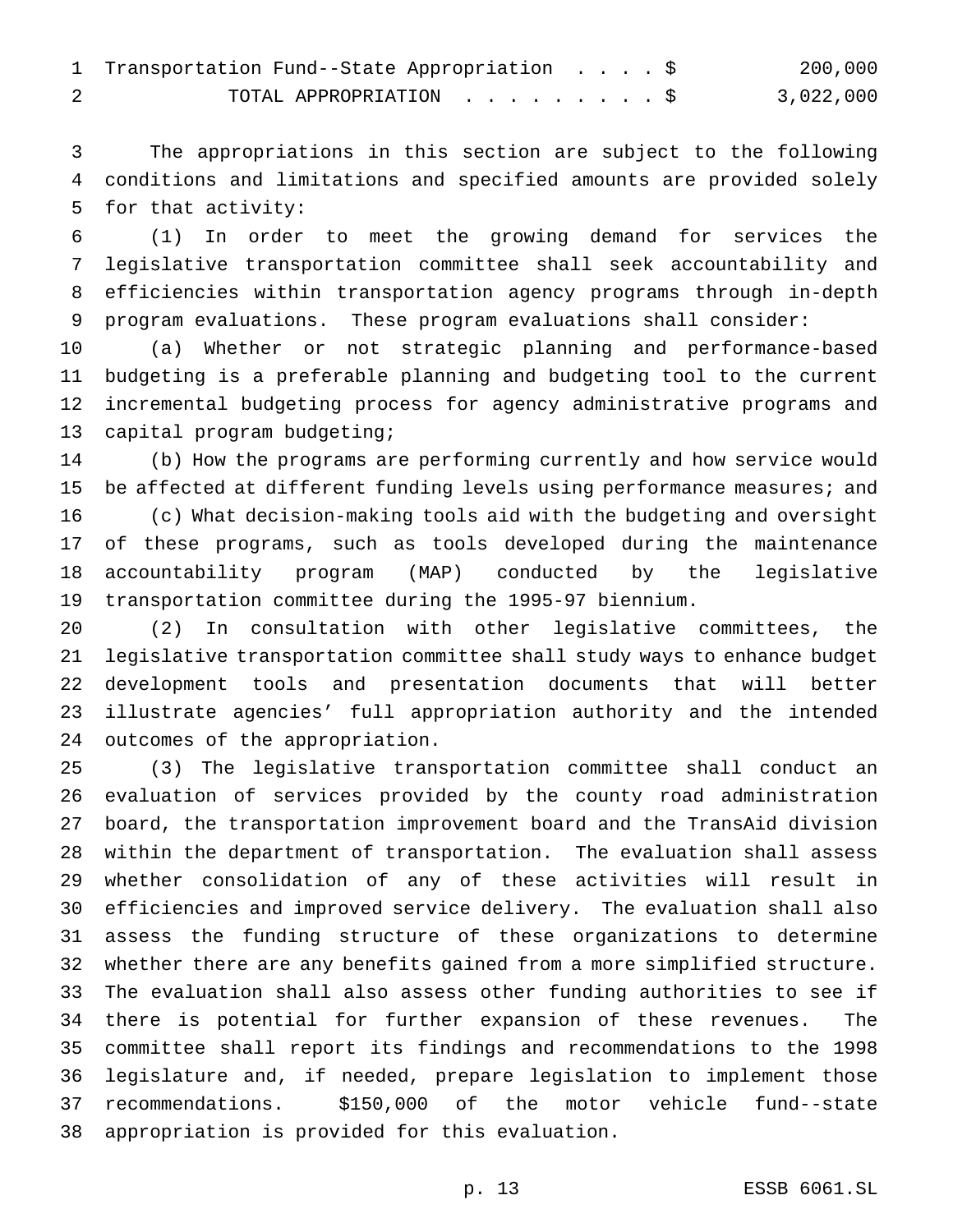(4) The legislative transportation committee, in cooperation with the house appropriations committee, the senate ways and means committee, and the office of financial management, shall study and report to the legislature its findings regarding the process and procedures for calculation, determination, and collection of the amounts of motor vehicle excise tax (MVET) collected on the sale or lease of motor vehicles in this state. The report shall include findings as to the base amount for calculation of MVET, the amortization schedule for calculation of MVET, and adequacy and efficiency of current systems to provide accurate and timely information to those responsible for determining and collecting the MVET due, including recommendations for determining the MVET due for current and future multiple MVET tax structures. The report must also include a status report as to the progress and feasibility of using third party information providers or using private vendors to collect the MVET. \$200,000 of the transportation fund--state appropriation is provided for this evaluation including the use of a consultant. This \$200,000 amount is null and void if an appropriation for this activity is enacted in any other appropriations bill by June 30, 1997.

#### NEW SECTION. **Sec. 206. FOR THE MARINE EMPLOYEES COMMISSION**

- Motor Vehicle Fund--Puget Sound Ferry Operations
- 22 Account--State Appropriation . . . . . . . \$ 354,000

## NEW SECTION. **Sec. 207. FOR THE TRANSPORTATION COMMISSION**

Transportation Fund--State Appropriation ....\$ 804,000

 The appropriation in this section is subject to the following conditions and limitations and specified amounts are provided solely for that activity:

 (1) The transportation commission shall report to the legislative transportation committee following adoption of the highway, rail, capital facilities, and ferry capital construction programs, and provide status reports to the committee throughout the biennium.

 (2) The commission is directed to continue efforts to identify cost savings and efficiencies for the department of transportation. These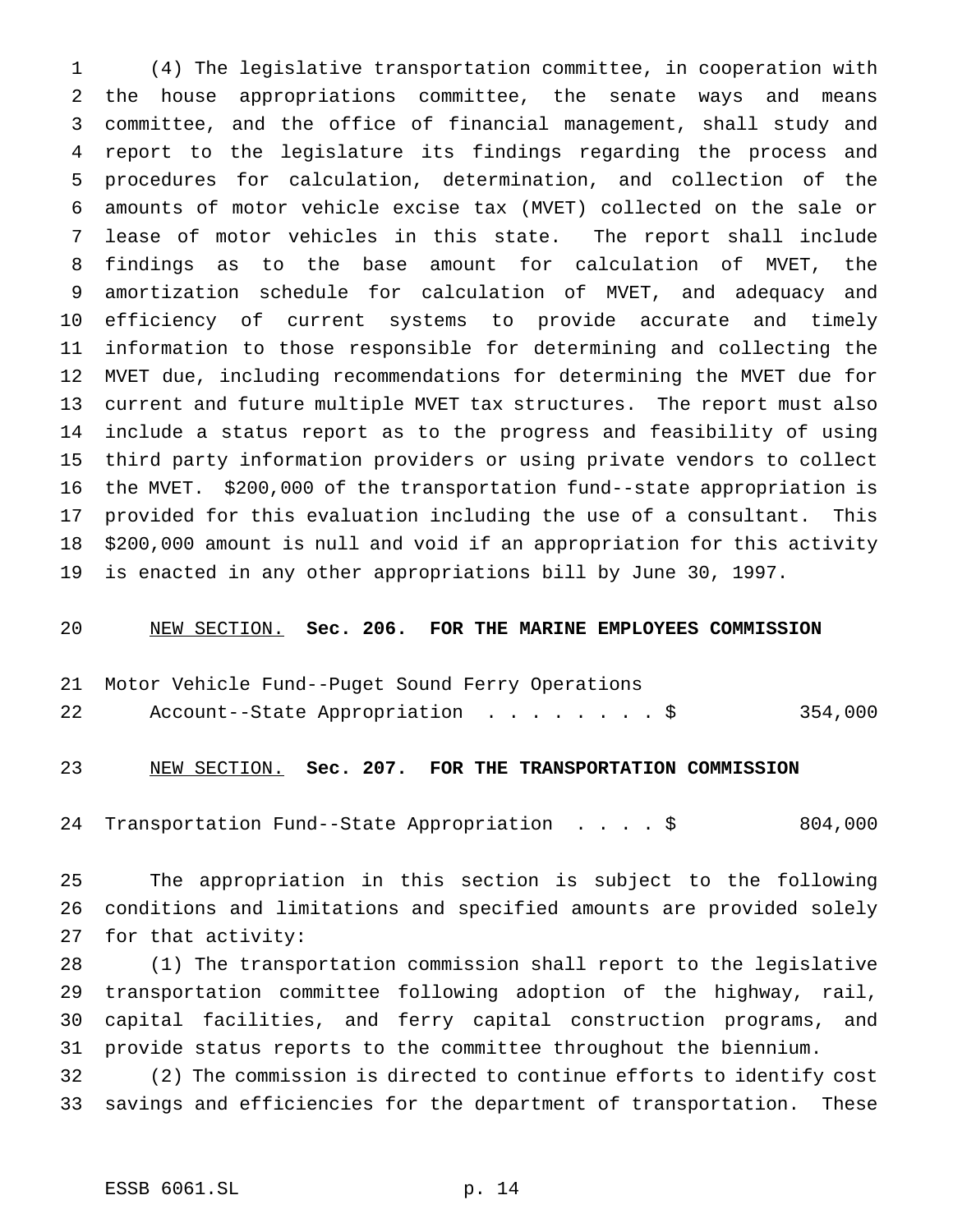efficiencies may include contracting out or privatizing of appropriate services.

# NEW SECTION. **Sec. 208. FOR THE WASHINGTON STATE PATROL--FIELD OPERATIONS BUREAU**

|                 | 5 Motor Vehicle Fund--State Patrol Highway  |             |
|-----------------|---------------------------------------------|-------------|
| 6               | Account--State Appropriation \$             | 159,108,000 |
| 7               | Motor Vehicle Fund--State Patrol Highway    |             |
| 8               | Account--Federal Appropriation \$           | 4,374,000   |
| 9               | Motor Vehicle Fund--State Patrol Highway    |             |
| 10              | Account--Local Appropriation \$             | 170,000     |
| 11              | Transportation Fund--State Appropriation \$ | 8,961,000   |
| 12 <sup>°</sup> | TOTAL APPROPRIATION \$                      | 172,613,000 |

 The appropriations in this section are subject to the following conditions and limitations and specified amounts are provided solely for that activity:

 (1) The Washington state patrol is authorized to use the federal community oriented policing program (COPS) for 54 troopers with 18 COPS troopers to begin in July 1998 and 36 COPS troopers to begin in January 1999.

 (2) \$8,200,000 of the transportation fund--state appropriation is provided for an equalization salary adjustment of three percent on July 1, 1997, and six percent on July 1, 1998, for commissioned officers (entry level trooper through captain), commercial vehicle enforcement officers, and communication officers of the Washington state patrol. The salary adjustments are intended to bring the existing salary levels into the fiftieth percentile of other Washington state law enforcement compensation plans. This is in addition to the salary increase contained in the omnibus appropriation bill or bills. The total of the two increases, in the transportation budget and omnibus appropriation bill or bills, may not exceed twelve percent.

 (3) The Washington state patrol will develop a vehicle replacement plan for the next six years. The plan will include an analysis of the current 100,000 miles replacement policy and agency assignment policy. Projected future budget requirements will include forecasts of vehicle replacement costs, vehicle equipment costs, and estimated surplus vehicle values when sold at auction.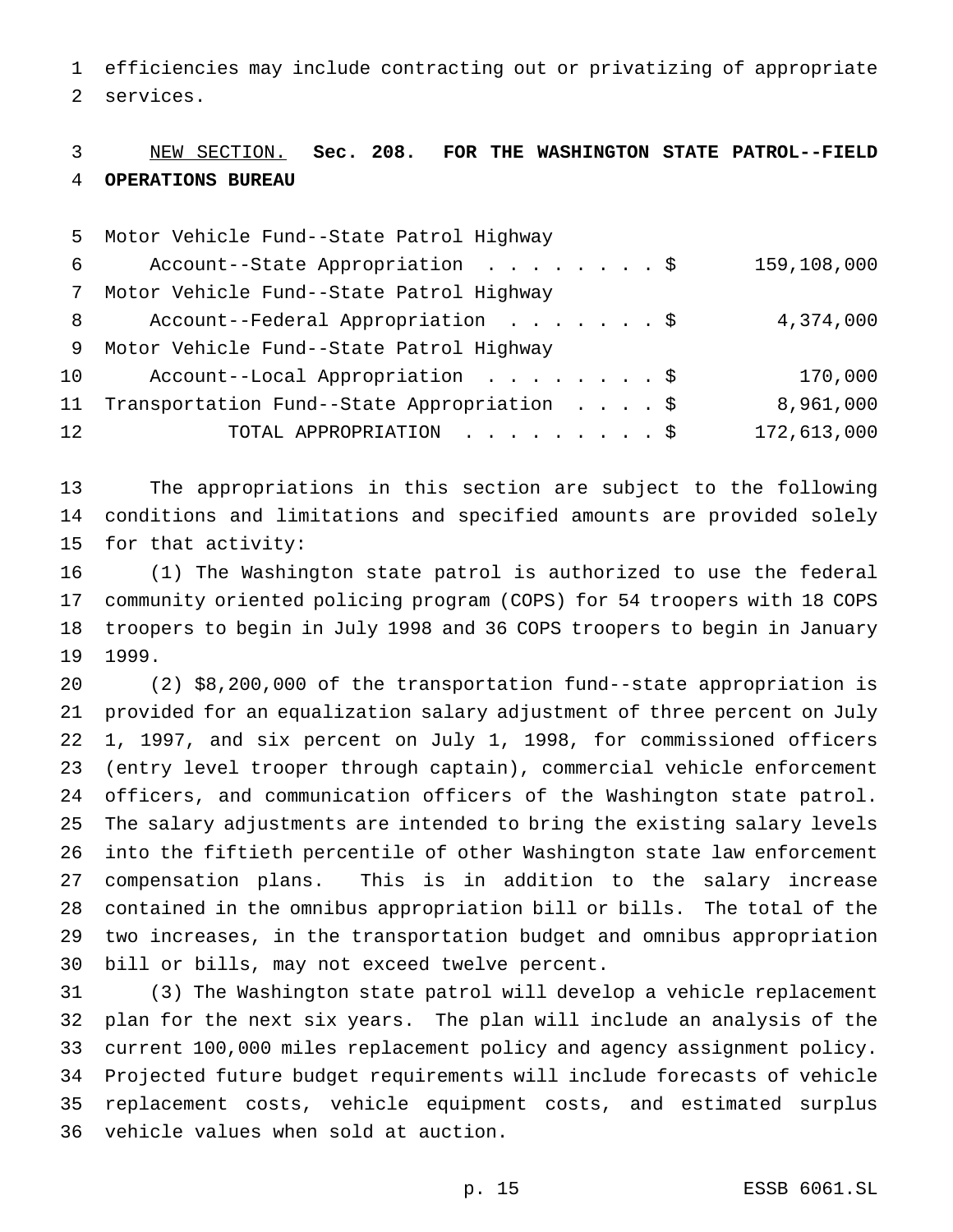(4) The Washington state patrol vessel and terminal security (VATS) program will be funded by the state patrol highway fund beginning July 1, 1997, and into future biennia.

 (5) A personnel data base will be maintained of the 801 commissioned traffic law enforcement officers, with a reconciliation at all times to the patrol allocation model and a vehicle assignment and replacement plan.

 (6) \$150,000 of the state patrol highway account appropriation is to fund the Washington state patrol's portion of the drug recognition expert training program previously funded by the traffic safety commission.

 (7) The Washington state patrol with legislative transportation committee staff will perform an interim study of the Washington state patrol's commercial vehicle enforcement program with a report to be presented to the legislature and office of financial management in January 1998 with a developed business plan and program recommendations which includes, but is not limited to, weigh in motion technologies.

 (8)(a) The Washington state patrol, in consultation with the Washington traffic safety commission, shall conduct an analysis of the most effective safety devices for preventing accidents while delivery trucks are operating in reverse gear. The analysis shall focus on trucks equipped with cube-style, walk-in cargo boxes, up to eighteen feet long, that are most commonly used in the commercial delivery of goods and services.

 (b) The state patrol shall incorporate research and analysis currently being conducted by the national highway traffic safety administration.

 (c) Upon completion of the analysis, the state patrol shall forward its recommendations to the legislative transportation committee and office of financial management.

 (9) \$761,000 of the transportation fund--state appropriation is provided for the following traditional general fund purposes: The governor's air travel, the license fraud program, and the special services unit. This transportation fund--state appropriation is not a permanent funding source for these purposes.

 NEW SECTION. **Sec. 209. FOR THE WASHINGTON STATE PATROL-- INVESTIGATIVE SERVICES BUREAU**

#### ESSB 6061.SL p. 16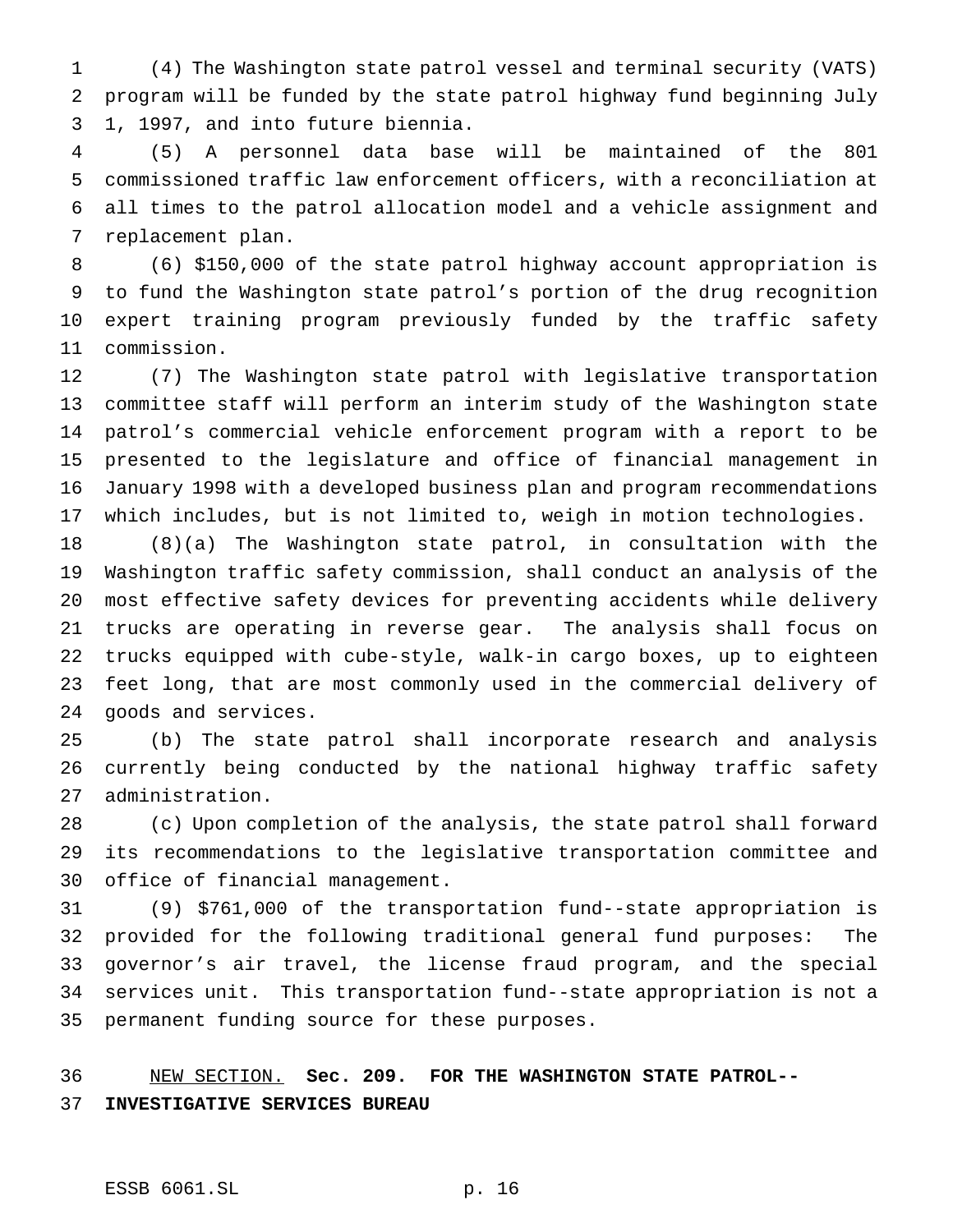Transportation Fund--State Appropriation ....\$ 6,317,000

 The appropriation in this section is subject to the following conditions and limitations and specified amounts are provided solely for that activity: The appropriation in this section is for the following traditional general fund purposes: Crime laboratories, used primarily for local law enforcement purposes; ACCESS, the computer system linking all law enforcement and criminal justice agencies in the state to one another; and, the identification section, which is responsible for performing criminal background checks. This appropriation is not a permanent funding source for these purposes.

# NEW SECTION. **Sec. 210. FOR THE WASHINGTON STATE PATROL--SUPPORT SERVICES BUREAU**

|    | 13 Motor Vehicle Fund--State Patrol Highway |            |
|----|---------------------------------------------|------------|
| 14 | Account--State Appropriation \$             | 55,961,000 |
|    | 15 Motor Vehicle Fund--State Patrol Highway |            |
| 16 | Account--Federal Appropriation \$           | 104,000    |
| 17 | Transportation Fund--State Appropriation \$ | 4,965,000  |
| 18 | TOTAL APPROPRIATION \$                      | 61,030,000 |

 The appropriations in this section are subject to the following conditions and limitations and specified amounts are provided solely for that activity:

 (1) \$1,017,000 for the state patrol highway account--state appropriation is provided solely for year 2000 conversions of transportation automated systems. For purposes of this subsection, transportation automated systems does not include WASIS and WACIS.

 (2) \$50,000 of the state patrol highway account--state appropriation is provided solely for a feasibility study to assess the effect of mobile computers on trooper productivity by type of service and measurement of the productivity gains achieved through reduction in administrative time and paperwork processing. The agency shall submit a copy of the proposed study workplan to the office of financial management, the department of information services, and the legislative transportation committee no later than October 1, 1997. A final report shall be submitted to the legislative transportation committee, the office of financial management, and the department of information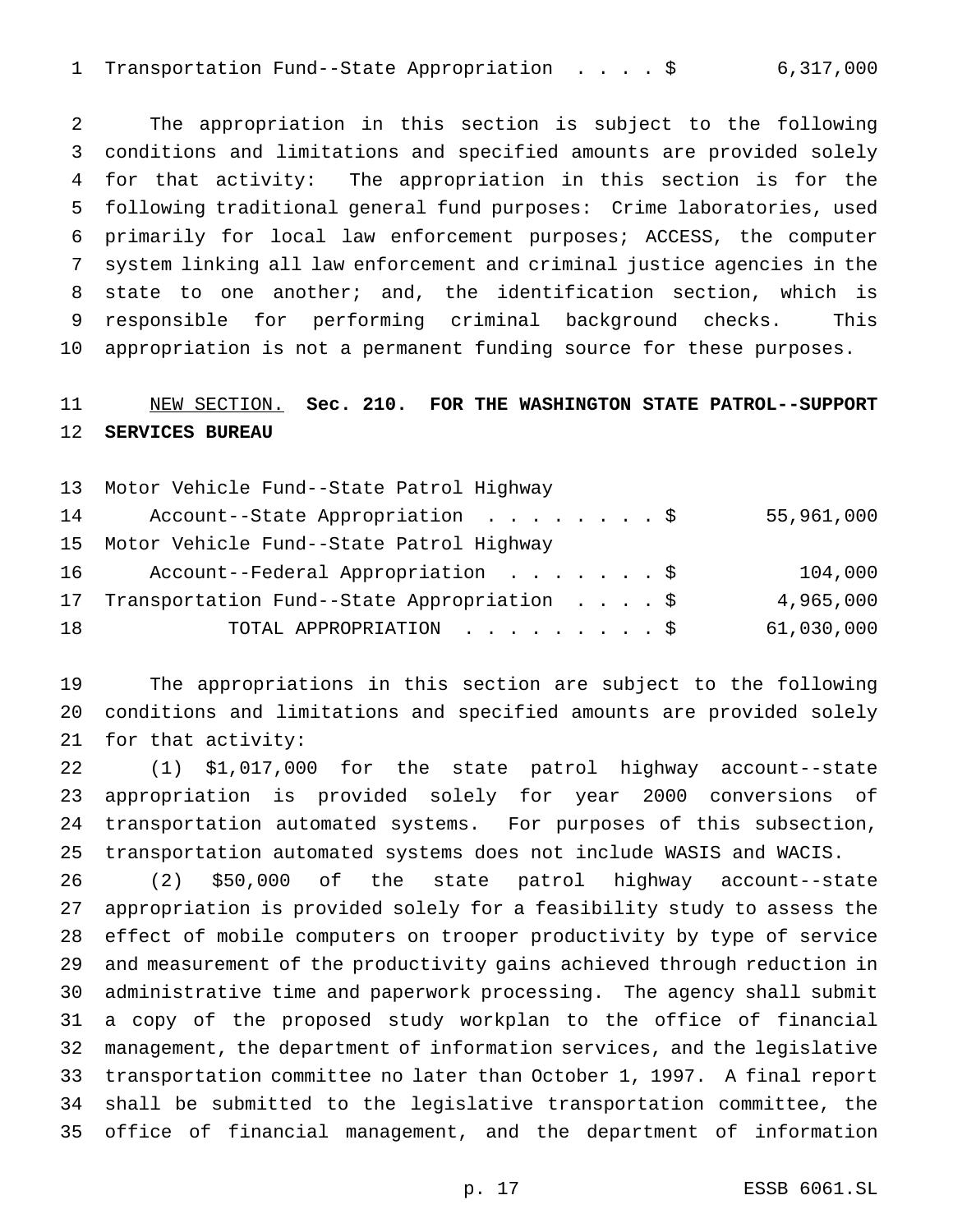services no later than January 31, 1998. This project is subject to the provisions of section 502 of this act.

 (3) \$50,000 of the state patrol highway account--state appropriation is provided solely for a review of the feasibility of improving the patrol's computer-aided dispatch system to permit tracking of trooper availability and response time to calls for service. The agency shall submit a copy of the proposed study workplan to the office of financial management, the department of information services, and the legislative transportation committee no later than October 1, 1997. A final report shall be submitted to the legislative transportation committee, the office of financial management, and the department of information services no later than January 31, 1998. This project is subject to the provisions of section 502 of this act. (4) These appropriations maintain current level funding for the Washington state patrol service center and have no budget savings included for a consolidation of service centers based on the study conducted by the technology management group. During the 1997 interim, the costs for current level will be reviewed by the office of financial management and department of information services with a formal data center recommendation, that has been approved by the information services board, to the legislature in January 1998. Current level funding will be split between fiscal year 1998 and fiscal year 1999 with consideration of funding adjustments based on the review and the formal policy and budget recommendations.

 (5) \$4,965,000 of the transportation fund--state appropriation is for the following traditional general fund purposes: The executive protection unit, revolving fund charges, budget and fiscal services, computer services, personnel, human resources, administrative services, and property management. This appropriation is not a permanent funding source for these purposes.

# NEW SECTION. **Sec. 211. FOR THE DEPARTMENT OF LICENSING-- MANAGEMENT AND SUPPORT SERVICES**

Highway Safety Fund--Motorcycle Safety Education

| 34 | Account--State Appropriation \$                   |  |  | 77,000    |
|----|---------------------------------------------------|--|--|-----------|
|    | 35 State Wildlife Account--State Appropriation \$ |  |  | 57,000    |
|    | 36 Highway Safety Fund--State Appropriation \$    |  |  | 5,538,000 |
|    | 37 Motor Vehicle Fund--State Appropriation \$     |  |  | 4,501,000 |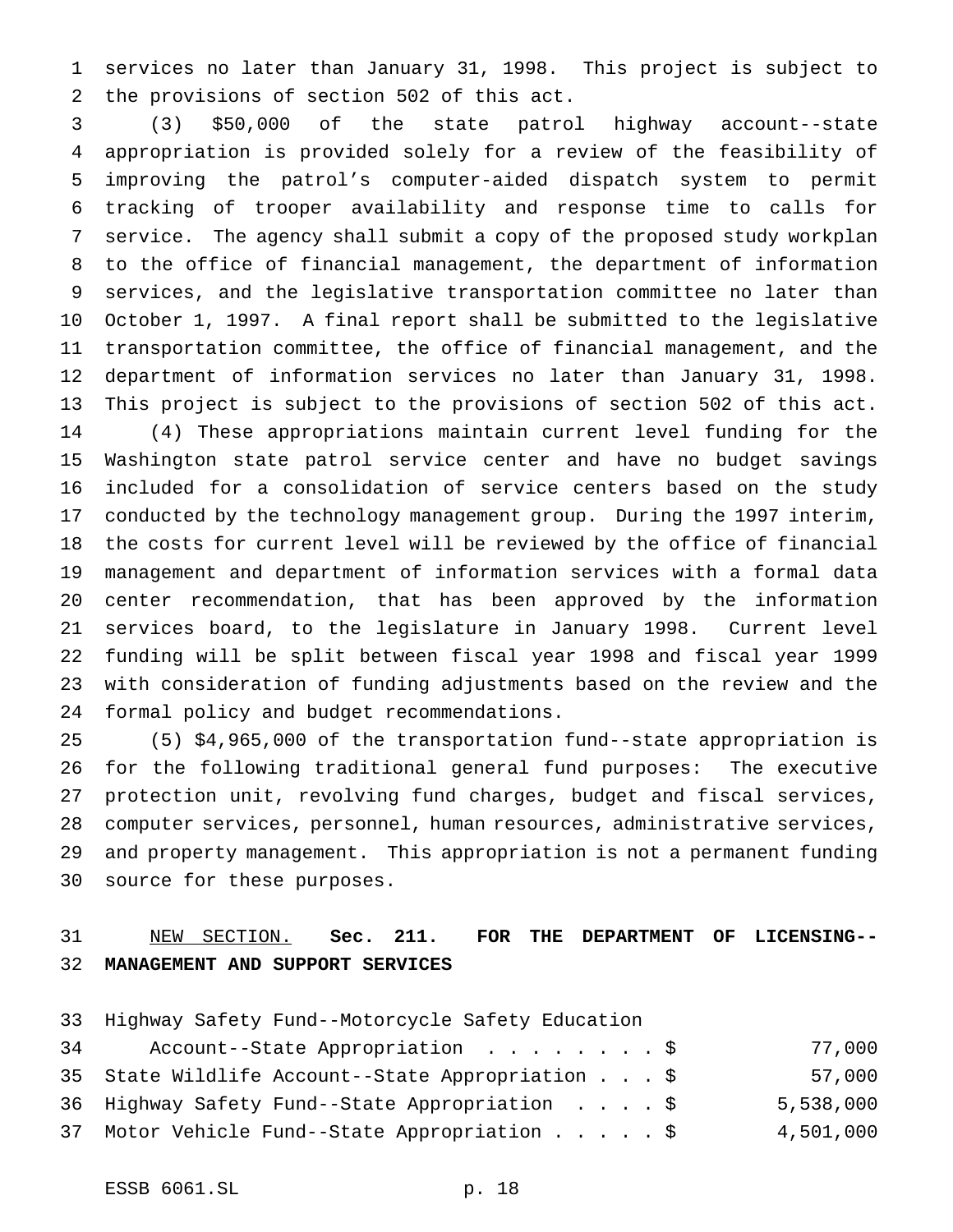| 1 Transportation Fund--State Appropriation \$ |  |  | 900,000    |
|-----------------------------------------------|--|--|------------|
| TOTAL APPROPRIATION \$                        |  |  | 11,073,000 |

 The appropriations in this section are subject to the following conditions and limitations and specified amounts are provided solely for that activity: The agency is directed to develop a proposal for implementing alternative approaches to delivering agency services to the public. The alternative approaches may include the use of credit card payment for telephone or use of the internet for renewals of vehicle registrations. The proposal shall also include collocated services for greater convenience to the public. The agency shall submit a copy of the proposal to the legislative transportation committee and to the office of financial management no later than December 1, 1997.

## NEW SECTION. **Sec. 212. FOR THE DEPARTMENT OF LICENSING-- INFORMATION SYSTEMS**

|    | 16 Highway Safety Fund--Motorcycle Safety Education |            |
|----|-----------------------------------------------------|------------|
| 17 | Account--State Appropriation \$                     | 2,000      |
| 18 | General Fund--Wildlife Account--State               |            |
| 19 | Appropriation \$                                    | 123,000    |
|    | 20 Highway Safety Fund--State Appropriation \$      | 4,396,000  |
|    | 21 Motor Vehicle Fund--State Appropriation \$       | 5,858,000  |
|    | 22 Transportation Fund--State Appropriation \$      | 1,190,000  |
| 23 | TOTAL APPROPRIATION \$                              | 11,569,000 |
|    |                                                     |            |

 The appropriations in this section are subject to the following conditions and limitations and specified amounts are provided solely for that activity: \$2,498,000 of the highway safety fund--state appropriation and \$793,000 of the motor vehicle fund--state appropriation are provided for the following activities: (1) Identify business objectives and needs relating to technology improvements and integration of the drivers' licensing and vehicle title and registrations systems; (2) converting the drivers' licensing software applications to achieve Year 2000 compliance; (3) convert the drivers' field network from a uniscope to a frame-relay network; (4) develop an interface between the unisys system and the CRASH system; and (5)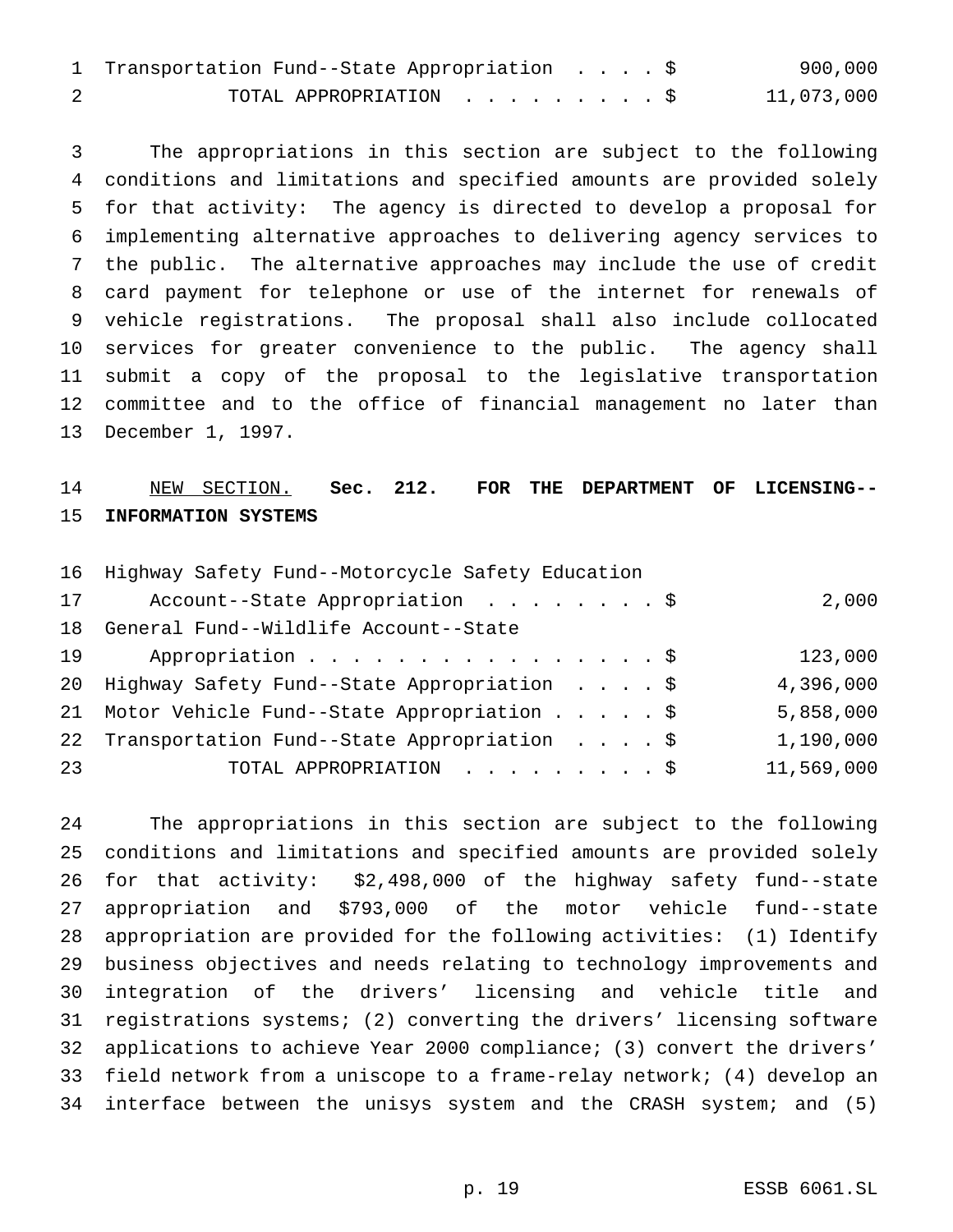operate and maintain the highways-licensing building network and the drivers' field network.

## NEW SECTION. **Sec. 213. FOR THE DEPARTMENT OF LICENSING--VEHICLE SERVICES**

|                 | 5 General Fund--Marine Fuel Tax Refund Account-- |            |
|-----------------|--------------------------------------------------|------------|
| 6               | State Appropriation \$                           | 26,000     |
|                 | 7 General Fund--Wildlife Account--State          |            |
| 8               | Appropriation \$                                 | 549,000    |
|                 | 9 Motor Vehicle Fund--State Appropriation \$     | 50,003,000 |
|                 | 10 Department of Licensing Services Account--    |            |
| 11              | State Appropriation \$                           | 2,944,000  |
| 12 <sup>2</sup> | TOTAL APPROPRIATION \$                           | 53,522,000 |

 The appropriations in this section are subject to the following conditions and limitations and specified amounts are provided solely for that activity:

 (1) \$600,000 of the licensing service account--state appropriation is provided for replacement of printers for county auditors and subagents.

 (2) The department of licensing, in cooperation with the fuel tax advisory committee, shall prepare and submit a report to the legislative transportation committee containing recommendations for special fuel and motor vehicle fuel recordkeeping and reporting requirements, including but not limited to recommendations regarding the form and manner in which records and tax reports must be maintained and made available to the department; which persons engaged in the business of selling, purchasing, distributing, storing, transporting, or delivering fuel should be required to submit periodic reports regarding the disposition of such fuel; and the feasibility of implementing an automated fuel tracking system. The report is due no later than October 31, 1997.

# \*NEW SECTION. **Sec. 214. FOR THE DEPARTMENT OF LICENSING--DRIVER SERVICES**

- Highway Safety Fund--Motorcycle Safety Education
- Account--State Appropriation ........\$ 1,160,000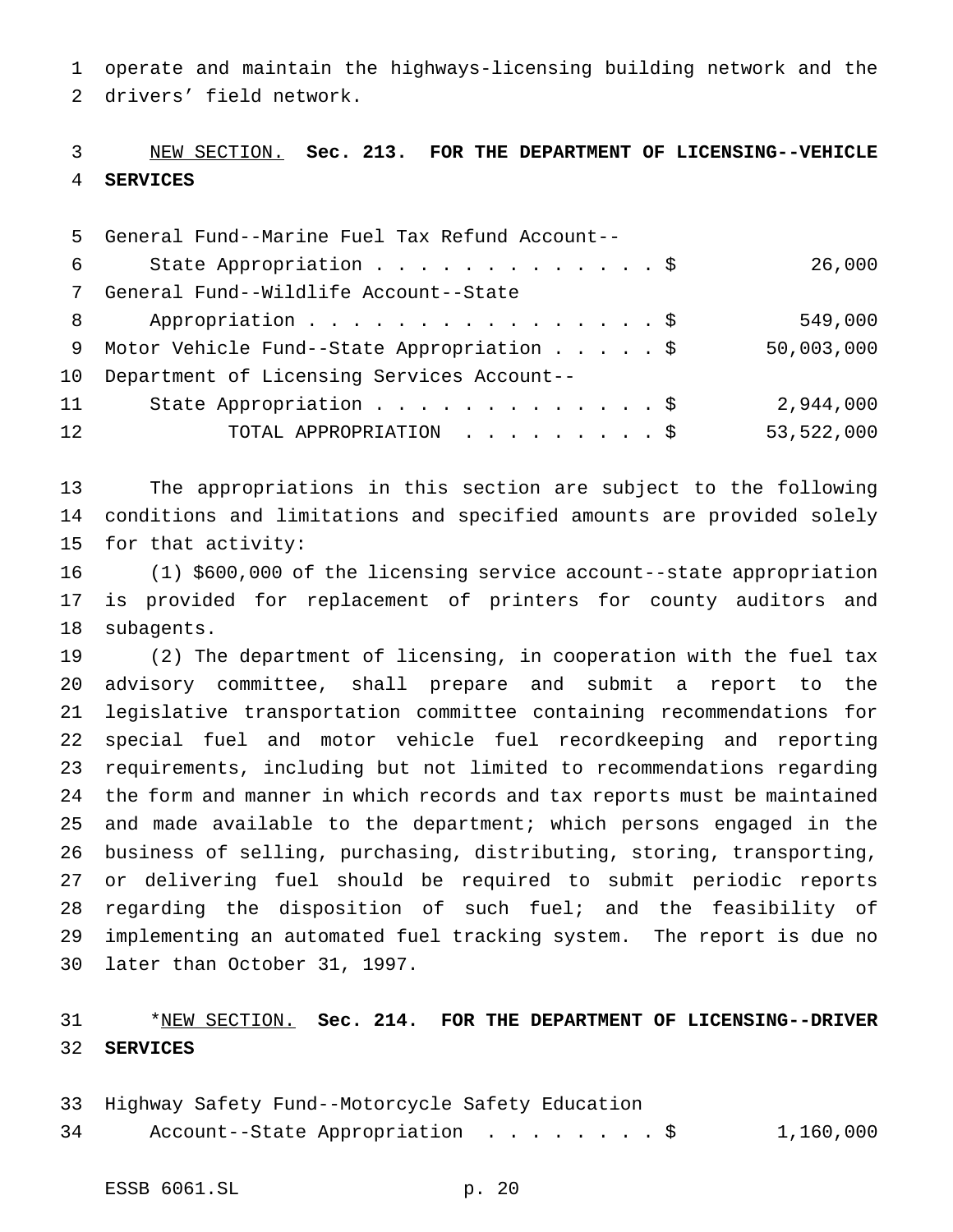|               | 1 Highway Safety Fund--State Appropriation \$ |  |  | 61,087,000 |
|---------------|-----------------------------------------------|--|--|------------|
|               | 2 Transportation Fund--State Appropriation \$ |  |  | 4,985,000  |
| $\mathcal{R}$ | TOTAL APPROPRIATION \$                        |  |  | 67,232,000 |

 The appropriations in this section are subject to the following conditions and limitations and specified amounts are provided solely for that activity: If Substitute House Bill No. 1501, Substitute Senate Bill No. 5718, or driver's license security provisions that are substantially similar to the security provisions in either bill are not enacted by June 30, 1997, \$2,503,000 of the highway safety fund--state appropriation shall lapse.

**\*Sec. 214 was partially vetoed. See message at end of chapter.**

 NEW SECTION. **Sec. 215. FOR THE DEPARTMENT OF TRANSPORTATION-- HIGHWAY MANAGEMENT AND FACILITIES--PROGRAM D--OPERATING**

|    | 14 Motor Vehicle Fund--State Appropriation \$   | 24,703,000 |
|----|-------------------------------------------------|------------|
|    | 15 Motor Vehicle Fund--Federal Appropriation \$ | 400,000    |
|    | 16 Motor Vehicle Fund--Transportation Capital   |            |
| 17 | Facilities Account--State Appropriation \$      | 24,338,000 |
| 18 | TOTAL APPROPRIATION \$                          | 49,441,000 |

## NEW SECTION. **Sec. 216. FOR THE DEPARTMENT OF TRANSPORTATION-- AVIATION--PROGRAM F**

|    | 21 Transportation Fund--Aeronautics Account--State   |           |
|----|------------------------------------------------------|-----------|
| 22 | Appropriation \$                                     | 3,301,000 |
| 23 | Transportation Fund--Aeronautics Account--Federal    |           |
| 24 | Appropriation $\frac{1}{5}$                          | 1,000     |
|    | 25 Aircraft Search and Rescue, Safety, and Education |           |
| 26 | Account--State Appropriation \$                      | 170,000   |
| 27 | Transportation Account--State Appropriation \$       | 250,000   |
| 28 | TOTAL APPROPRIATION \$                               | 3,722,000 |

# \*NEW SECTION. **Sec. 217. FOR THE DEPARTMENT OF TRANSPORTATION-- IMPROVEMENTS--PROGRAM I**

|                 | 31 Motor Vehicle Fund--Economic Development Account-- |           |
|-----------------|-------------------------------------------------------|-----------|
| 32 <sup>°</sup> | State Appropriation \$                                | 2,434,000 |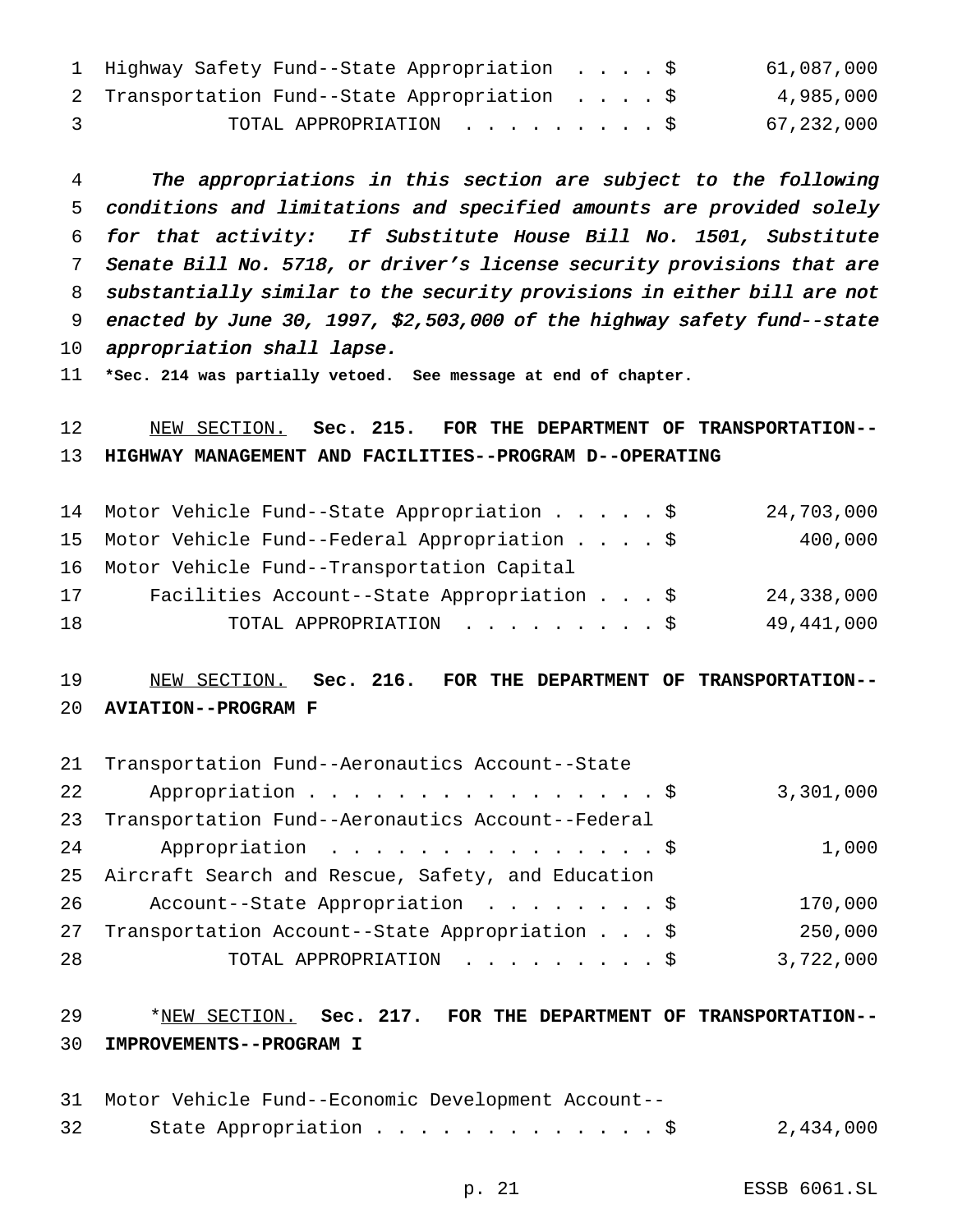| Motor Vehicle Fund--State Appropriation \$           | 113,341,000 |
|------------------------------------------------------|-------------|
| Motor Vehicle Fund--Federal Appropriation \$         | 130,485,000 |
| Motor Vehicle Fund--Private/Local                    |             |
| Appropriation \$                                     | 40,000,000  |
| Special Category C Account--State Appropriation . \$ | 78,600,000  |
| Transportation Fund--State Appropriation \$          | 278,546,000 |
| Puyallup Tribal Settlement Account--State            |             |
| Appropriation \$                                     | 5,000,000   |
| Puyallup Tribal Settlement Account--Private/Local    |             |
| Appropriation \$                                     | 200,000     |
| High Capacity Transportation Account--State          |             |
| Appropriation \$                                     | 1,288,000   |
| TOTAL APPROPRIATION \$                               | 649,894,000 |
|                                                      |             |

 The appropriations in this section are provided for the location, design, right of way acquisition, and construction of state highway projects designated as improvements under RCW 47.05.030. The appropriations in this section are subject to the following conditions and limitations and specified amounts are provided solely for that activity:

 (1)(a) \$75,000,000 of the transportation fund--state appropriation and \$25,000,000 of the motor vehicle fund--state appropriation are provided for projects to be selected by the transportation commission. The commission shall select improvement projects giving priority consideration to those projects supporting freight mobility, economic development, and partnerships, such as the SR <sup>543</sup> Blaine Border Crossing, SR <sup>405</sup> NE 44th St. I/c corridor analysis, and SR <sup>520</sup> Translake study. State-wide geographic distribution should also be considered.

 (b) State funds conditioned in (a) of this subsection may also be used as match for federally funded projects of similar nature.

 (2) The special category C account--state appropriation of \$78,600,000 includes \$26,000,000 in proceeds from the sale of bonds authorized by RCW 47.10.812 through 47.10.817 and includes \$19,000,000 in proceeds from the sale of bonds authorized by House Bill No. 1012. The transportation commission may authorize the use of current revenues available to the department of transportation in lieu of bond proceeds for any part of the state appropriation. If House Bill No. 1012 is not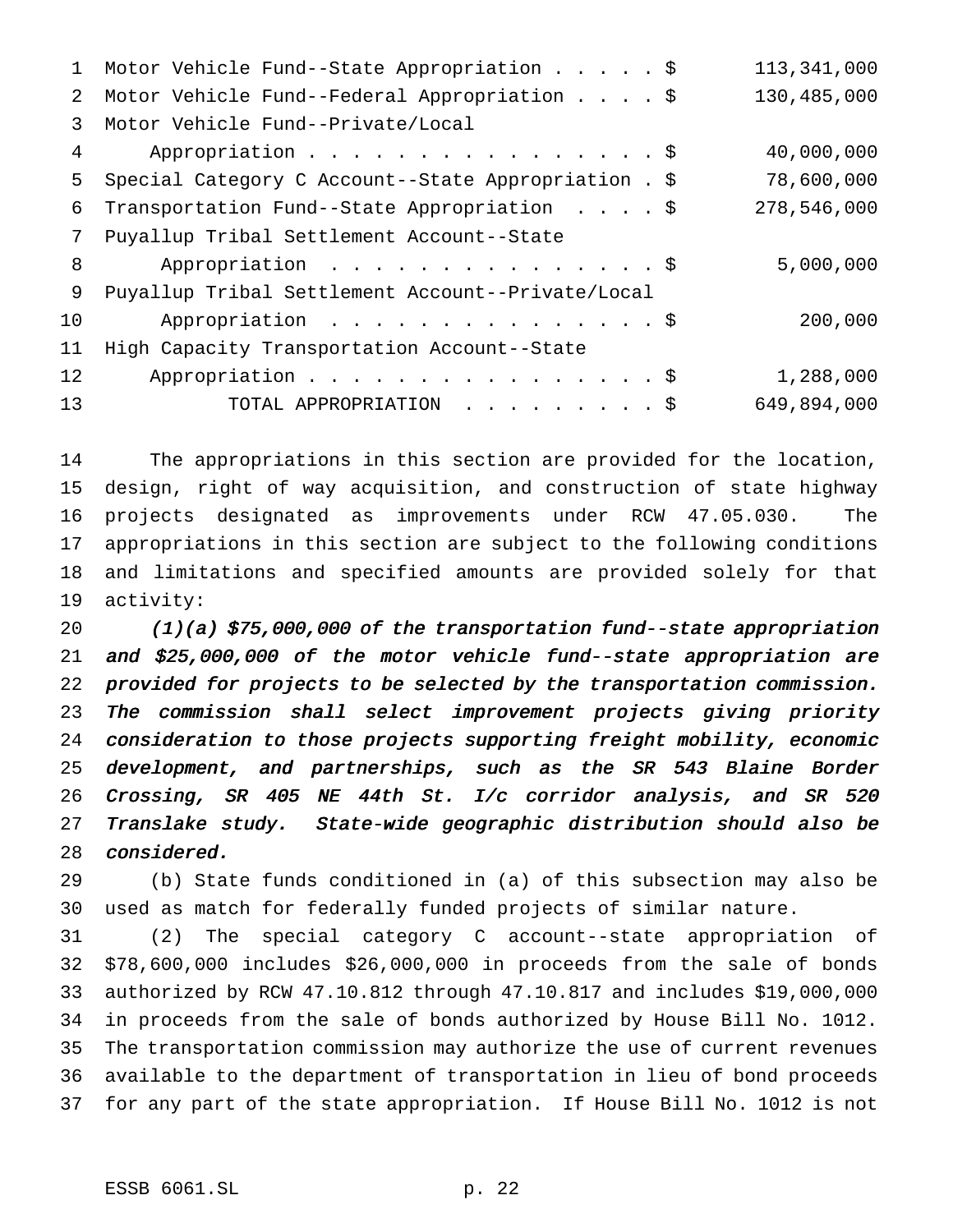enacted by June 30, 1997, \$19,000,000 of the special category C account--state appropriation shall lapse.

 (3) The motor vehicle fund--state appropriation includes \$2,685,000 in proceeds from the sale of bonds authorized by RCW 47.10.819(1) for match on federal demonstration projects. The transportation commission may authorize the use of current revenues available to the department of transportation in lieu of bond proceeds for any part of the state appropriation.

 (4) The department shall report annually to the legislative transportation committee on the status of the projects funded by the special category C appropriations contained in this section. The report shall be submitted by January 1 of each year.

 (5) The motor vehicle fund--state appropriation in this section includes \$600,000 solely for a rest area and information facility in the Nisqually gateway area to Mt. Rainier, provided that at least forty percent of the total project costs are provided from federal, local, or private sources. The contributions from the nonstate sources may be in the form of in-kind contributions including, but not limited to, donations of property and services.

 (6) The appropriations in this section contain \$118,247,000 reappropriation from the 1995-97 biennium.

 (7) No moneys are provided for the Washington coastal corridor 23 study.

 (8) The motor vehicle fund--state appropriation in this section includes \$250,000 to establish a wetland mitigation pilot project. This appropriation may only be expended if the department of transportation establishes a technical committee to better implement the department's strategic plan. The technical committee shall include, but is not limited to, cities, counties, environmental groups, business groups, tribes, the Puget Sound action team, and the state departments of ecology, fish and wildlife, and community, trade, and economic development, and appropriate federal agencies. The committee shall assist the department in implementing its wetland strategic plan, including working to eliminate barriers to improved wetland and watershed management. To this end, the technical committee shall: (a) Work to facilitate sharing of agency environmental data, including evaluation of off-site and out-of-kind mitigation options; (b) develop agreed-upon guidance that will enable the preservation of wetlands that are under imminent threat from development for use as an acceptable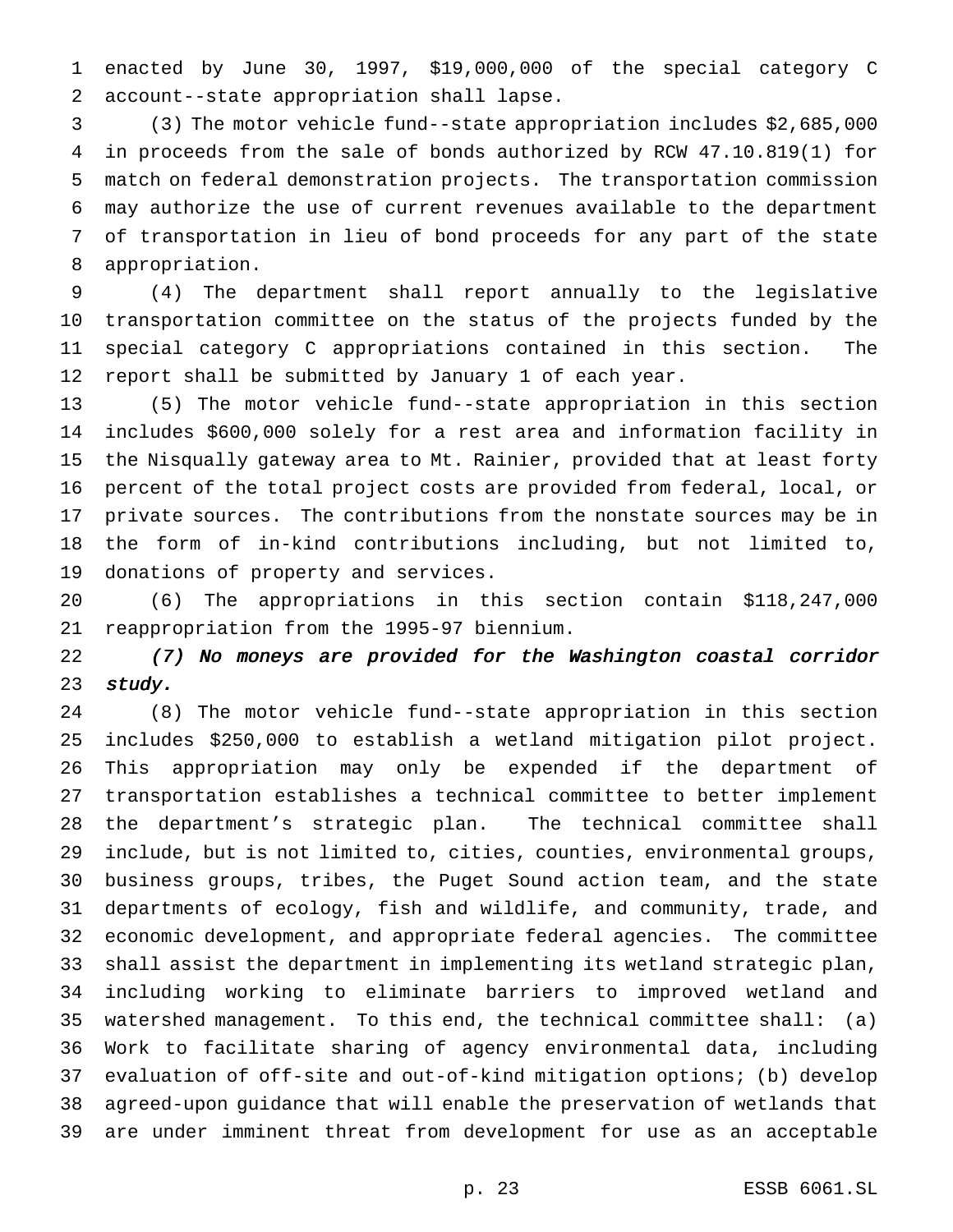mitigation option; (c) develop strategies that will facilitate the implementation of mitigation banking, including developing mechanisms for valuing and transferring credits; (d) provide input in the development of wetland functions assessment protocols related to transportation projects; (e) develop incentives for interagency participation in joint mitigation projects within watersheds; and (f) explore options for funding environmental mitigation strategies. The department shall prepare an annual report to the legislative transportation committee and legislative natural resources committees on recommendations developed by the technical committee.

**\*Sec. 217 was partially vetoed. See message at end of chapter.**

# NEW SECTION. **Sec. 218. FOR THE DEPARTMENT OF TRANSPORTATION-- TRANSPORTATION ECONOMIC PARTNERSHIPS--PROGRAM K**

|    | 14 Transportation Fund--State Appropriation \$ |  |  | 1,280,000  |
|----|------------------------------------------------|--|--|------------|
|    | 15 Motor Vehicle Fund--State Appropriation \$  |  |  | 16,235,000 |
| 16 | TOTAL APPROPRIATION \$                         |  |  | 17,515,000 |

 The appropriations in this section are subject to the following conditions and limitations and specified amounts are provided solely for that activity:

 (1) The motor vehicle fund--state appropriation includes \$16,235,000 in proceeds from the sale of bonds authorized in RCW 47.10.834 for all forms of cash contributions, or the payment of other costs incident to the location, development, design, right of way, and construction of only the SR 16 corridor improvements and park and ride projects selected under the public-private transportation initiative program authorized under chapter 47.46 RCW; and support costs of the public-private transportation initiatives program.

 (2) The appropriations in this section contain \$16,235,000 reappropriated from the 1995-97 biennium.

# NEW SECTION. **Sec. 219. FOR THE DEPARTMENT OF TRANSPORTATION-- HIGHWAY MAINTENANCE--PROGRAM M**

|  | 32 Motor Vehicle Fund--State Appropriation \$           |  | 238,200,000 |
|--|---------------------------------------------------------|--|-------------|
|  | 33 Motor Vehicle Fund--Federal Appropriation \$         |  | 465,000     |
|  | 34 Motor Vehicle Fund--Private/Local Appropriation . \$ |  | 3,335,000   |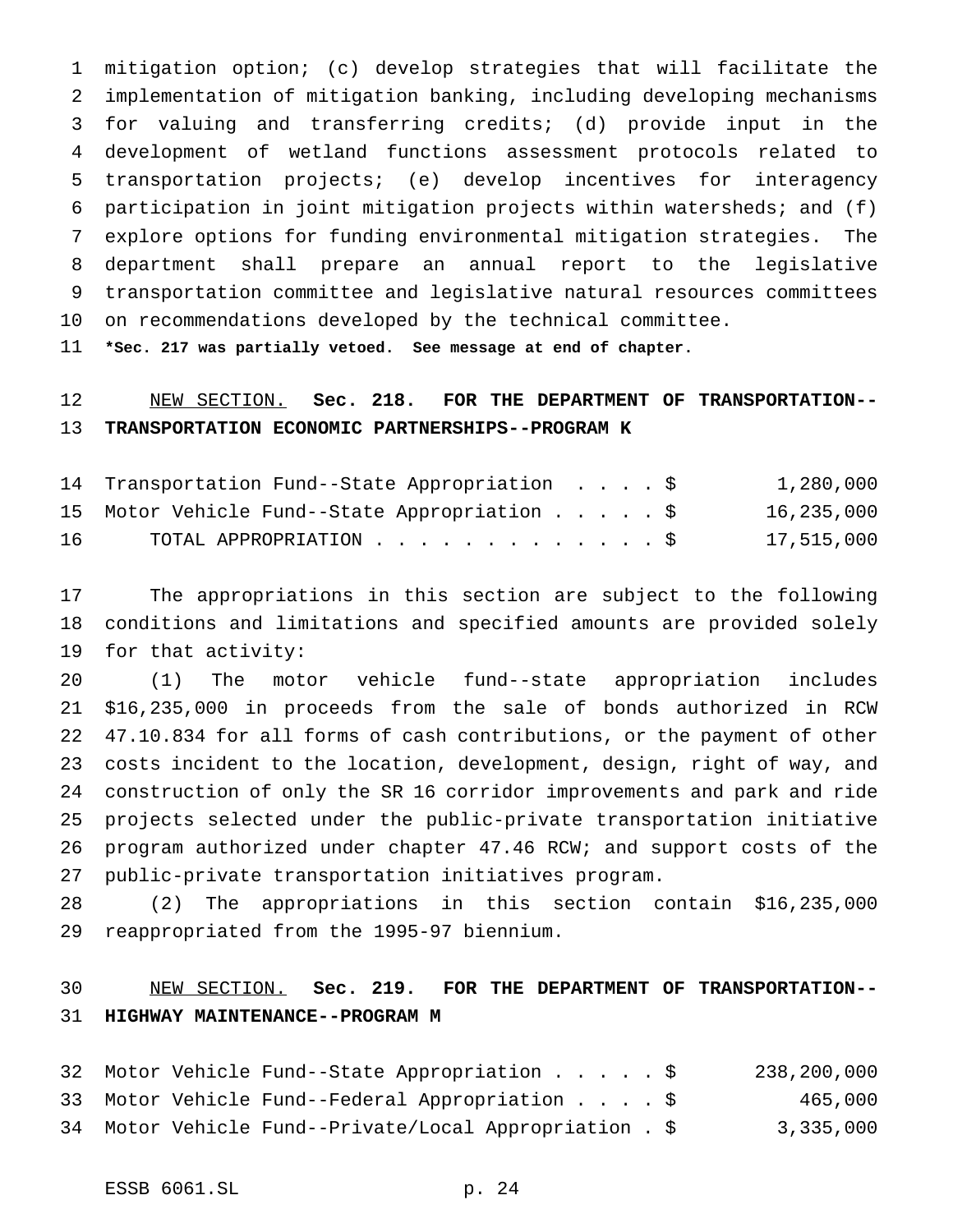1 TOTAL APPROPRIATION . . . . . . . . \$ 242,000,000

 The appropriations in this section are subject to the following conditions and limitations and specified amounts are provided solely for that activity:

 (1) If portions of the appropriations in this section are required to fund maintenance work resulting from major disasters not covered by federal emergency funds such as fire, flooding, and major slides, supplemental appropriations will be requested to restore state funding for ongoing maintenance activities.

 (2) The department shall deliver the highway maintenance program according to the plans for each major maintenance group to the extent practical. However, snow and ice expenditures are highly variable depending on actual weather conditions encountered. If extraordinary winter needs result in increased winter maintenance expenditures, the department shall, after prior consultation with the transportation commission, the office of financial management, and the legislative transportation committee adopt one or both of the following courses of action: (a) Reduce planned maintenance activities in other groups to offset the necessary increases for snow and ice control; or (b) continue delivery as planned within other major maintenance groups and request a supplemental appropriation in the following legislative session to fund the additional snow and ice control expenditures.

 (3) The department shall request an unanticipated receipt for any federal moneys received for emergency snow and ice removal and shall place an equal amount of the motor vehicle fund--state into unallotted status. This exchange shall not affect the amount of funding available for snow and ice removal.

# NEW SECTION. **Sec. 220. FOR THE DEPARTMENT OF TRANSPORTATION-- PRESERVATION--PROGRAM P**

|    | 30 Motor Vehicle Fund--State Appropriation \$           |  | 289,777,000 |
|----|---------------------------------------------------------|--|-------------|
|    | 31 Motor Vehicle Fund--Federal Appropriation \$         |  | 274,259,000 |
|    | 32 Motor Vehicle Fund--Private/Local Appropriation . \$ |  | 2,400,000   |
| 33 | TOTAL APPROPRIATION \$                                  |  | 566,436,000 |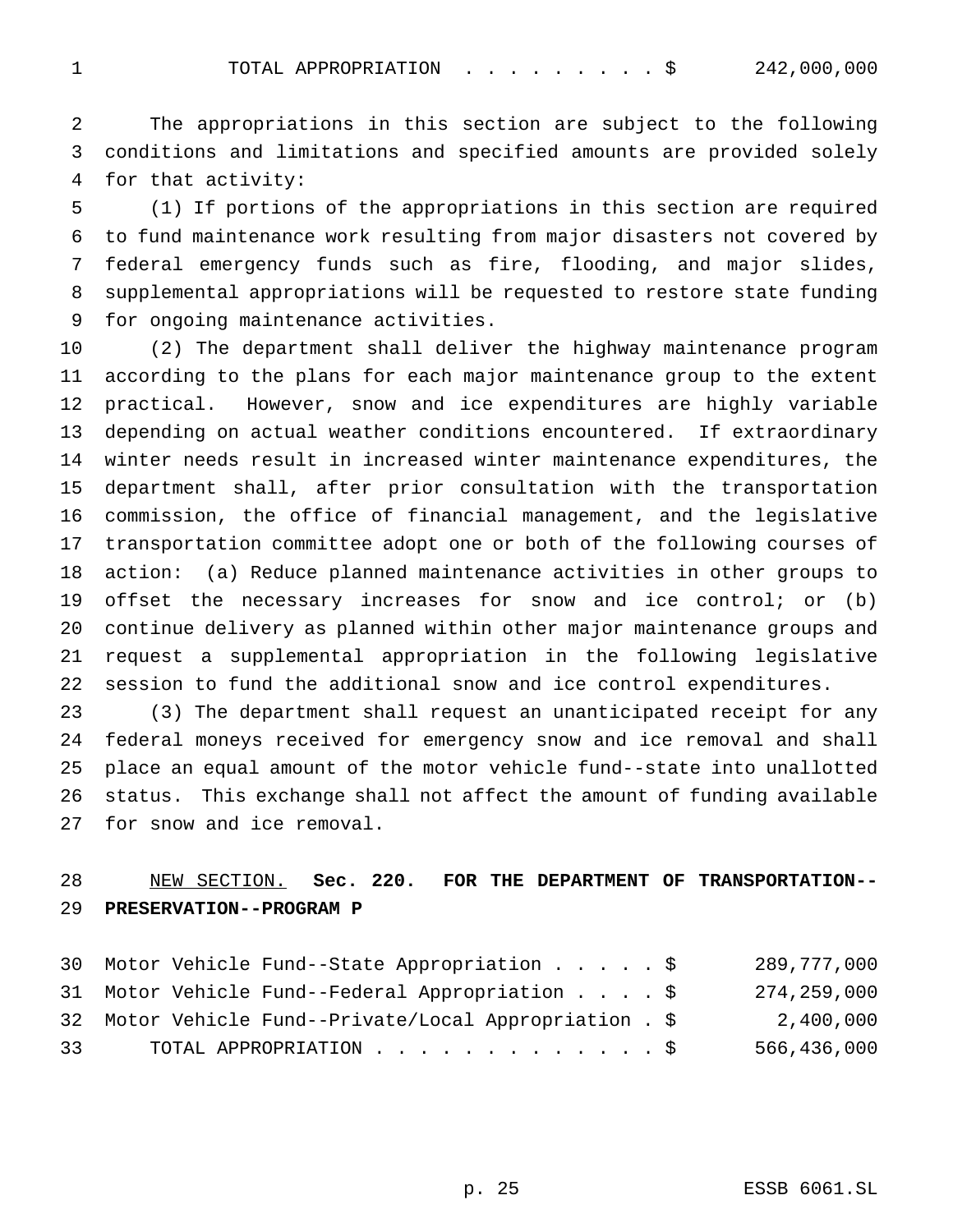The appropriations in this section are subject to the following conditions and limitations and specified amounts are provided solely for that activity:

 (1) The motor vehicle fund--state appropriation includes \$6,800,000 in proceeds from the sale of bonds authorized in RCW 47.10.761 and 47.10.762 for emergency purposes. However, the transportation commission may authorize the use of current revenues available to the department of transportation in lieu of bond proceeds for any part of the state appropriation.

 (2) The appropriations in this section contain \$27,552,000 reappropriated from the 1995-97 biennium.

 (3) If the Oregon state legislature enacts a public/private partnership program and the Washington state transportation commission, in consultation with the legislative transportation committee, negotiates and enters into an agreement between Washington and Oregon to place the Lewis and Clark bridge into Oregon's public/private partnership program, up to \$3,000,000 of the motor vehicle fund--state appropriation may be used as Washington's contribution toward the design of the project pursuant to the agreement between Washington and Oregon. Any additional contributions shall be subject to Washington state legislative appropriations and approvals. The department shall provide a status report on this project to the legislative transportation committee by June 30, 1998.

# NEW SECTION. **Sec. 221. FOR THE DEPARTMENT OF TRANSPORTATION-- TRAFFIC OPERATIONS--PROGRAM Q**

Motor Vehicle Fund--State Appropriation.....\$ 29,140,000

 The appropriation in this section is subject to the following conditions and limitations and specified amount is provided solely for that activity: The department, in cooperation with the Washington state patrol and the tow truck industry, shall develop and submit to the legislative transportation committee by October 31, 1997, a recommendation for implementing new tow truck services during peak hours on the Puget Sound freeway system.

## NEW SECTION. **Sec. 222. FOR THE DEPARTMENT OF TRANSPORTATION-- TRANSPORTATION MANAGEMENT AND SUPPORT--PROGRAM S**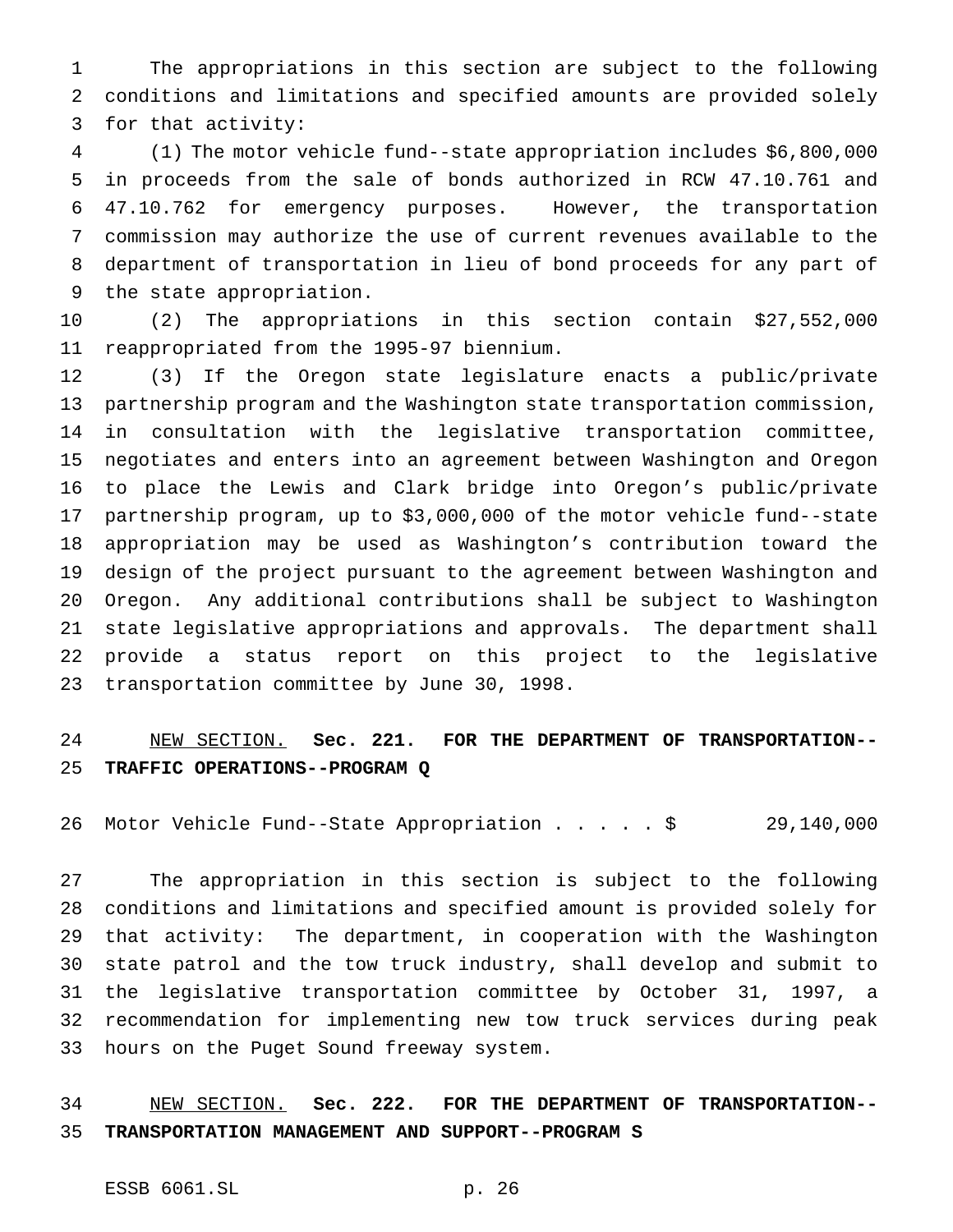|            | 1 Motor Vehicle Fund--Puget Sound Capital                      |            |
|------------|----------------------------------------------------------------|------------|
|            | Construction Account--State Appropriation \$<br>$\overline{2}$ | 777,000    |
|            | 3 Motor Vehicle Fund--State Appropriation \$                   | 57,462,000 |
|            | 4 Motor Vehicle Fund--Puget Sound Ferry Operations             |            |
|            | 5 Account--State Appropriation \$                              | 1,093,000  |
|            | 6 Transportation Fund--State Appropriation \$                  | 1,158,000  |
| $7\degree$ | TOTAL APPROPRIATION \$                                         | 60,490,000 |
|            |                                                                |            |

 The appropriations in this section are subject to the following conditions and limitations and specified amounts are provided solely for that activity:

 (1) The motor vehicle fund--state appropriation includes \$2,650,000 solely for programming activities to bring the department's information systems into compliance with the year 2000 requirements of the department of information services. The department is directed to expend the moneys internally reallocated for this purpose before spending from this appropriation. The department is directed to provide quarterly reports on this effort to the legislative transportation committee and the office of financial management beginning October 1, 1997.

 (2) The legislative transportation committee shall review and analyze freight mobility issues affecting eastern and southeastern Washington as recommended by the freight mobility advisory committee and report back to the legislature by November 1, 1997. \$500,000 of the motor vehicle fund--state appropriation is provided for this review and analysis. The funding conditioned in this subsection shall be from revenues provided for interjurisdictional studies.

# NEW SECTION. **Sec. 223. FOR THE DEPARTMENT OF TRANSPORTATION-- TRANSPORTATION PLANNING, DATA, AND RESEARCH--PROGRAM T**

|    | 29 Motor Vehicle Fund--State Appropriation \$   |  |  | 16,098,000 |
|----|-------------------------------------------------|--|--|------------|
|    | 30 Motor Vehicle Fund--Federal Appropriation \$ |  |  | 10,466,000 |
|    | 31 Transportation Fund--State Appropriation \$  |  |  | 1,384,000  |
| 32 | TOTAL APPROPRIATION \$                          |  |  | 27,948,000 |

 The appropriations in this section are subject to the following conditions and limitations and specified amounts are provided solely for that activity: Up to \$2,400,000 of the motor vehicle fund--state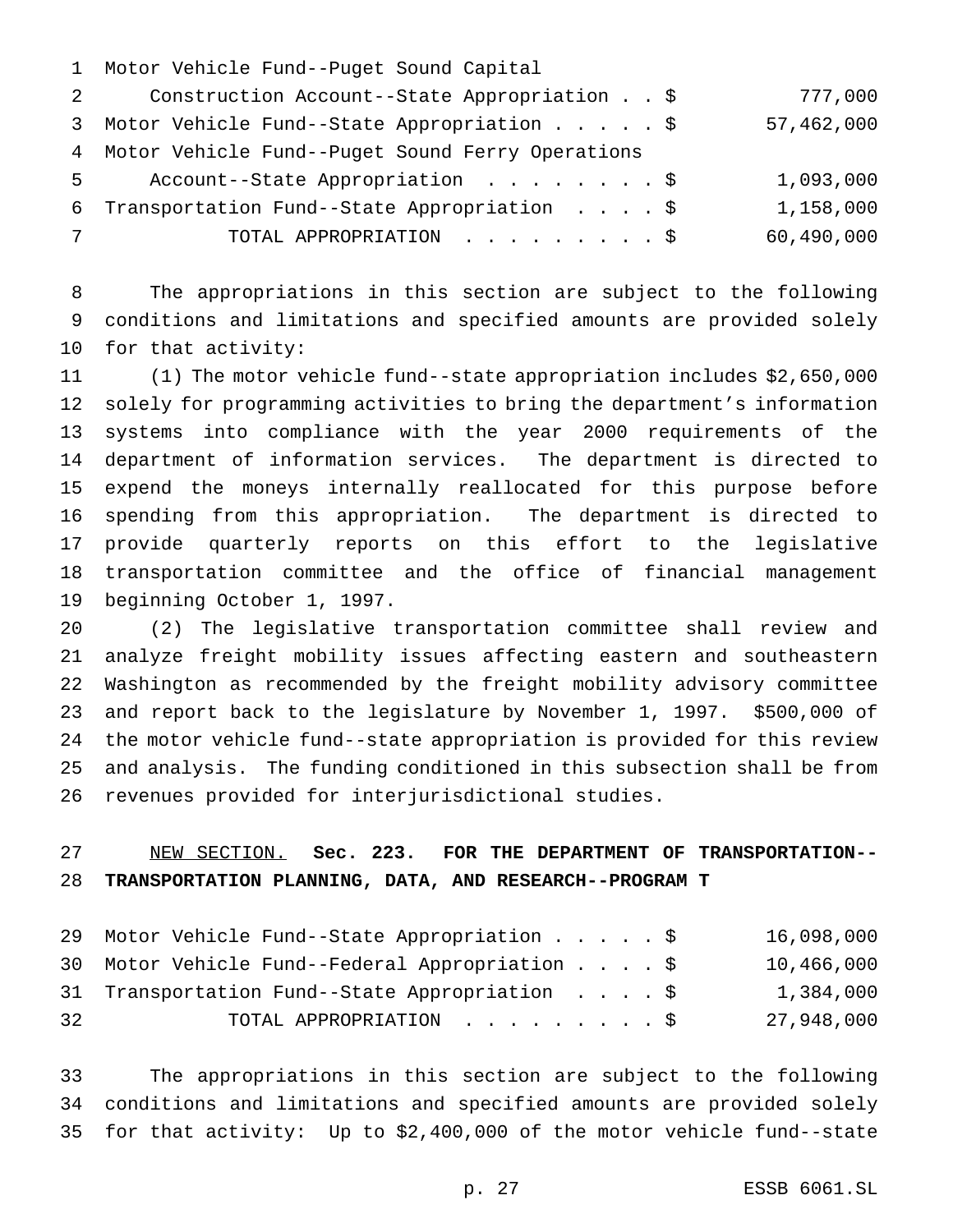appropriation is provided for regional transportation planning organizations, with allocations for participating counties maintained at the 1995-1997 biennium levels for those counties not having metropolitan planning organizations within their boundaries.

 NEW SECTION. **Sec. 224. FOR THE DEPARTMENT OF TRANSPORTATION-- CHARGES FROM OTHER AGENCIES--PROGRAM U**

 (1) FOR PAYMENT OF COSTS OF ATTORNEY GENERAL TORT CLAIMS SUPPORT 8 Motor Vehicle Fund--State Appropriation . . . . \$ 2,515,000 (2) FOR PAYMENT OF COSTS OF THE OFFICE OF THE STATE AUDITOR Motor Vehicle Fund--State Appropriation.....\$ 840,000 (3) FOR PAYMENT OF COSTS OF DEPARTMENT OF GENERAL ADMINISTRATION FACILITIES AND SERVICES AND CONSOLIDATED MAIL SERVICES Motor Vehicle Fund--State Appropriation.....\$ 3,391,000 (4) FOR PAYMENT OF COSTS OF THE DEPARTMENT OF PERSONNEL Motor Vehicle Fund--State Appropriation.....\$ 2,240,000 (5) FOR PAYMENT OF SELF-INSURANCE LIABILITY PREMIUMS AND ADMINISTRATION Motor Vehicle Fund--State Appropriation.....\$ 12,120,000 (6) FOR PAYMENT OF SELF-INSURANCE LIABILITY PREMIUMS AND ADMINISTRATION Motor Vehicle Fund--Puget Sound Ferry Operations Account--State Appropriation.....\$ 2,928,000 (7) FOR PAYMENT OF COSTS OF THE OFFICE OF MINORITY AND WOMEN'S BUSINESS ENTERPRISES Motor Vehicle Fund--State Appropriation.....\$ 536,000 (8) FOR PAYMENT OF COSTS OF THE DEPARTMENT OF GENERAL ADMINISTRATION STATE PARKING SERVICES Motor Vehicle Fund--State Appropriation.....\$ 90,000 (9) FOR PAYMENT OF THE DEPARTMENT OF GENERAL ADMINISTRATION CAPITAL PROJECTS SURCHARGE Motor Vehicle Fund--State Appropriation.....\$ 735,000 (10) FOR ARCHIVES AND RECORDS MANAGEMENT Motor Vehicle Fund--State Appropriation.....\$ 295,000

 NEW SECTION. **Sec. 225. FOR THE DEPARTMENT OF TRANSPORTATION-- WASHINGTON STATE FERRIES CONSTRUCTION--PROGRAM W**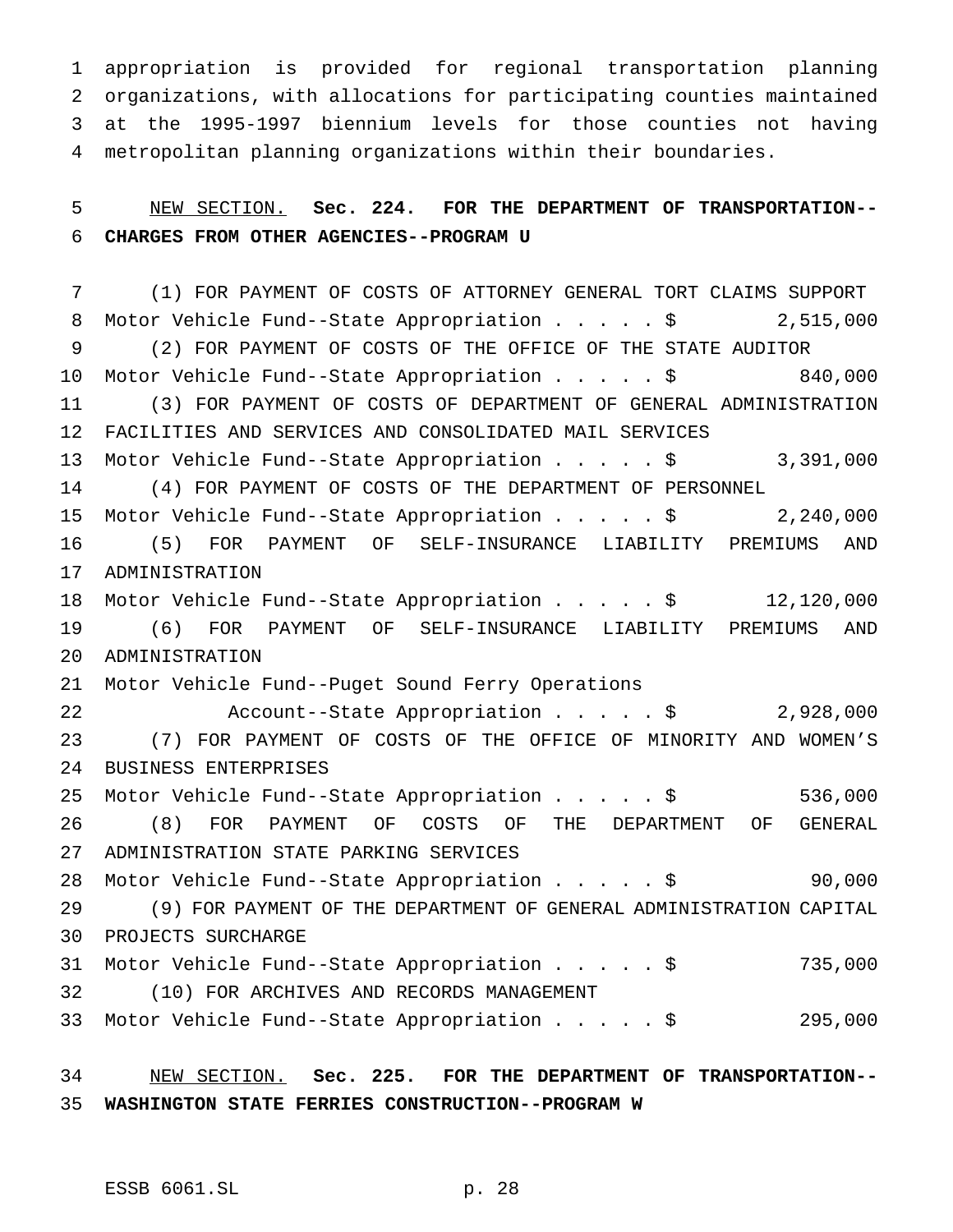|    | Motor Vehicle Fund--Puget Sound Capital        |               |
|----|------------------------------------------------|---------------|
| 2  | Construction Account--State Appropriation \$   | 243, 229, 000 |
| 3  | Motor Vehicle Fund--Puget Sound Capital        |               |
| 4  | Construction Account--Federal                  |               |
| 5  | Appropriation \$                               | 30,165,000    |
| 6  | Motor Vehicle Fund--Puget Sound Capital        |               |
| 7  | Construction Account--Private/Local            |               |
| 8  | Appropriation \$                               | 765,000       |
| 9  | Transportation Fund--Passenger Ferry Account-- |               |
| 10 | State Appropriation \$                         | 579,000       |
| 11 | TOTAL APPROPRIATION \$                         | 274,738,000   |

 The appropriations in this section are provided for improving the Washington state ferry system, including, but not limited to, vessel acquisition, vessel construction, major and minor vessel improvements, and terminal construction and improvements. The appropriations in this section are subject to the following conditions and limitations and specified amounts are provided solely for that activity:

 (1) The appropriations in this section are provided to carry out only the projects (version 3) adjusted by the legislature for the 1997- 99 budget. The department shall reconcile the 1995-97 capital expenditures within ninety days of the end of the biennium and submit a final report to the legislative transportation committee and office of financial management.

 (2) The Puget Sound capital construction account--state appropriation includes \$100,000,000 in proceeds from the sale of bonds authorized by RCW 47.60.800 for vessel and terminal acquisition, major and minor improvements, and long lead time materials acquisition for the Washington state ferries, including construction of new jumbo ferry vessels in accordance with the requirements of RCW 47.60.770 through 47.60.778. However, the department of transportation may use current revenues available to the Puget Sound capital construction account in lieu of bond proceeds for any part of the state appropriation.

 (3) The department of transportation shall provide to the legislative transportation committee and office of financial management a quarterly financial report concerning the status of the capital program authorized in this section.

 (4) Washington state ferries is authorized to reimburse up to \$3,000,000 from the Puget Sound capital construction account--state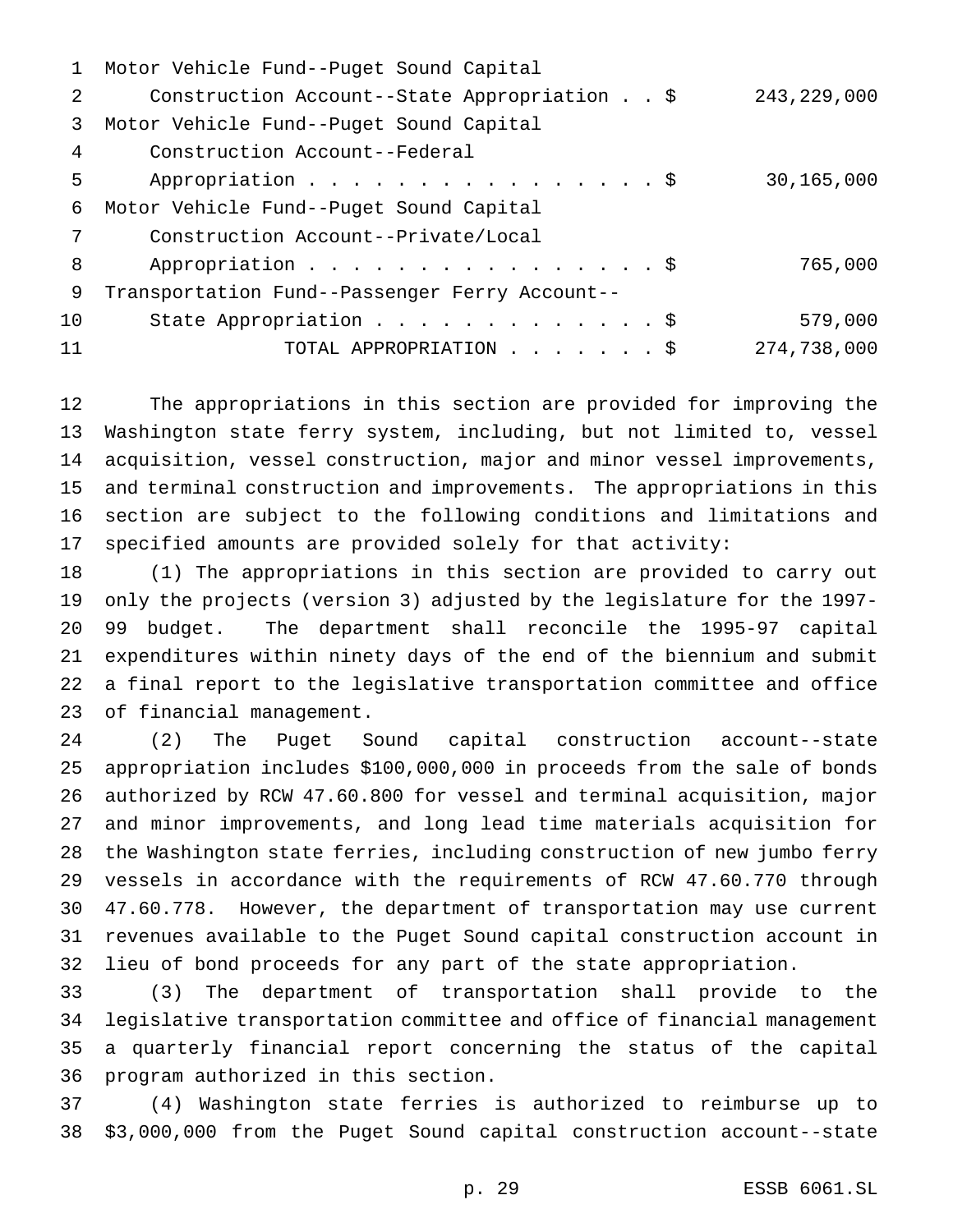appropriation to the city of Bremerton and the port of Bremerton for Washington state ferries' financial participation in the development of a Bremerton multimodal transportation terminal, port of Bremerton passenger-only terminal expansion, and ferry vehicular connections to downtown traffic circulation improvements. The reimbursement shall specifically support the construction of the following components: Appropriate passenger-only ferry terminal linkages to accommodate bow-8 loading catamaran type vessels and the needed transit connections; and the Washington state ferries' component of the Bremerton multimodal transportation terminal as part of the downtown Bremerton redevelopment project, including appropriate access to the new downtown traffic circulation road network.

 (5) The Puget Sound capital construction account--state appropriation includes funding for capital improvements on vessels to meet United States Coast Guard Subchapter W regulation revisions impacting SOLAS (safety of life at sea) requirements for ferry operations on the Anacortes to Sidney, B.C. ferry route.

 (6) The Puget Sound capital construction account--state appropriation, the Puget Sound capital construction account--federal appropriation, and the passenger ferry account--state appropriation include funding for the construction of one new passenger-only vessel and the department's exercise of the option to build a second passenger-only vessel.

 (7) The Puget Sound capital construction account--state appropriation includes funding for the exploration and acquisition of a design for constructing a millennium class ferry vessel.

 (8) The Puget Sound capital construction account--state appropriation includes \$90,000 for the purchase of defibrillators. At least one defibrillator shall be placed on each vessel in the ferry fleet.

 (9) The appropriations in this section contain \$46,962,000 reappropriated from the 1995-97 biennium.

 (10)(a) The Puget Sound capital construction account--state appropriation includes \$57,461,000 for the 1997-99 biennium portion of the design and construction of a fourth Jumbo Mark II ferry and for payments related to the lease-purchase of the vessel's engines and propulsion system.

 (b) If House Bill No. 2108 authorizing the department to procure the vessel utilizing existing construction and equipment acquisition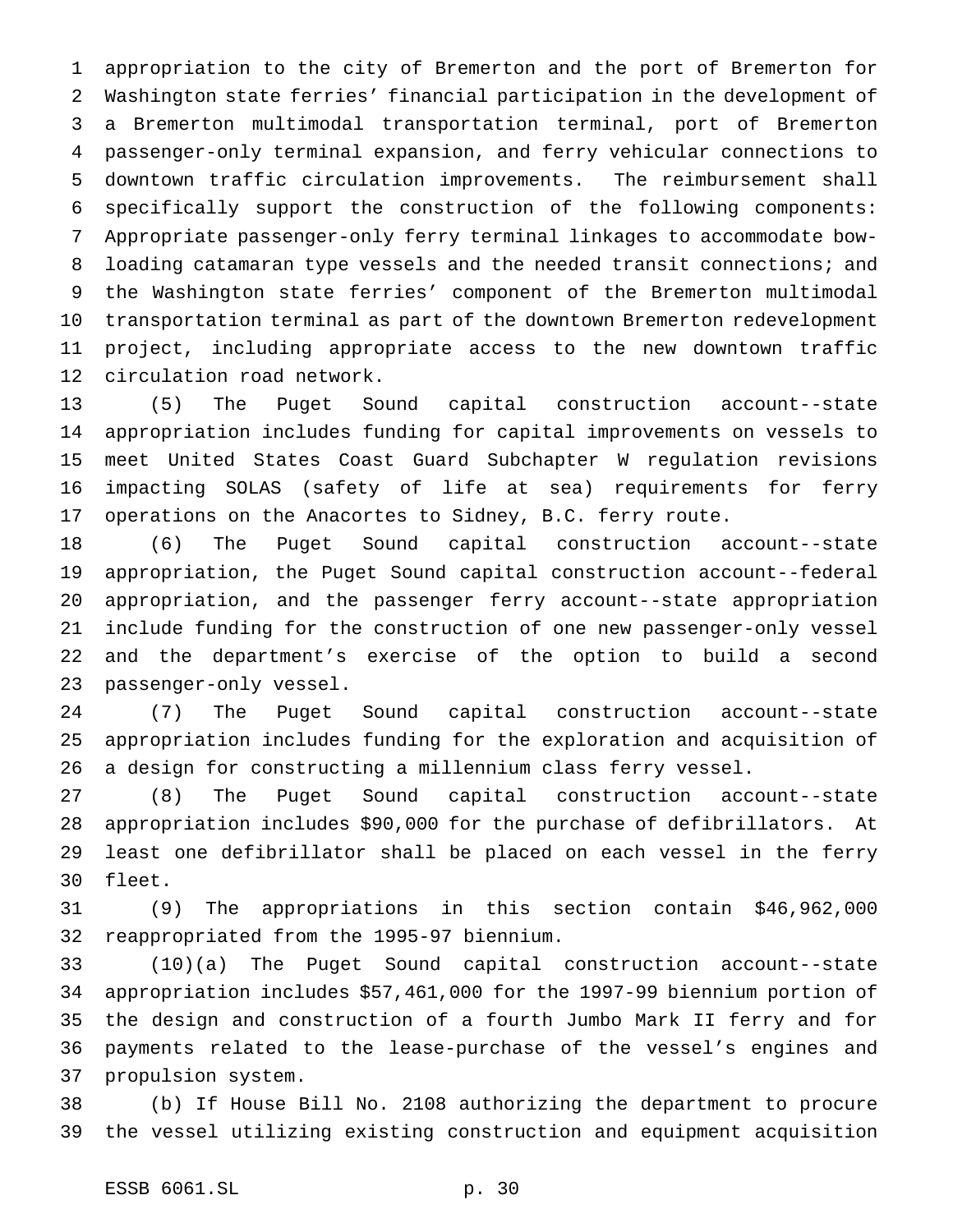contracts is not enacted during the 1997 legislative session, (a) of this subsection is null and void; \$50,000,000 of the motor vehicle fund--Puget Sound capital construction account--state appropriation shall not be allotted; and \$7,461,000 may be allotted for preservation or renovation of Super class ferries.

# \*NEW SECTION. **Sec. 226. FOR THE DEPARTMENT OF TRANSPORTATION-- MARINE--PROGRAM X**

Marine Operating Fund--State Appropriation ...\$ 267,358,000

 The appropriation in this section is subject to the following conditions and limitations and specified amounts are provided solely for that activity:

 (1) The appropriation is based on the budgeted expenditure of \$29,151,000 for vessel operating fuel in the 1997-99 biennium. If the actual cost of fuel is less than this budgeted amount, the excess amount may not be expended. If the actual cost exceeds this amount, the department shall request a supplemental appropriation.

 (2) The appropriation provides for the compensation of ferry employees. The expenditures for compensation paid to ferry employees during the 1997-99 biennium may not exceed \$177,347,000 plus a dollar amount, as prescribed by the office of financial management, that is equal to any insurance benefit increase granted general government employees in excess of \$313.95 a month annualized per eligible marine employee multiplied by the number of eligible marine employees for the respective fiscal year, a dollar amount as prescribed by the office of financial management for costs associated with pension amortization charges, and a dollar amount prescribed by the office of financial management for salary increases during the 1997-99 biennium. For the purposes of this section, the expenditures for compensation paid to ferry employees shall be limited to salaries and wages and employee benefits as defined in the office of financial management's policies, regulations, and procedures named under objects of expenditure "A" and "B" (7.2.6.2).

 The prescribed salary and insurance benefit increase or decrease dollar amount that shall be allocated from the governor's compensation appropriations is in addition to the appropriation contained in this section and may be used to increase or decrease compensation costs,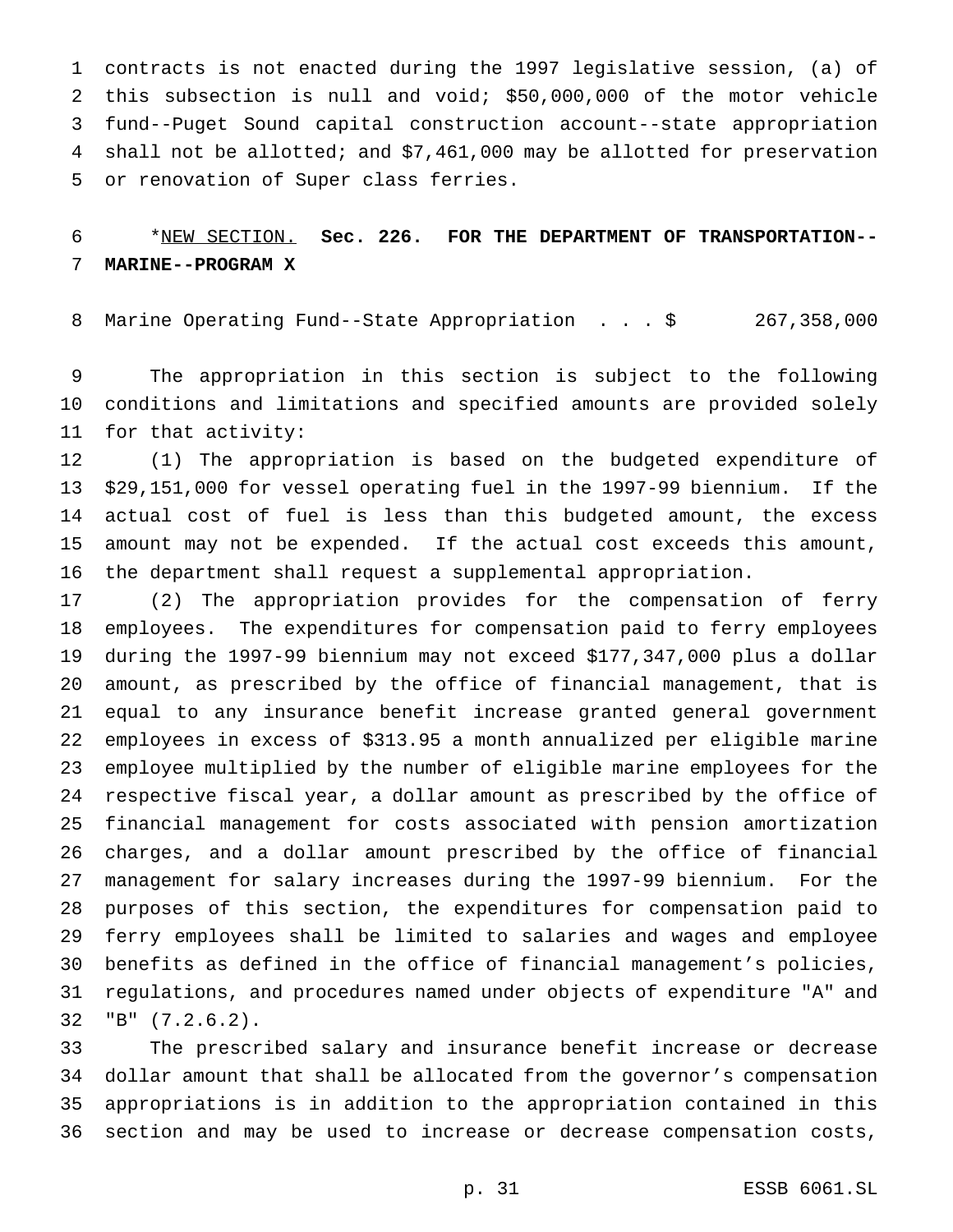effective July 1, 1997, and thereafter, as established in the 1997-99 general fund operating budget.

 (3) The department of transportation shall provide to the legislative transportation committee and office of financial management a quarterly financial report concerning the status of the operating program authorized in this section.

 (4) The appropriation in this section includes up to \$1,566,000 for additional operating expenses required to comply with United States Coast Guard Subchapter W regulation revisions for vessels operating on the Anacortes to Sidney, B.C. ferry route. The department shall explore methods to minimize the cost of meeting United States Coast Guard requirements and shall report the results to the legislative transportation committee and office of financial management by September 1, 1997.

 (5) The department shall request a reduction of the costs associated with the use of the terminal leased from the Port of Anacortes and costs associated with use of the Sidney, British Columbia terminal.

 (6) Agreements between Washington state ferries and concessionaires for automatic teller machines on ferry terminals or vessels shall provide for and include banks and credit unions that primarily serve the west side of Puget Sound.

 (7) In the event federal funding is provided for one or more passenger-only ferry vessels for the purpose of transporting United States naval personnel, the department of transportation is authorized to acquire and construct such vessels in accordance with the authority provided in RCW 47.56.030, and the department shall establish a temporary advisory committee comprised of representatives of the Washington state ferries, transportation commission, legislative transportation committee, office of financial management, and the United States Navy to analyze and make recommendations on, at a minimum, vessel performance criteria, docking, vessel deployment, and operating issues.

 (8) Upon completion of the construction of the three Mark II Jumbo Class ferry vessels, two vessels shall be deployed for service on the Seattle-Bainbridge ferry route and one shall be deployed for service on the Edmonds-Kingston ferry route. Of the existing Jumbo Class ferry vessels, one shall be deployed for use on the Edmonds-Kingston route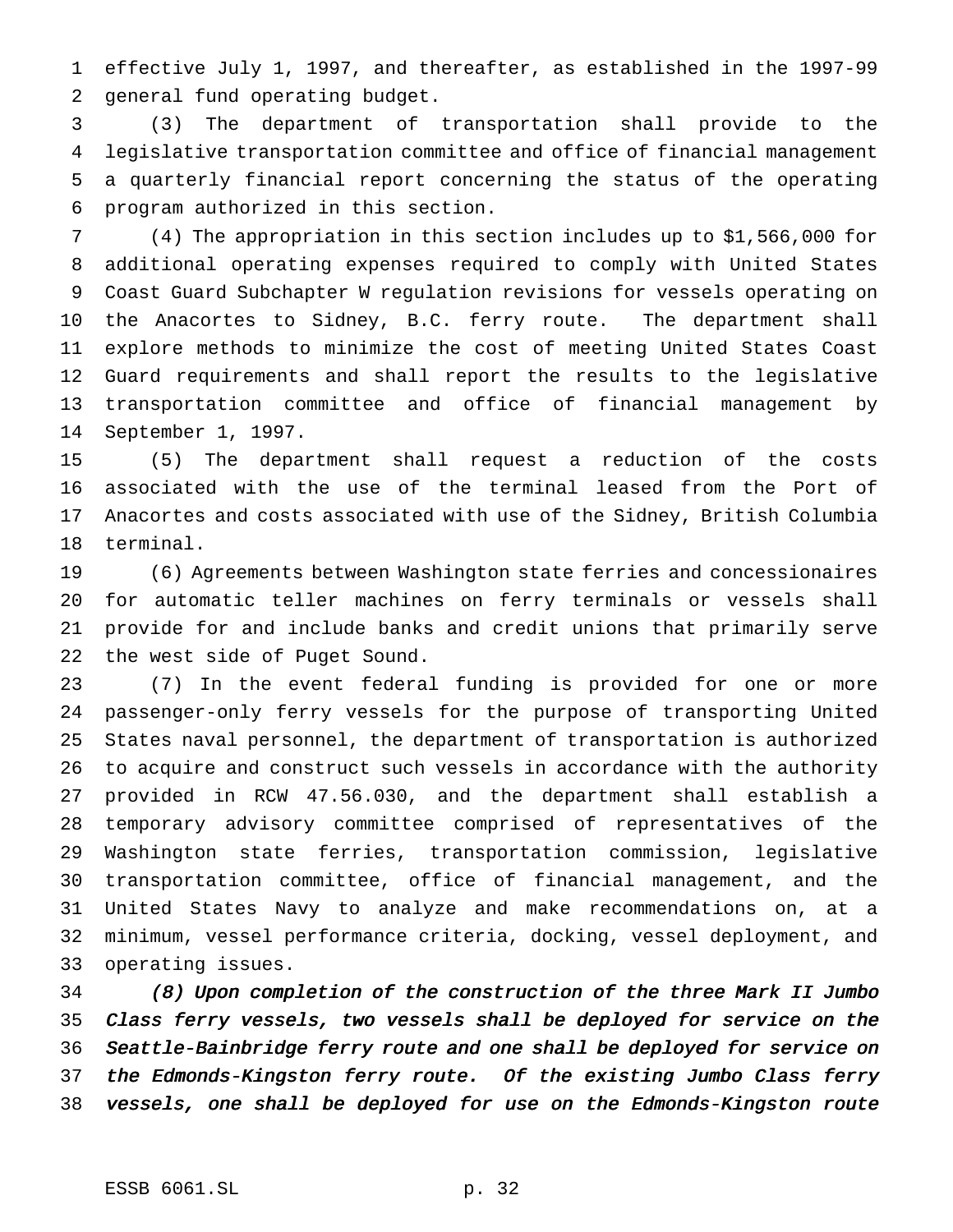and the remaining vessel shall be used as <sup>a</sup> back-up boat for both the Seattle-Bainbridge and Edmonds-Kingston routes.

 (9) The appropriation provides funding for House Bill No. 2165 (paying interest on retroactive raises for ferry workers).

**\*Sec. 226 was partially vetoed. See message at end of chapter.**

# NEW SECTION. **Sec. 227. FOR THE DEPARTMENT OF TRANSPORTATION-- PUBLIC TRANSPORTATION AND RAIL--PROGRAM Y**

| 8               | Essential Rail Assistance Account--State      |             |
|-----------------|-----------------------------------------------|-------------|
| 9               | Appropriation \$                              | 256,000     |
| 10 <sub>1</sub> | High Capacity Transportation Account--State   |             |
| 11              | Appropriation \$                              | 6, 225, 000 |
| 12 <sup>°</sup> | Air Pollution Control Account--State          |             |
| 13              | Appropriation \$                              | 6, 290, 000 |
| 14              | Transportation Fund--State Appropriation \$   | 48,529,000  |
| 15 <sub>1</sub> | Transportation Fund--Federal Appropriation \$ | 3,947,000   |
| 16              | Transportation Fund--Private/Local            |             |
| 17              | Appropriation \$                              | 105,000     |
| 18              | Central Puget Sound Public Transportation     |             |
| 19              | Account--State Appropriation \$               | 250,000     |
| 20              | TOTAL APPROPRIATION \$                        | 65,602,000  |
|                 |                                               |             |

 The appropriations in this section are subject to the following conditions and limitations and specified amounts are provided solely for that activity:

 (1) Up to \$40,180,000 of the transportation fund--state appropriation is provided for intercity rail passenger service including up to \$8,000,000 for lease purchase of two advanced technology train sets with total purchase costs not to exceed \$20,000,000; up to \$1,000,000 for one spare advanced technology train power-car and other spare parts, subsidies for operating costs not to exceed \$12,000,000, to maintain service of two state contracted round trips between Seattle and Portland and one state contracted round trip between Seattle and Vancouver, British Columbia, and capital projects necessary to provide Seattle-Vancouver, British Columbia, train operating times of under 4 hours.

 (2) Up to \$2,500,000 of the transportation fund--state appropriation is provided for the rural mobility program administered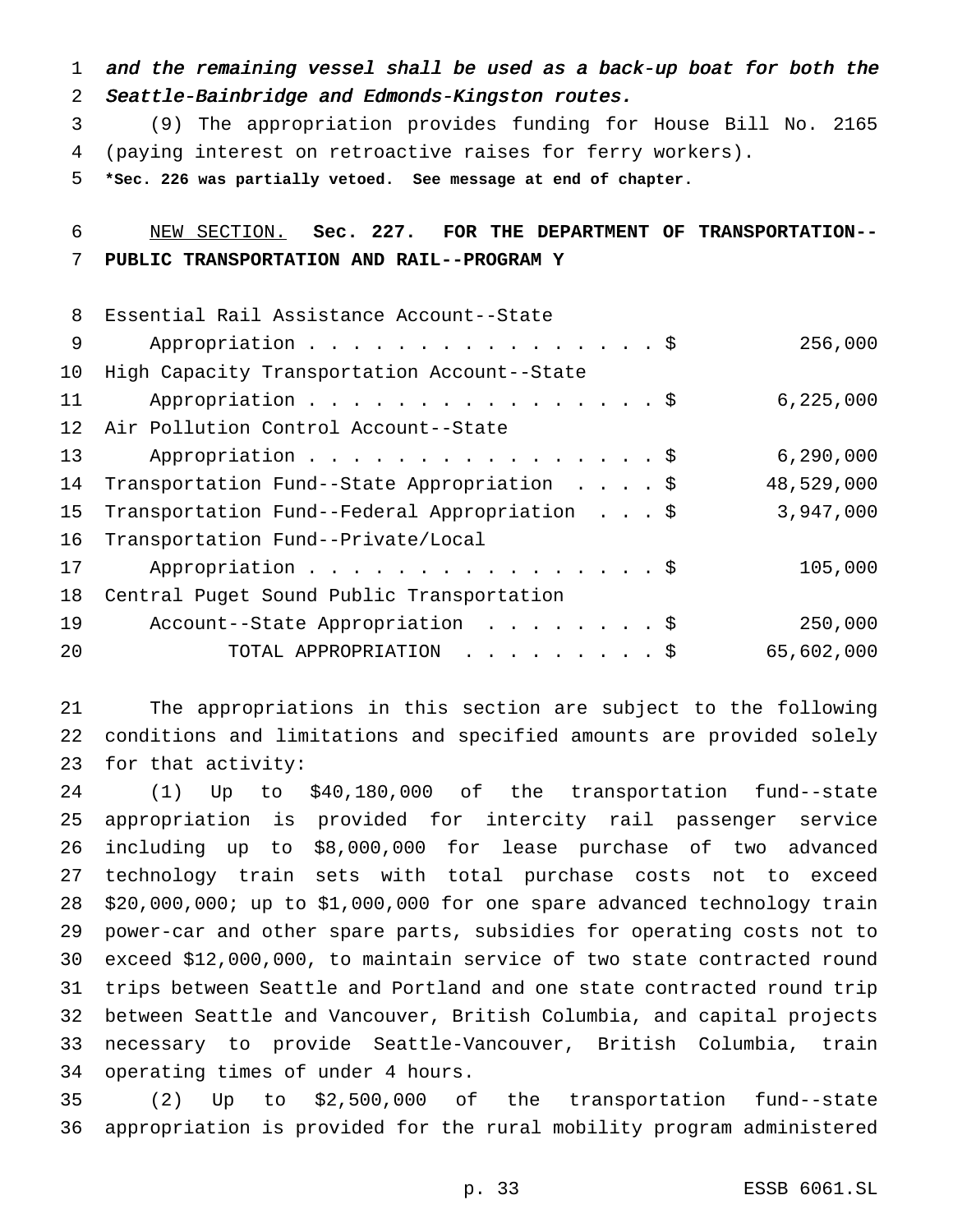by the department of transportation. Priority for grants provided from this account shall be given to projects and programs that can be accomplished in the 1997-99 biennium.

 (3) Up to \$600,000 of the high capacity transportation account-- state appropriation is provided for rail freight coordination, technical assistance, and planning.

 (4) The department shall provide biannual reports to the legislative transportation committee and office of financial management regarding the department's rail freight program. The department shall also notify the committee for project expenditures from all fund sources prior to making those expenditures. The department shall examine the ownership of grain cars and the potential for divestiture of those cars and other similar assets and report those findings to the committee prior to the 1998 legislative session.

 (5) Up to \$750,000 of the transportation fund--state appropriation and up to \$250,000 of the central Puget Sound public transportation account--state appropriation are provided to fund activities relating to coordinating special needs transportation among state and local providers. These activities may include demonstration projects, assessments of resources available versus needs, and identification of barriers to coordinating special needs transportation. The department will consult with the superintendent of public instruction, the secretary of the department of social and health services, the office of financial management, the fiscal committees of the house of representatives and senate, special needs consumers, and specialized transportation providers in meeting the goals of this subsection.

 (6) The appropriations in this section contain \$4,599,000 reappropriated from the 1995-97 biennium.

 (7) The high capacity transportation account--state appropriation includes \$75,000 for the department to develop a strategy and to identify how the agency would expend additional moneys to enhance the commute trip reduction program. The report would include recommendations for grant programs for employers and jurisdictions to reduce SOV usage and to provide transit incentives to meet future commute trip reduction requirements. The report is due to the legislative transportation committee by January 1, 1998.

 (8) In addition to the appropriations contained in this section, the office of financial management shall release the \$2,000,000 transportation fund--state funds appropriated for the intercity rail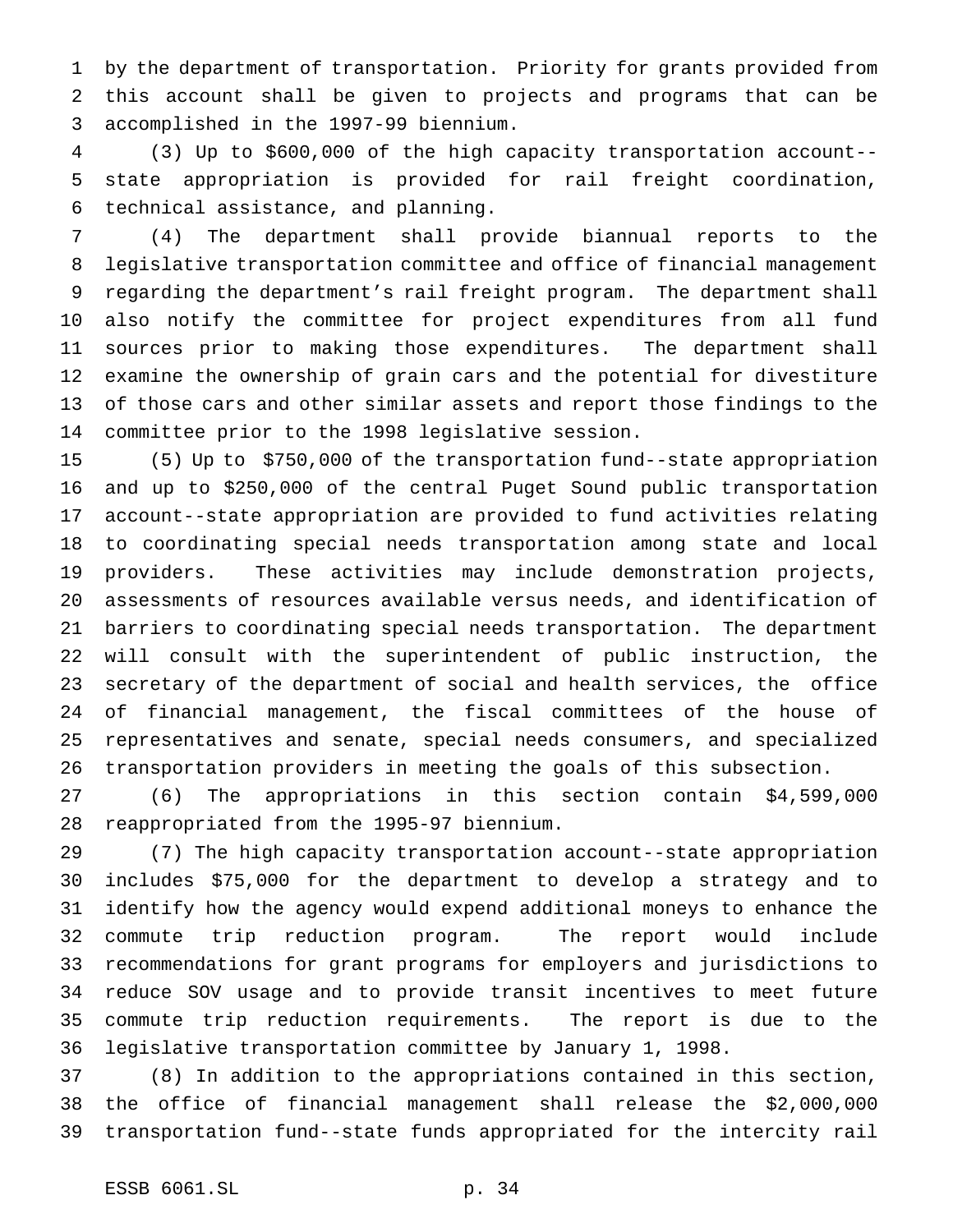passenger program in the 1995-97 biennium but held in reserve pursuant to section 502, chapter 165, Laws of 1996.

 (9) Up to \$150,000 of the transportation fund--state appropriation is provided for the management and control of the transportation corridor known as the Milwaukee Road corridor owned by the state between Ellensburg and Lind, and to take actions necessary to allow the department to be in a position, with further legislative authorization, to begin to negotiate a franchise with a rail carrier to establish and maintain a rail line over portions of the corridor by July 1, 1999.

 (10) Up to \$2,500,000 of the high capacity transportation account-- state appropriation may be used by the department for activities related to improvement of the King Street station. The department shall provide monthly reports to the legislative transportation committee on activities related to the station, including discussions of funding commitments from others for future improvements to the station.

## NEW SECTION. **Sec. 228. FOR THE DEPARTMENT OF TRANSPORTATION-- LOCAL PROGRAMS--PROGRAM Z**

|    | 19 Motor Vehicle Fund--State Appropriation \$   | 8,452,000  |
|----|-------------------------------------------------|------------|
|    | 20 Motor Vehicle Fund--Federal Appropriation \$ | 33,726,000 |
|    | 21 High Capacity Transportation Account--       |            |
| 22 | State Appropriation \$                          | 500,000    |
| 23 | TOTAL APPROPRIATION \$                          | 42,678,000 |

 The appropriations in this section are subject to the following conditions and limitations and specified amounts are provided solely for that activity:

 (1) The motor vehicle fund--state appropriation includes \$1,785,000 in proceeds from the sale of bonds authorized by RCW 47.10.819(1). The transportation commission may authorize the use of current revenues available to the department of transportation in lieu of bond proceeds for any part of the state appropriation.

 (2) As a condition of receiving the full state subsidy in support of the Puget Island ferry, Wahkiakum county must, by December 31, 1997, increase ferry fares for passengers and vehicles by at least ten percent. If the fares are not increased to meet this requirement, the department, in determining the state subsidy after December 31, 1997,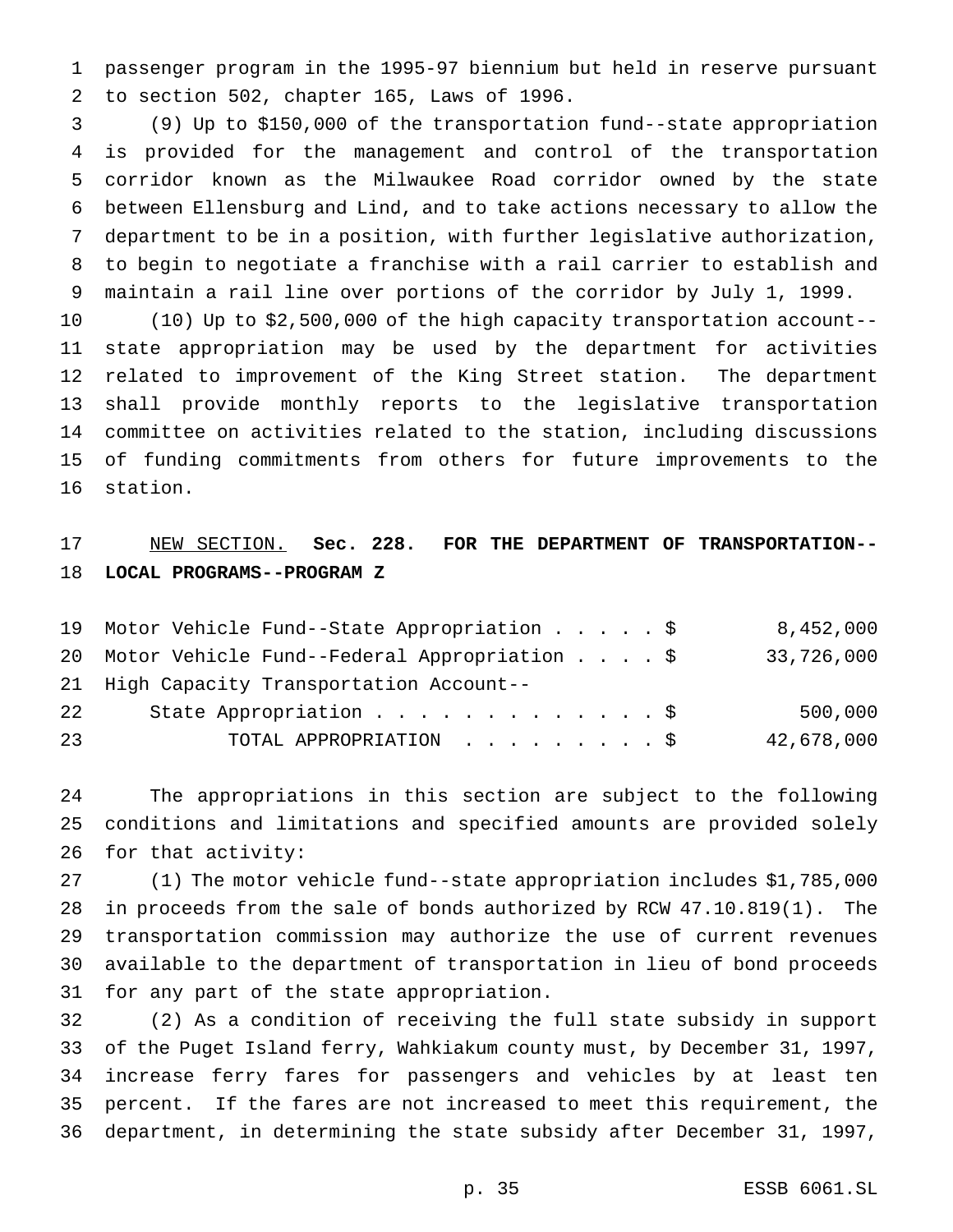shall reduce the operating deficit by the amount that would have been generated if the ten percent fare increase had been implemented.

 (3) The appropriations in this section contain \$1,750,000 reappropriated from the 1995-97 biennium.

 (4) Up to \$500,000 of the high capacity transportation account-- state appropriation is provided for implementation of the recommendations of the freight mobility advisory committee, and any legislation enacted resulting from those recommendations.

## (End of part)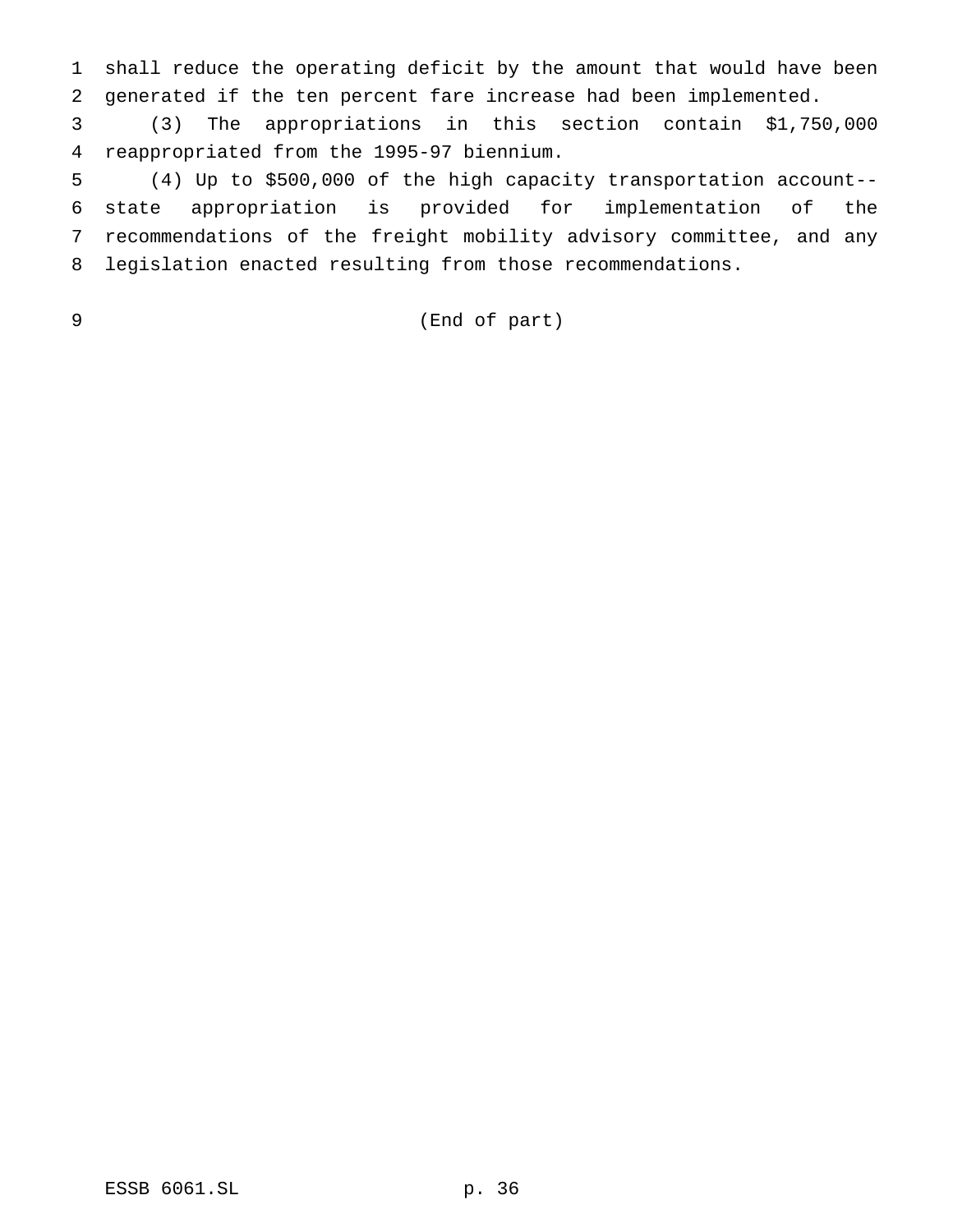#### **PART III**

#### **TRANSPORTATION AGENCIES CAPITAL FACILITIES**

 NEW SECTION. **Sec. 301.** (1) The state patrol, the department of licensing, and the department of transportation shall coordinate their activities when siting facilities. This coordination shall result in the collocation of driver and vehicle licensing, vehicle inspection service facilities, and other transportation services whenever possible.

 The department of licensing, the department of transportation, and the state patrol shall explore alternative state services, such as vehicle emission testing, that would be feasible to collocate in these joint facilities. All services provided at these transportation service facilities shall be provided at cost to the participating agencies.

 (2) The department of licensing may lease develop with option to purchase or lease purchase new customer service centers to be paid for from operating revenues. The Washington state patrol shall provide project management for the department of licensing. Alternatively, a financing contract may be entered into on behalf of the department of licensing in the amounts indicated plus financing expenses and reserves pursuant to chapter 39.94 RCW. The locations and amounts for projects covered under this section are as follows:

(a) A new customer service center in Vancouver for \$3,709,900;

 (b) A new customer service center in Thurston county for \$4,641,200; and

(c) A new customer service center in Union Gap for \$3,642,000.

 (3) The Washington state patrol, department of licensing, and department of transportation shall provide monthly progress reports to the legislative transportation committee within the transportation executive information system on the capital facilities receiving an appropriation in this act.

 NEW SECTION. **Sec. 302. FOR THE WASHINGTON STATE PATROL--CAPITAL PROJECTS**

Motor Vehicle Fund--State Patrol Highway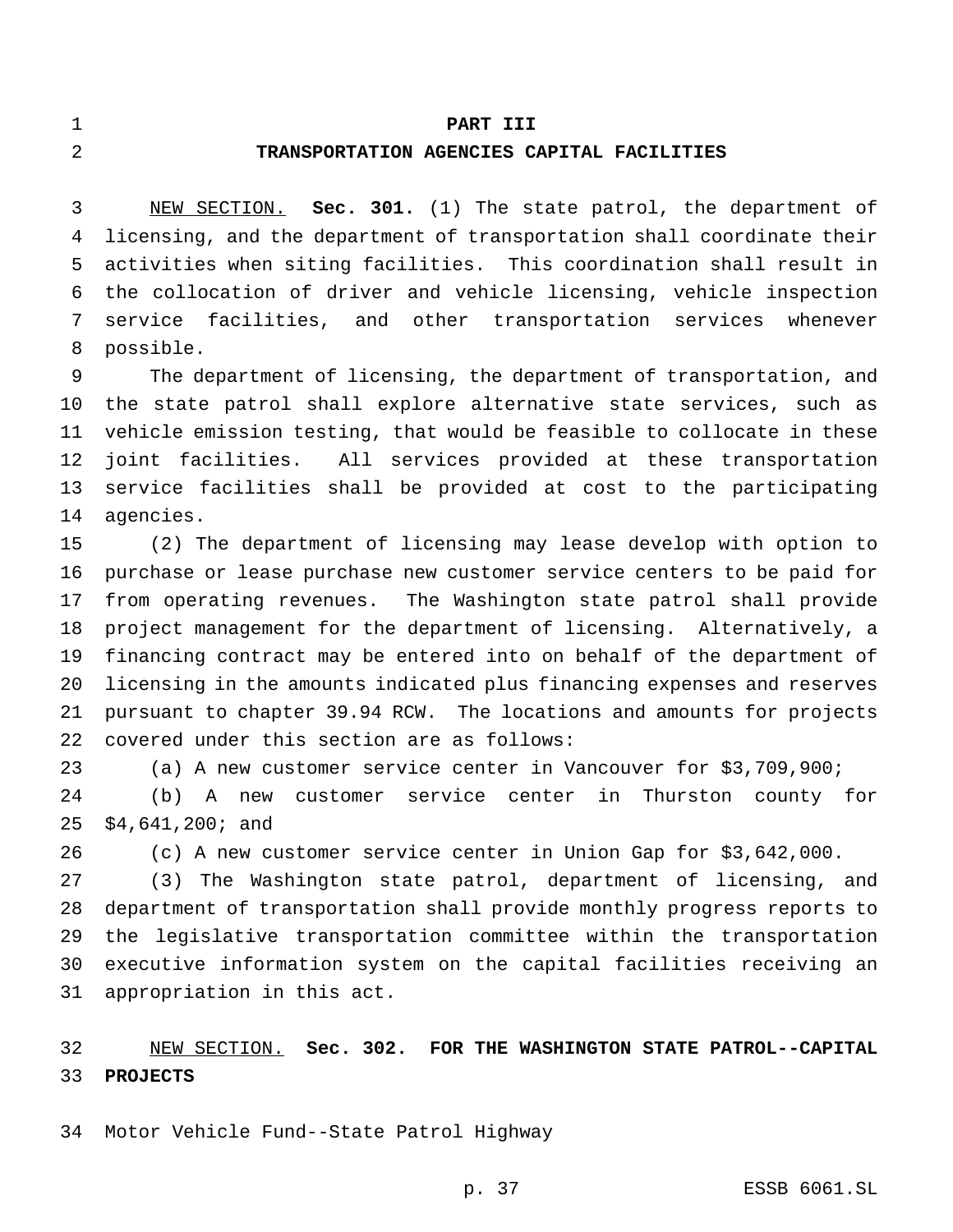| $\mathbf{1}$ | Account--State Appropriation \$               |  |  | 7,075,000  |
|--------------|-----------------------------------------------|--|--|------------|
|              | 2 Transportation Fund--State Appropriation \$ |  |  | 4,000,000  |
|              | TOTAL APPROPRIATION \$                        |  |  | 11,075,000 |

 The appropriations in this section are subject to the following conditions and limitations and specified amounts are provided solely for that activity:

 (1) The appropriations in the transportation fund and the motor vehicle fund--state patrol highway account are provided for the microwave migration, Yakima district 3 headquarters office, weigh station facilities identified in the budget notes, training academy HVAC system, and regular facilities maintenance.

 (2) The Washington state patrol, based on an independent real estate appraisal, is authorized to purchase the Port Angeles detachment office for a maximum of \$600,000 provided the appraisal is \$600,000 or above in value. If the appraisal is less than \$600,000, the Washington state patrol is authorized to purchase the building for the appraised value. Certificates of participation will be used for financing the cost of the building and related financing fees.

 (3) A report will be prepared and presented to the legislature and office of financial management in January 1998 on the microwave migration project.

 (4) The funding for the microwave migration project is limited to \$4,400,000, the amount of revenue from frequency sales.

 (5) The intent of the legislature is to have vehicle identification number (VIN) lanes and encourage colocation of other transportation and state services wherever feasible in transportation facilities.

 NEW SECTION. **Sec. 303. FOR THE DEPARTMENT OF TRANSPORTATION-- PROGRAM D (DEPARTMENT OF TRANSPORTATION-ONLY PROJECTS)--CAPITAL**

Motor Vehicle Fund--Transportation Capital

Facilities Account--State Appropriation...\$ 21,696,000

 The appropriation in this section is subject to the following conditions and limitations and specified amounts are provided solely for that activity:

 (1) The department of transportation shall provide to the legislative transportation committee prior notice and the latest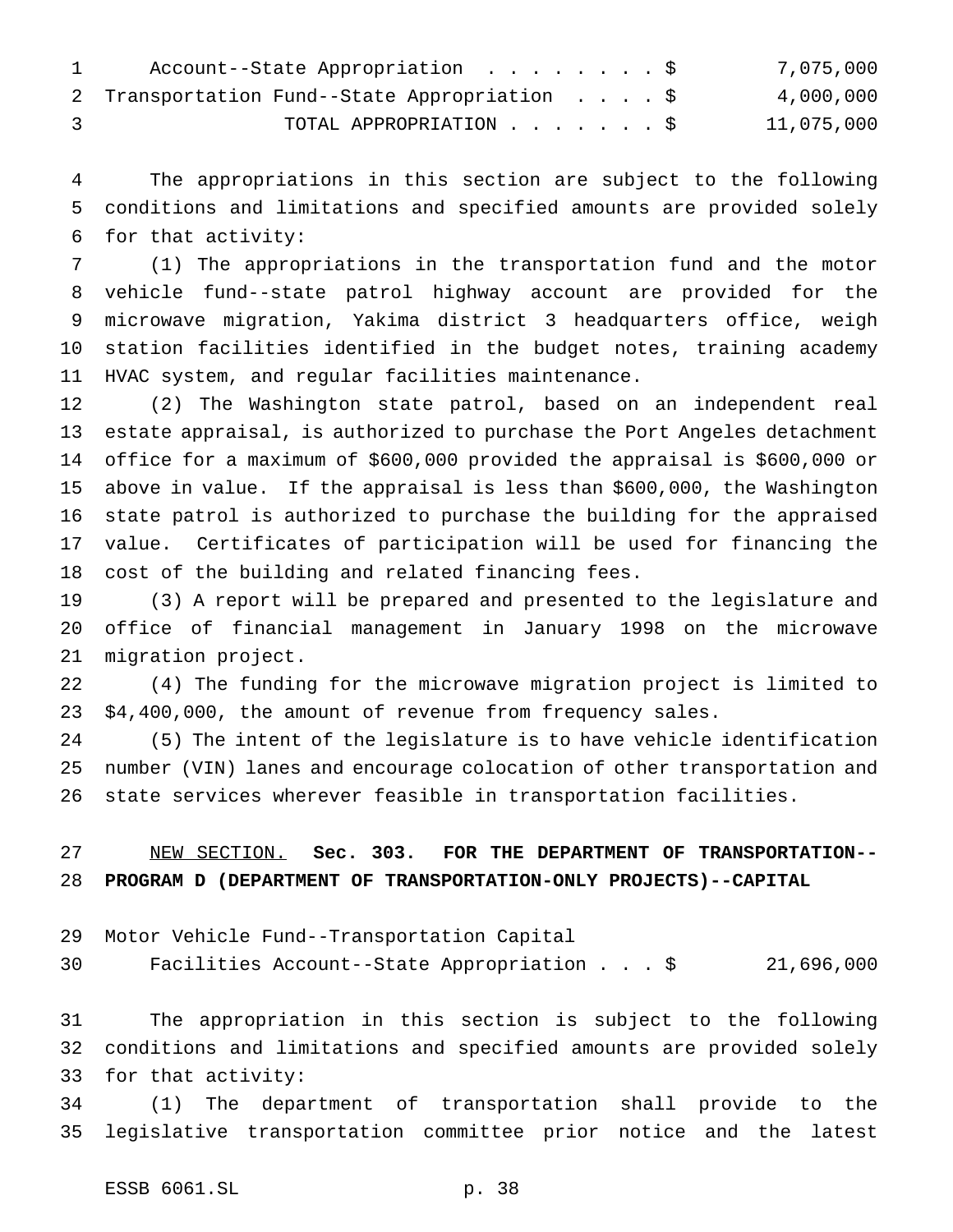project information at least two weeks in advance of the bid process for transportation capital facilities projects going to bid in the 1997-99 biennium.

 (2) Construction of the Mount Rainier storage facility shall not commence until the department has secured an operational lease that would allow the placement of the facility on United States forest service lands near the entrance to the Mather memorial parkway.

 (3) The appropriation in this section contains \$7,719,000 reappropriated from the 1995-97 biennium.

(End of part)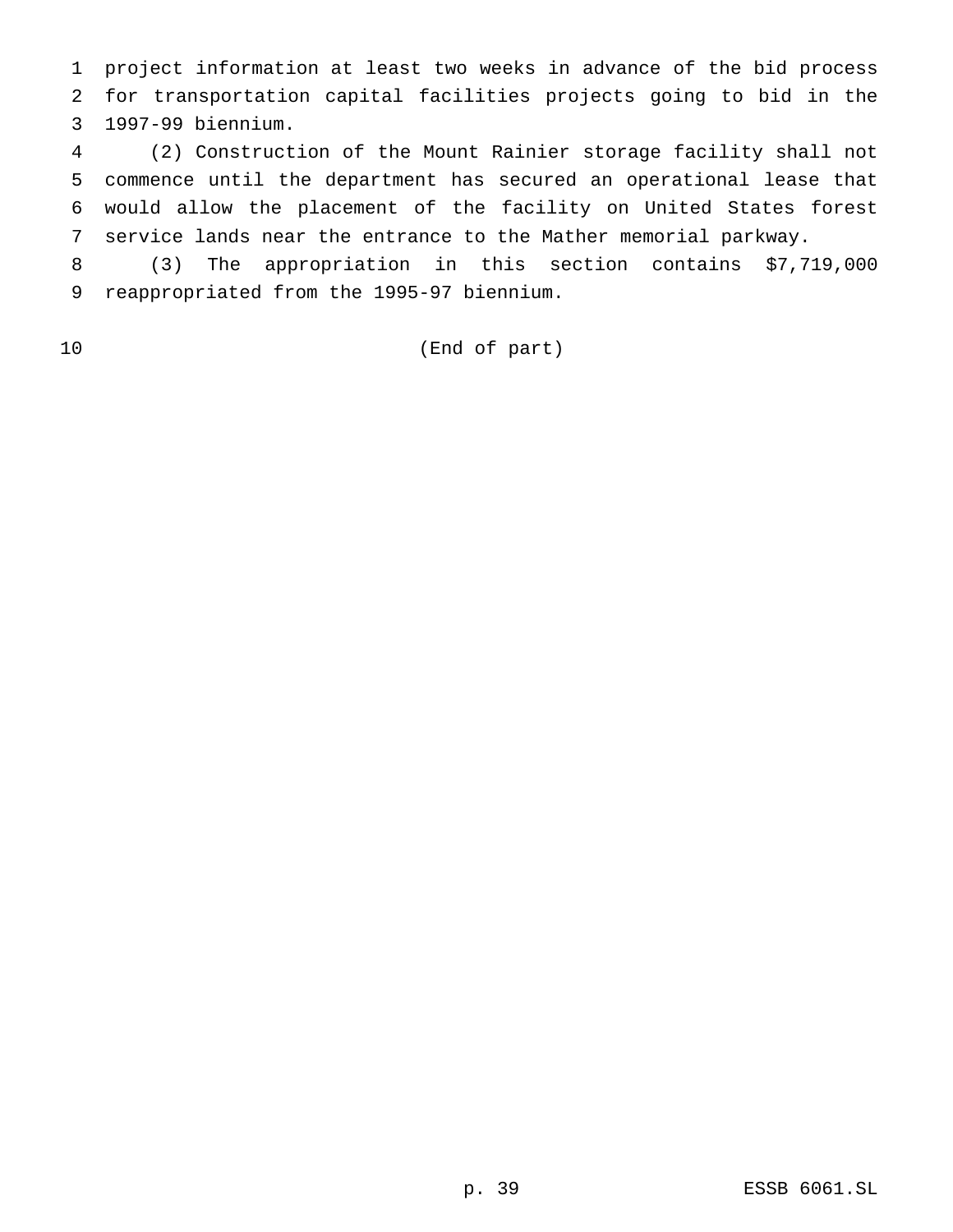#### **PART IV**

#### **TRANSFERS AND DISTRIBUTIONS**

 NEW SECTION. **Sec. 401. FOR THE STATE TREASURER--BOND RETIREMENT AND INTEREST, AND ONGOING BOND REGISTRATION AND TRANSFER CHARGES: FOR BOND SALES DISCOUNTS AND DEBT TO BE PAID BY MOTOR VEHICLE FUND AND TRANSPORTATION FUND REVENUE**

 Highway Bond Retirement Account Appropriation..\$ 195,062,000 Ferry Bond Retirement Account Appropriation...\$ 49,606,000 TOTAL APPROPRIATION.......\$ 244,668,000

 NEW SECTION. **Sec. 402. FOR THE STATE TREASURER--BOND RETIREMENT AND INTEREST, AND ONGOING BOND REGISTRATION AND TRANSFER CHARGES: FOR BOND SALE EXPENSES AND FISCAL AGENT CHARGES**

|    | 13 Motor Vehicle Fund--Puget Sound Capital     |  |  |           |
|----|------------------------------------------------|--|--|-----------|
| 14 | Construction Account Appropriation \$          |  |  | 500,000   |
|    | 15 Motor Vehicle Fund Appropriation \$         |  |  | 130,000   |
|    | 16 Transportation Improvement Account          |  |  |           |
| 17 | Appropriation \$                               |  |  | 200,000   |
|    | 18 Special Category C Account Appropriation \$ |  |  | 350,000   |
| 19 | Transportation Capital Facilities Account      |  |  |           |
| 20 | Appropriation \$                               |  |  | 1,000     |
|    | 21 Urban Arterial Account Appropriation \$     |  |  | 5,000     |
| 22 | TOTAL APPROPRIATION \$                         |  |  | 1,186,000 |

## NEW SECTION. **Sec. 403. FOR THE STATE TREASURER--STATE REVENUES FOR DISTRIBUTION**

|    | 25 City Hardship Account Appropriation \$     | 200,000     |
|----|-----------------------------------------------|-------------|
|    | 26 Motor Vehicle Fund Appropriation for motor |             |
| 27 | vehicle fuel tax and overload penalties       |             |
| 28 | distribution \$                               | 471,937,000 |
| 29 | Transportation Fund Appropriation \$          | 3,744,000   |
| 30 | TOTAL APPROPRIATION \$                        | 475,881,000 |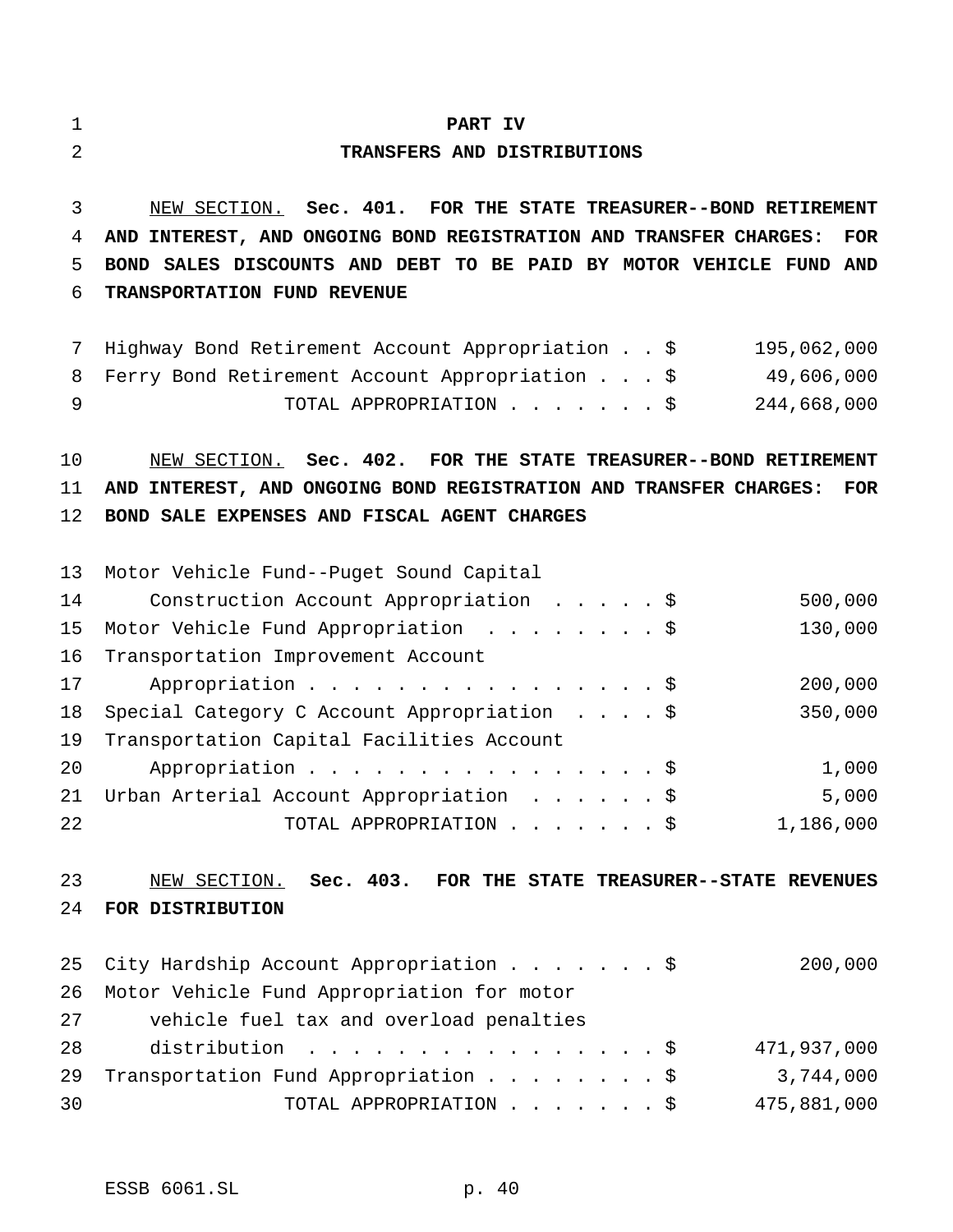NEW SECTION. **Sec. 404. FOR THE DEPARTMENT OF RETIREMENT SYSTEMS--**

## **TRANSFERS**

Motor Vehicle Fund--State Patrol Highway Account:

For transfer to the department of retirement

systems expense fund ............\$ 117,000

 NEW SECTION. **Sec. 405. STATUTORY APPROPRIATIONS.** In addition to the amounts appropriated in this act for revenue for distribution, state contributions to the law enforcement officers' and fire fighters' retirement system, and bond retirement and interest including ongoing bond registration and transfer charges, transfers, interest on registered warrants, and certificates of indebtedness, there is also appropriated such further amounts as may be required or available for these purposes under any statutory formula or under any proper bond covenant made under law.

 NEW SECTION. **Sec. 406.** The department of transportation is authorized to undertake federal advance construction projects under the provisions of 23 U.S.C. Sec. 115 in order to maintain progress in meeting approved highway construction and preservation objectives. The legislature recognizes that the use of state funds may be required to temporarily fund expenditures of the federal appropriations for the highway construction and preservation programs for federal advance construction projects prior to conversion to federal funding.

NEW SECTION. **Sec. 407. FOR THE STATE TREASURER--TRANSFERS**

| 24 | (1) R V Account--State Appropriation:          |            |
|----|------------------------------------------------|------------|
| 25 | For transfer to the Motor Vehicle Fund--       |            |
| 26 |                                                | 1,176,000  |
| 27 | (2) Motor Vehicle Fund--State Appropriation:   |            |
| 28 | For transfer to the Transportation Capital     |            |
| 29 | Facilities Account--State \$                   | 47,569,000 |
| 30 | (3) Small City Account--State Appropriation:   |            |
| 31 | For transfer to the Urban Arterial Trust       |            |
| 32 | Account--State $\ldots$ \$                     | 3,359,000  |
| 33 | (4) Small City Account--State Appropriation:   |            |
| 34 | For transfer to the Transportation Improvement |            |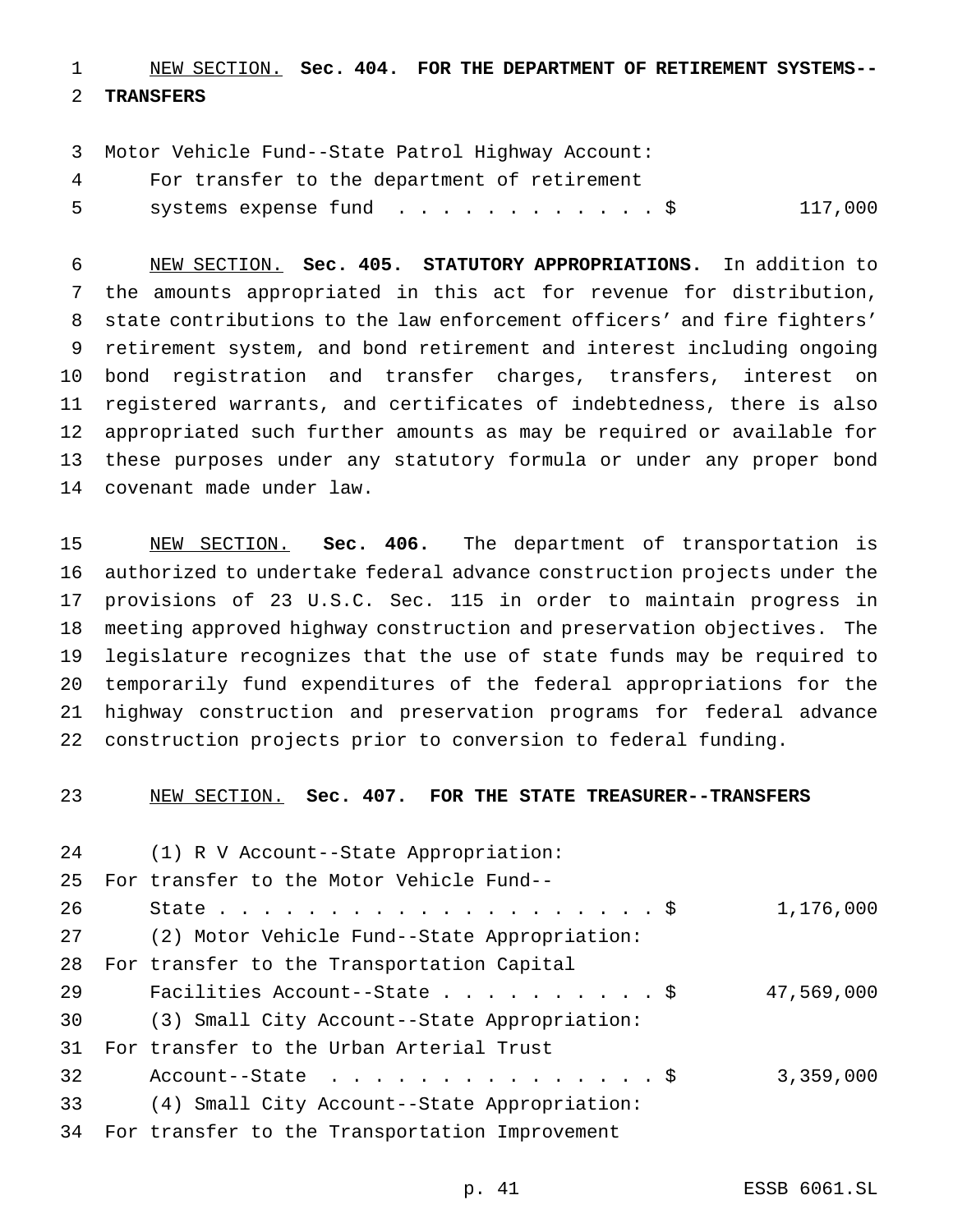1 Account--State . . . . . . . . . . . . . . \$ 7,500,000

 NEW SECTION. **Sec. 408. FOR THE DEPARTMENT OF TRANSPORTATION-- TRANSFERS**

Motor Vehicle Fund--State Appropriation

- For transfer to the Transportation Equipment Fund--
- State Appropriation.............\$ 500,000

 The appropriation transfer in this section is provided for the purchase of equipment for the highway maintenance program from the transportation equipment fund - operations.

10 \*NEW SECTION. Sec. 409. The state treasurer shall transfer the sum of fifty million dollars from the general fund to the transportation fund during the fiscal year ending June 30, 1999. **\*Sec. 409 was vetoed. See message at end of chapter.**

 NEW SECTION. **Sec. 410.** The motor vehicle account revenues are received at a relatively even flow throughout the year. Expenditures may exceed the revenue during the accelerated summer and fall highway construction season, creating a negative cash balance during the heavy construction season. Negative cash balances also may result from the use of state funds to finance federal advance construction projects prior to conversion to federal funding. The governor and the legislature recognize that the department of transportation may require interfund loans or other short-term financing to meet temporary seasonal cash requirements and additional cash requirements to fund federal advance construction projects.

 NEW SECTION. **Sec. 411.** In addition to such other appropriations as are made by this act, there is appropriated to the department of transportation from legally available bond proceeds in the respective transportation funds and accounts such amounts as are necessary to pay the expenses incurred by the state finance committee in the issuance and sale of the subject bonds.

 NEW SECTION. **Sec. 412. EXPENDITURE AUTHORIZATIONS.** The appropriations contained in this act are maximum expenditure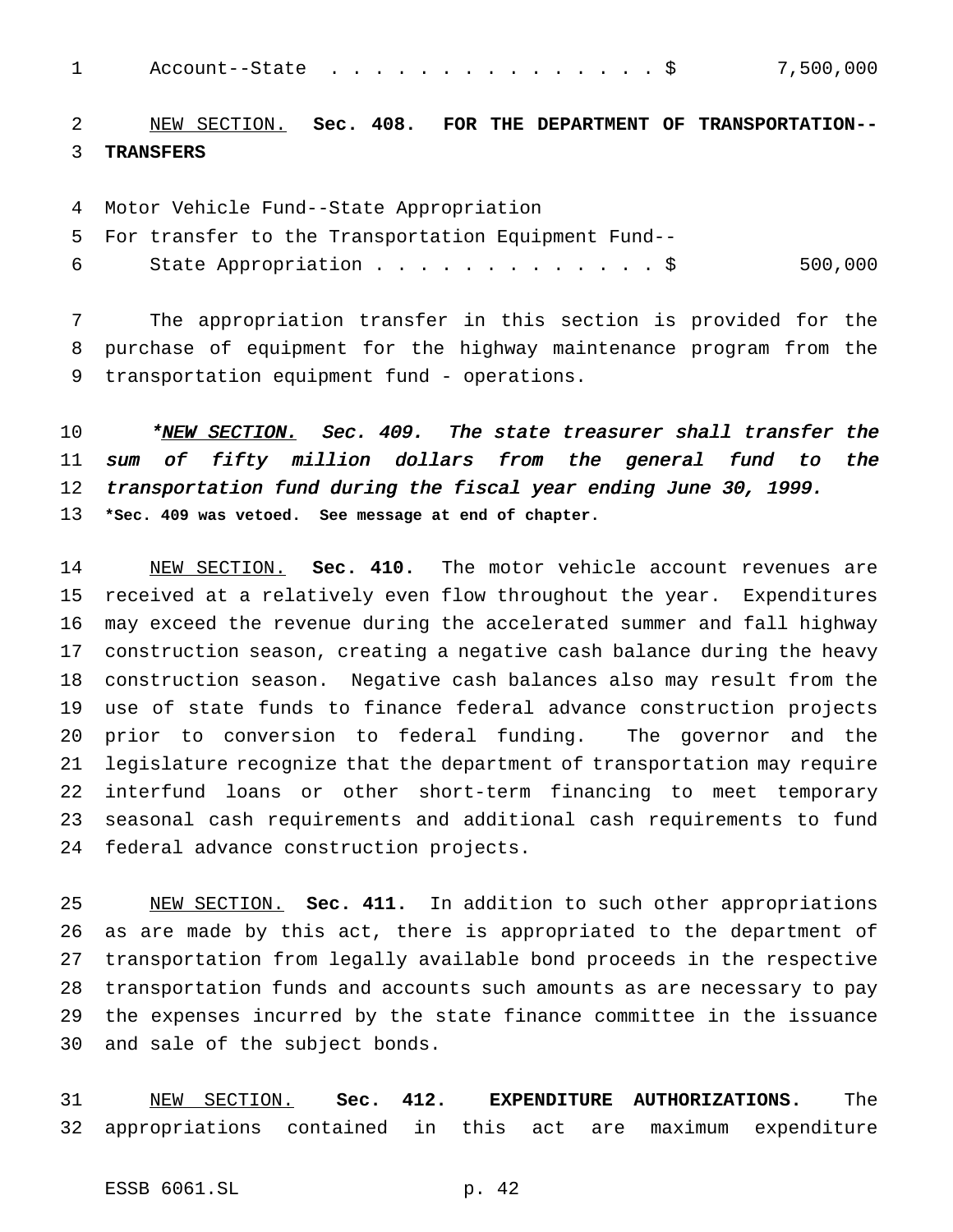authorizations. Pursuant to RCW 43.88.037, moneys disbursed from the treasury on the basis of a formal loan agreement shall be recorded as loans receivable and not as expenditures for accounting purposes. To the extent that moneys are disbursed on a loan basis, the corresponding appropriation shall be reduced by the amount of loan moneys disbursed from the treasury during the 1997-99 biennium.

# NEW SECTION. **Sec. 413. FOR THE DEPARTMENT OF TRANSPORTATION-- TRANSFERS**

- Motor Vehicle Fund--Puget Sound Ferry Operations
- Account--State Appropriation:
- For transfer to the Motor Vehicle Fund--Puget Sound
- Capital Construction Account ........\$ 50,000,000

 This transfer is intended to be an interfund loan between the two accounts with the obligation of repayment in future biennia. This appropriation is subject to the following conditions and limitations: If funds are not appropriated for a fourth Jumbo Mark II ferry or House Bill No. 2108, authorizing the department to procure the vessel utilizing existing construction and equipment acquisition contracts, is not enacted during the 1997 legislative session, this section is null and void.

(End of part)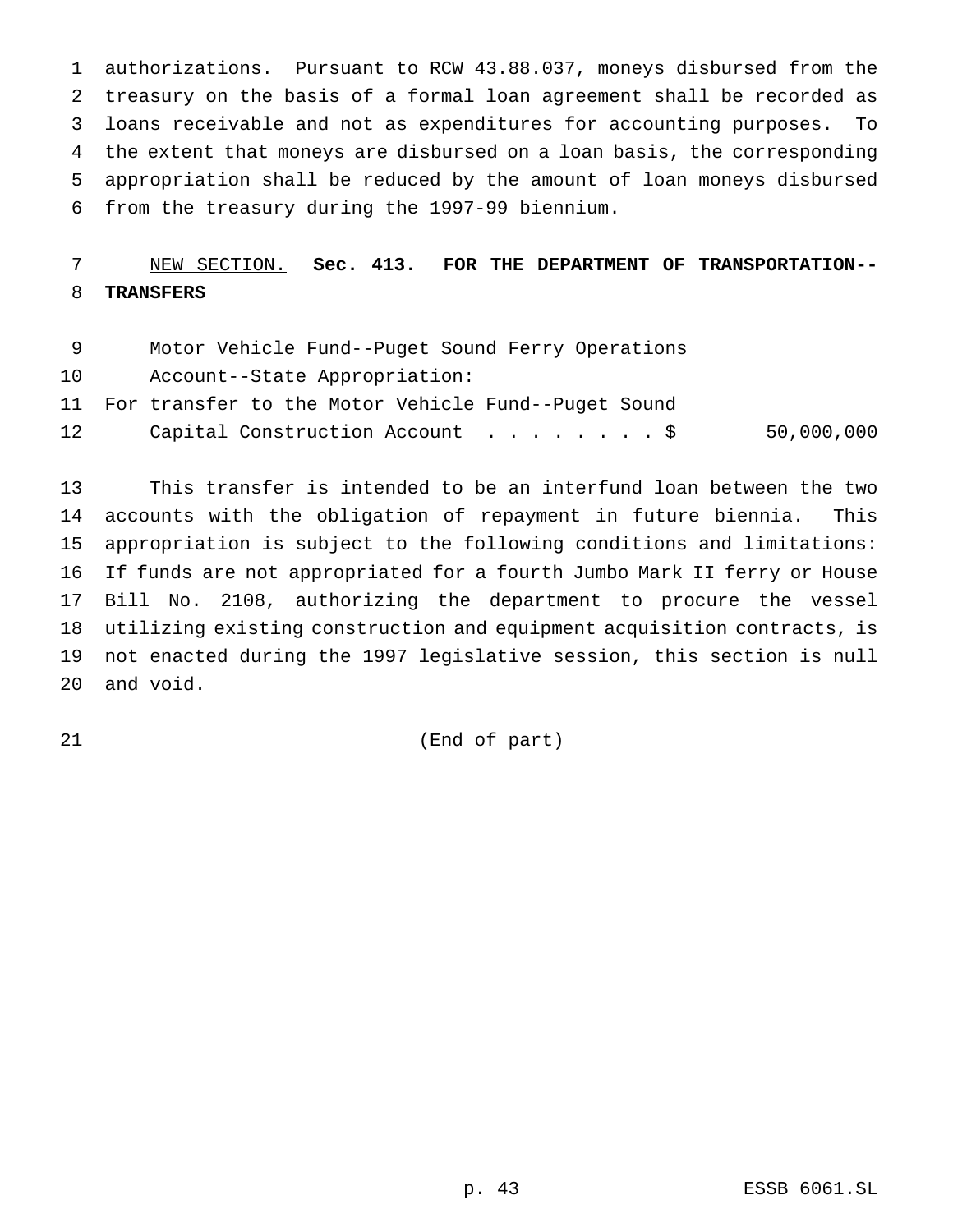| 1 |  |      |  |
|---|--|------|--|
| 2 |  |      |  |
| 3 |  | A. I |  |

# **MISCELLANEOUS A. INFORMATION TECHNOLOGY**

**PART V**

 NEW SECTION. **Sec. 501.** To maximize the use of transportation revenues, it is the intent of the legislature to encourage sharing of technology, information, and systems where appropriate between transportation agencies.

 To facilitate this exchange, the Washington state department of transportation assistant secretary for finance and budget management; Washington state department of transportation chief for management information systems; the Washington state patrol deputy chief, inter- governmental services bureau; Washington state patrol manager of the computer services division; the department of licensing deputy director and department of licensing assistant director for information systems will meet quarterly to share plans, discuss progress of key projects, and to coordinate activities for the common good. Minutes of these meetings will be distributed to the respective agency heads, the office of financial management and the legislative transportation committee. Washington state department of transportation will provide staff support and meeting coordination.

 NEW SECTION. **Sec. 502.** Agencies shall comply with the following requirements regarding information systems projects when specifically directed to do so by this act.

 (1) The agency shall produce a feasibility study for each information systems project in accordance with published department of information services instructions. In addition to department of information services requirements, the study shall examine and evaluate the costs and benefits of maintaining the status quo and the costs and benefits of the proposed project. The study shall identify when and in what amount any fiscal savings will accrue, and what programs or fund sources will be affected.

 (2) The agency shall produce a project management plan for each project. The plan or plans shall address all factors critical to successful completion of each project. The plan shall include, but is not limited to, the following elements: A description of the business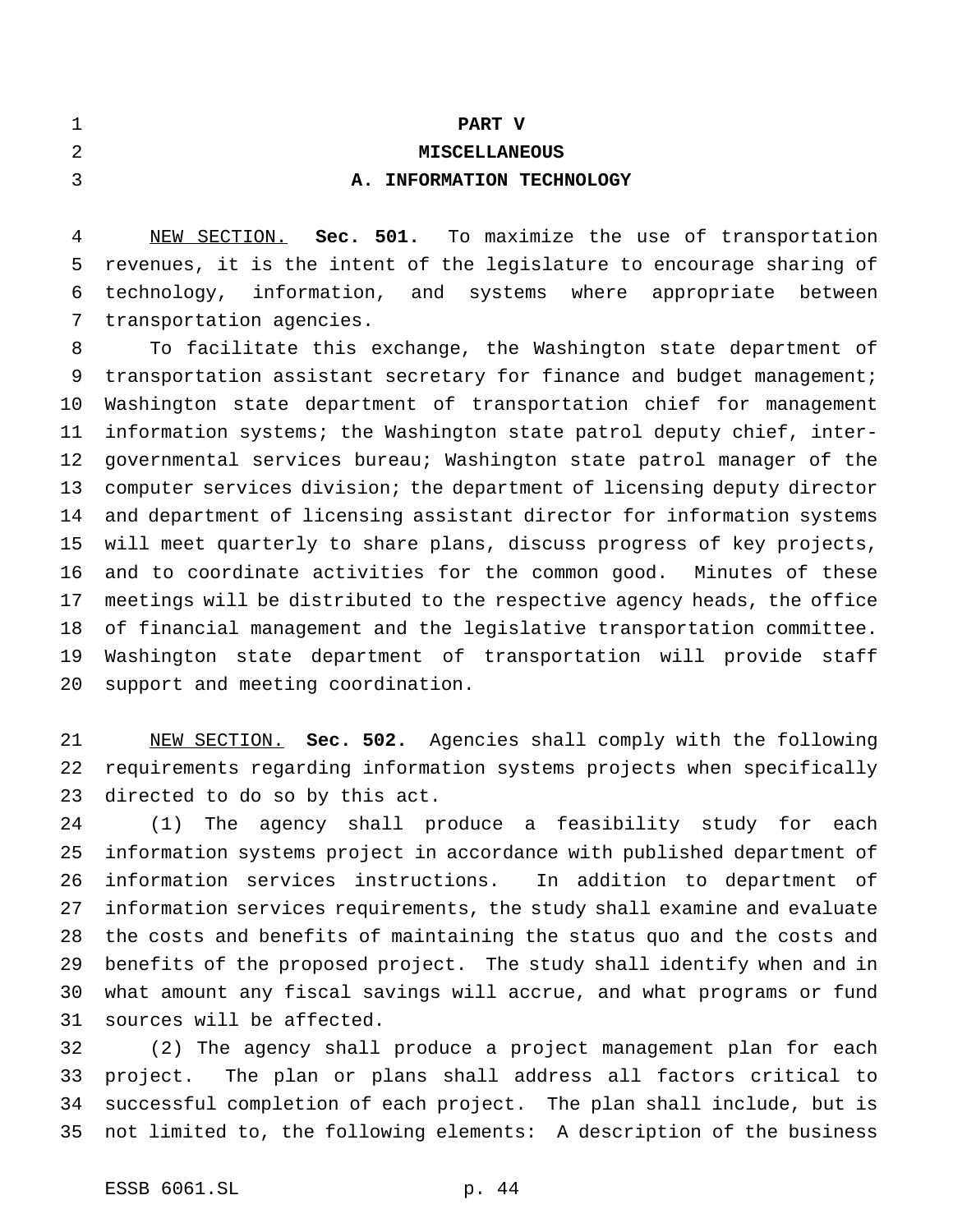problem or opportunity that the information systems project is intended to address; a statement of project objectives and assumptions; definition of phases, tasks, and activities to be accomplished and the estimated cost of each phase; a description of how the agency will facilitate responsibilities of oversight agencies; a description of key decision points in the project life cycle; a description of variance control measures; a definitive schedule that shows the elapsed time estimated to complete the project and when each task is to be started and completed; and a description of resource requirements to accomplish the activities within specified time, cost, and functionality constraints.

 (3) A copy of each feasibility study and project management plan shall be provided to the department of information services, the office of financial management, and legislative transportation committee. Authority to expend any funds for individual information systems projects is conditioned on approval of the relevant feasibility study and project management plan by the department of information services and the office of financial management.

 (4) A bimonthly project status report shall be submitted to the department of information services, the office of financial management, and legislative transportation committee for each project prior to reaching key decision points identified in the project management plan. Project status reports include: Project name, agency undertaking the project, a description of the project, key project activities or accomplishments during the next sixty to ninety days, baseline cost data, costs to date, baseline schedule, schedule to date, risk assessments, risk management, any deviations from the project feasibility study, and recommendations.

 Work shall not commence on any task in a subsequent phase of a project until the status report for the preceding key decision point has been approved by the department of information services and the office of financial management.

 (5) If a project review is requested in accordance with department of information services policies, the reviews shall examine and evaluate: System requirements specifications; scope; system architecture; change controls; documentation; user involvement; training; availability and capability of resources; programming 38 languages and techniques; system inputs and outputs; plans for testing, conversion, implementation, and post-implementation; and other aspects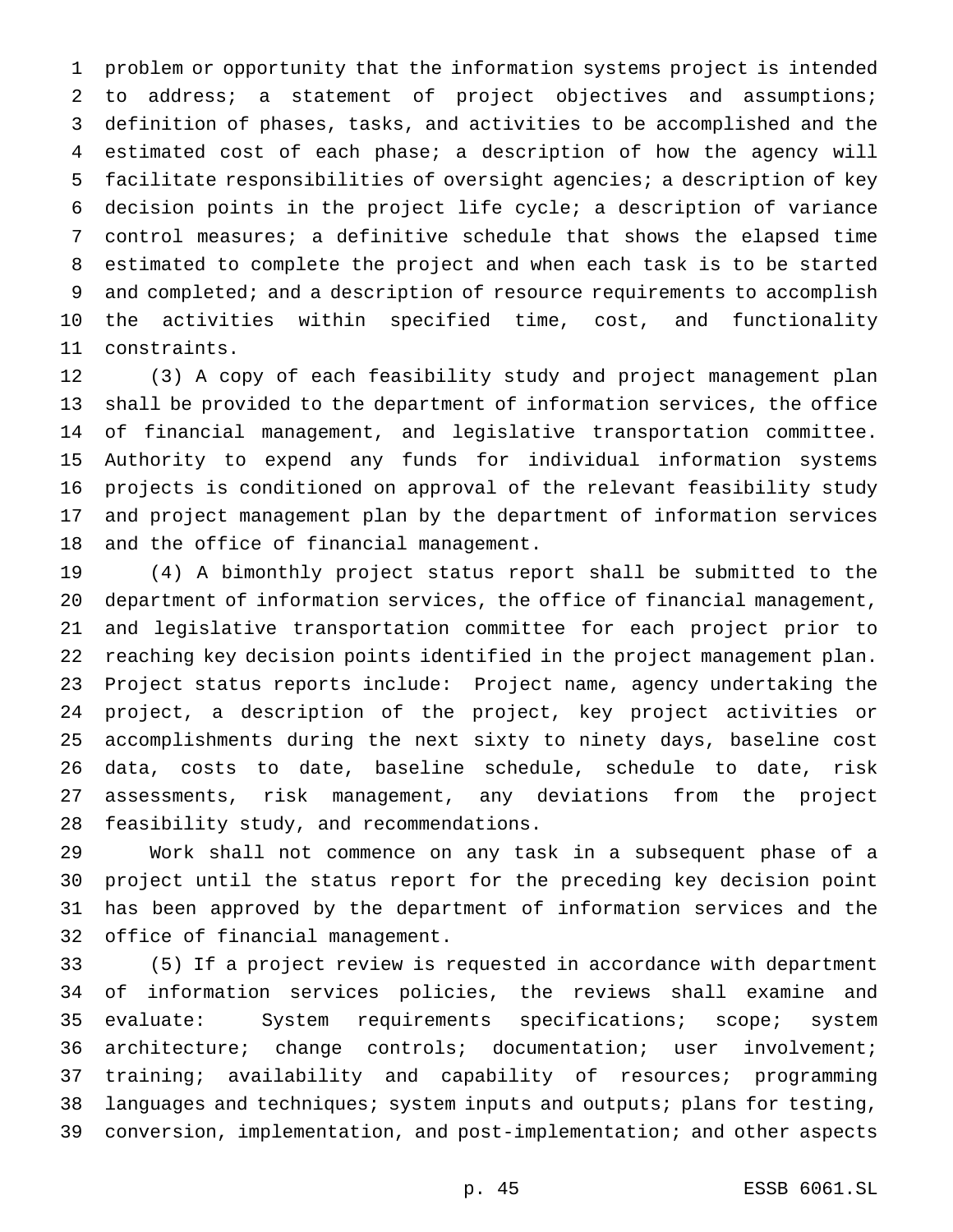critical to successful construction, integration, and implementation of automated systems. Copies of project review written reports shall be forwarded to the office of financial management and appropriate legislative committees by the agency.

 (6) A written post-implementation review report shall be prepared by the agency for each information systems project in accordance with published department of information services instructions. In addition to the information requested pursuant to the department of information services instructions, the post-implementation report shall evaluate the degree to which a project accomplished its major objectives including, but not limited to, a comparison of original cost and benefit estimates to actual costs and benefits achieved. Copies of the post-implementation review report shall be provided to the department of information services, the office of financial management, and legislative transportation committee.

 NEW SECTION. **Sec. 503.** Any new automation projects must be reviewed and approved by the department of information services and then by the office of financial management prior to transportation funding being approved. If changes in an automation project are made or recommended by the office of financial management, including appropriation amounts, then the department of information services must review and report recommendations on the changes prior to transportation funding being approved.

 NEW SECTION. **Sec. 504.** Appropriations for the year 2000 conversions for transportation agencies will be used solely for modifications of information systems that have been approved and recommended by the department of information services. A progress report will be presented to the legislative transportation committee by the department of information services in January 1998, with completion of the year 2000 conversion by January 31, 1999. Any savings realized from the conversion process will revert on June 30, 1999, back to the respective funds from which funding was appropriated.

#### **B. EMERGENCY RELIEF**

 NEW SECTION. **Sec. 505. FOR THE DEPARTMENT OF TRANSPORTATION-- EMERGENCY RELIEF**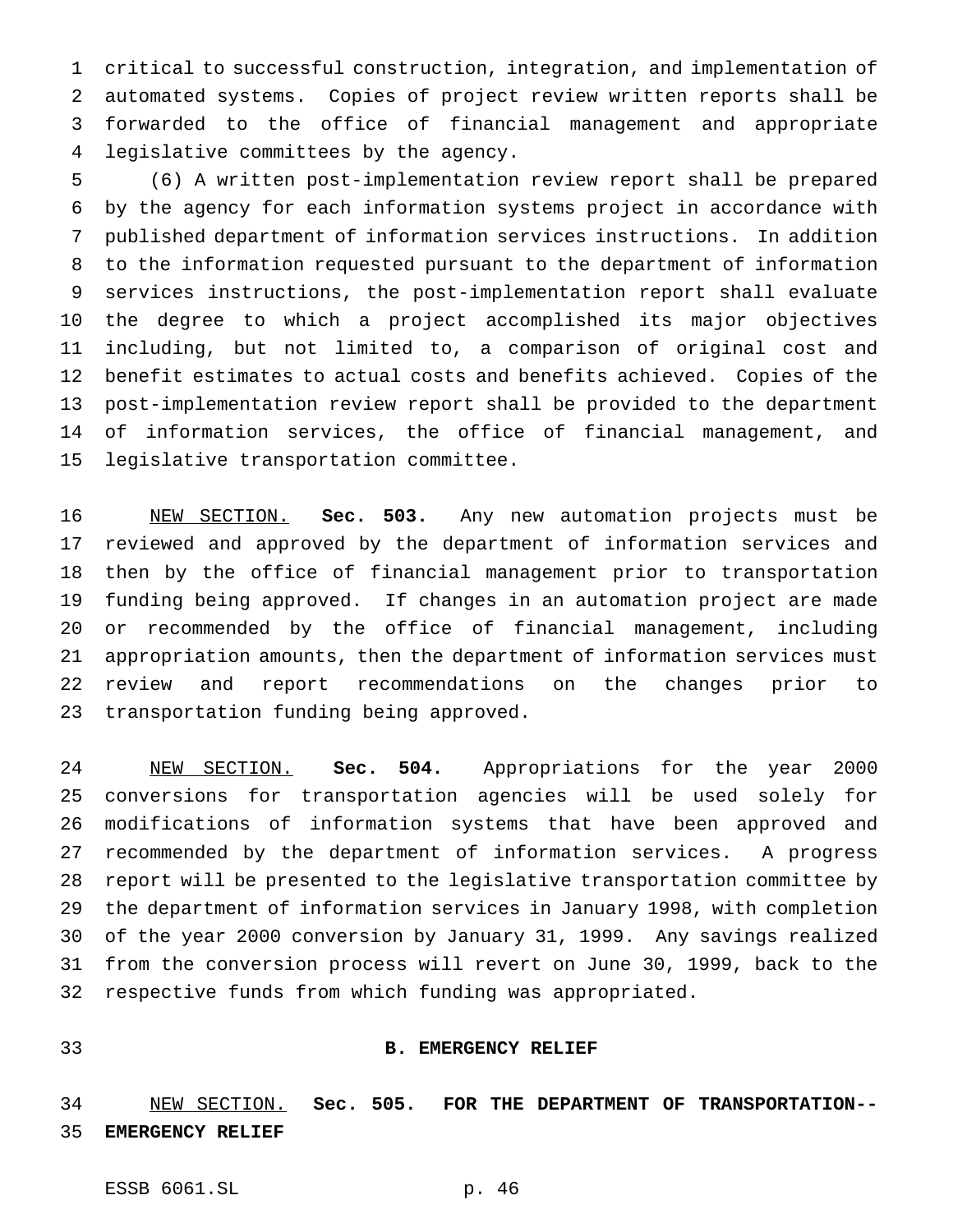Motor Vehicle Fund--Federal Appropriation....\$ 3,000,000

 The appropriation in this section is subject to the following conditions and limitations: This appropriation is to be placed in reserve status for emergency relief in the event of a disaster where federal emergency relief funds have become available. The transportation commission in consultation with the legislative transportation committee may request the office of financial management to transfer the appropriation authority from reserve to active status.

 NEW SECTION. **Sec. 506.** The appropriations contained in sections 203 and 204 of this act include funding to assist cities and counties in providing match for federal emergency funding for winter storm and flood damage as determined by the county road administration board and the transportation improvement board. The county road administration board and the transportation improvement board will report to the legislative transportation committee and the office of financial management by September 30 of each year on the projects selected to receive match funding.

#### **C. BUDGET SUBMITTAL AND OVERSIGHT PROVISIONS**

19 \*NEW SECTION. Sec. 507. Any agency requesting transportation funding must submit to the legislative transportation committees the same request and supporting documents presented to the office of financial management at agency budget submittal time.

**\*Sec. 507 was vetoed. See message at end of chapter.**

24 \*NEW SECTION. Sec. 508. In addition to information required under section <sup>507</sup> of this act, agencies shall include their strategic plans and an explanation of how the budget submittals and the investment choices and recommended associated service levels are linked to the strategic plan.

**\*Sec. 508 was vetoed. See message at end of chapter.**

 NEW SECTION. **Sec. 509.** Transportation agencies are required to provide fund balances and financial, workload, and performance measurement data in the transportation executive information system on a schedule agreed to by the legislative transportation committee.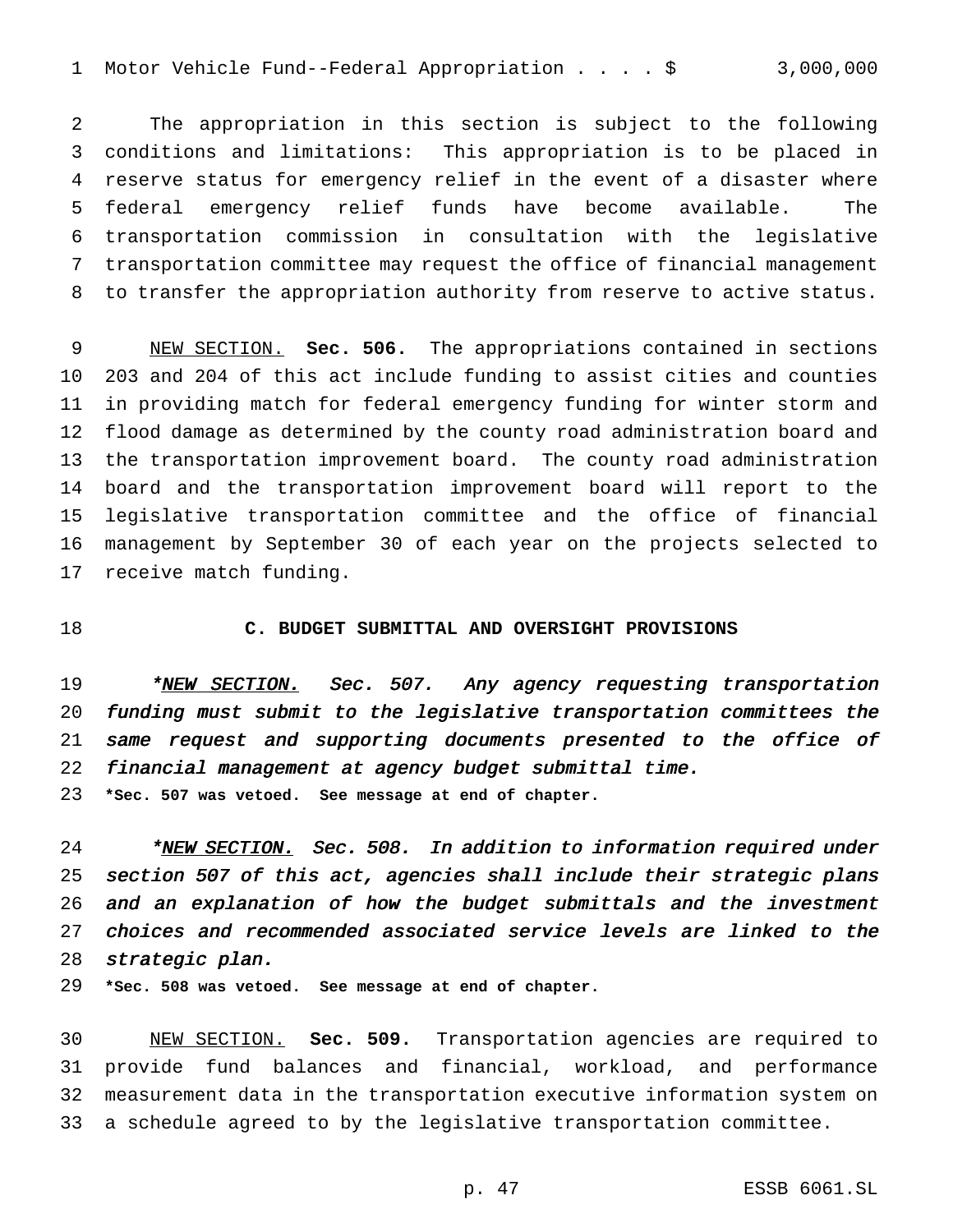NEW SECTION. **Sec. 510.** The appropriations of moneys and the designation of funds and accounts by this and other acts of the 1997 legislature shall be construed in a manner consistent with legislation enacted by the 1985, 1987, 1989, 1991, 1993, and 1995 legislatures to conform state funds and accounts with generally accepted accounting principles.

## **D. BILLS NECESSARY TO IMPLEMENT THIS ACT**

 NEW SECTION. **Sec. 511.** The following bills are necessary to implement portions of this act: Engrossed Substitute House Bill No. 1011, Substitute House Bill No. 2108, or Substitute Senate Bill No. 5718.

## **E. MISCELLANEOUS**

 NEW SECTION. **Sec. 512.** (1) If Substitute House Bill No. 2237 is not enacted, or is enacted without a provision allowing the department of transportation to obtain fair and reasonable compensation, by June 30, 1997, the appropriations to the department in this act may only be used by the department to grant rights of occupancy to a telecommunications carrier only to the extent authorized by existing law, including but not limited to chapters 47.12, 47.44, and 47.52 RCW. However, the authority of the department to install telecommunications facilities solely for public transportation purposes is not limited.

 (2) The telecommunications/right-of-way advisory panel is created to evaluate the department's process for developing proposals for use of its limited-access rights-of-way by telecommunications carriers.

 The membership of the telecommunications/right-of-way advisory panel is as follows:

 (a) Two members of the house transportation policy and budget committee, one from each political party, as appointed by the speaker of the house of representatives. The speaker shall also designate two alternate members to serve if the appointed member is unavailable;

 (b) Two members of the senate transportation committee, one from each political party, as appointed by the president of the senate. The president shall also designate two alternate members to serve if the appointed member is unavailable;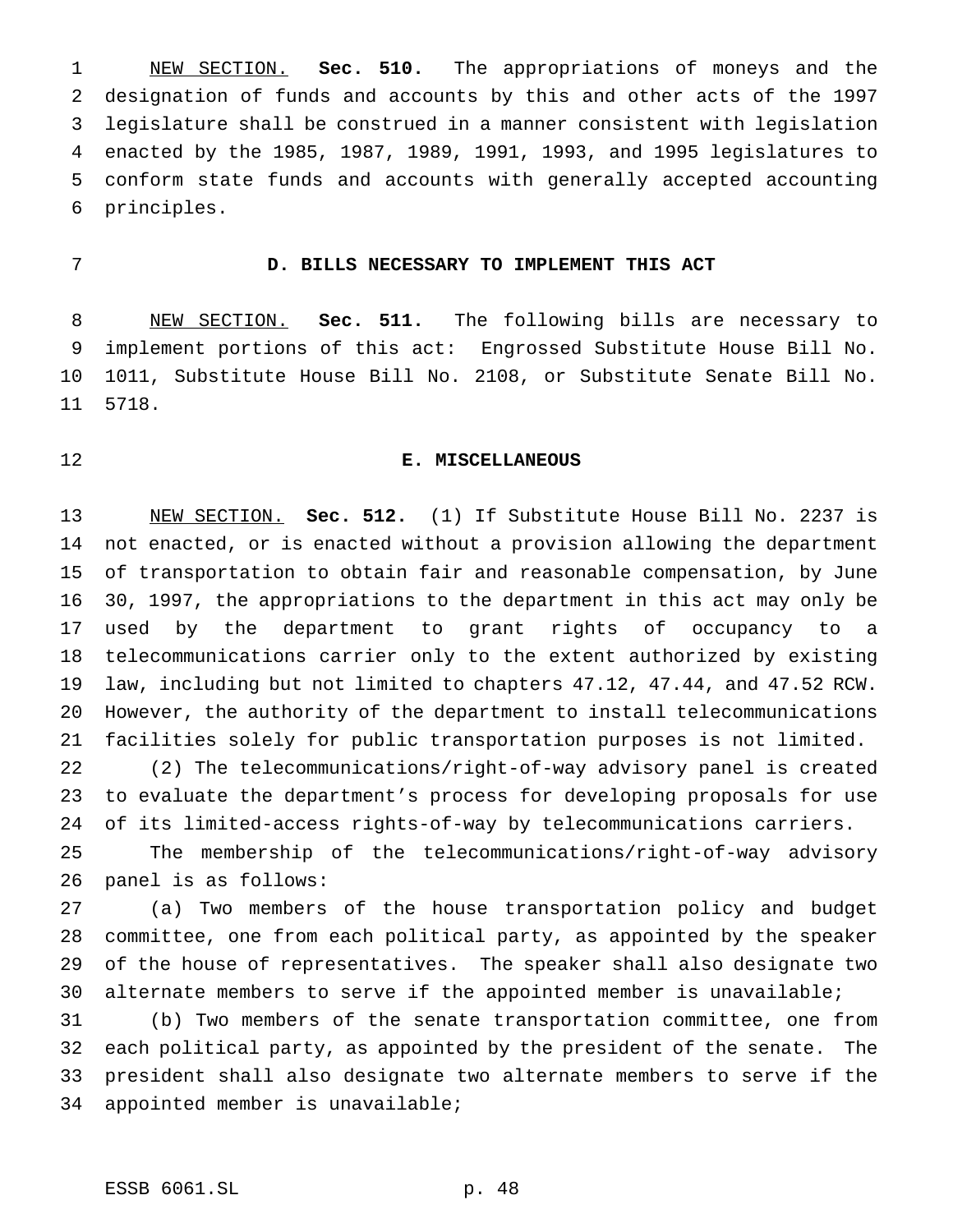(c) One member of the house appropriations committee, as appointed by the speaker of the house of representatives. The speaker shall also designate an alternate member to serve if the appointed member is unavailable;

 (d) One member of the senate ways and means committee, as appointed by the president of the senate. The president shall also designate an alternate member to serve if the appointed member is unavailable;

(e) Two representatives of the governor or their designees;

 (f) The secretary of the department of transportation or a designee; and

 (g) The director of the department of information services or a designee.

 **Sec. 513.** RCW 47.78.010 and 1991 sp.s. c 13 ss 66, 121 are each amended to read as follows:

 There is hereby established in the state treasury the high capacity transportation account. Money in the account shall be used, after appropriation, for local high capacity transportation purposes 18 including rail freight, activities associated with freight mobility, and commute trip reduction activities.

 NEW SECTION. **Sec. 514.** Section 513 of this act expires June 30, 1999.

 NEW SECTION. **Sec. 515. FOR THE DEPARTMENT OF TRANSPORTATION-- RESERVE STATUS**

24 Motor Vehicle Fund--State Appropriation . . . . . . \$ 5,000,000 25 Transportation Fund--State Appropriation . . . . . \$ 5,000,000 TOTAL APPROPRIATION......... \$ 10,000,000

 The appropriations in this section are subject to the following conditions and limitations and the entire amount is provided solely for placement in reserve status: The entire amount is to be placed in reserve status for potential funding of the highway construction program should the federal transportation authorization act, the successor to the intermodal surface transportation efficiency act (ISTEA) not be enacted by October 1, 1997.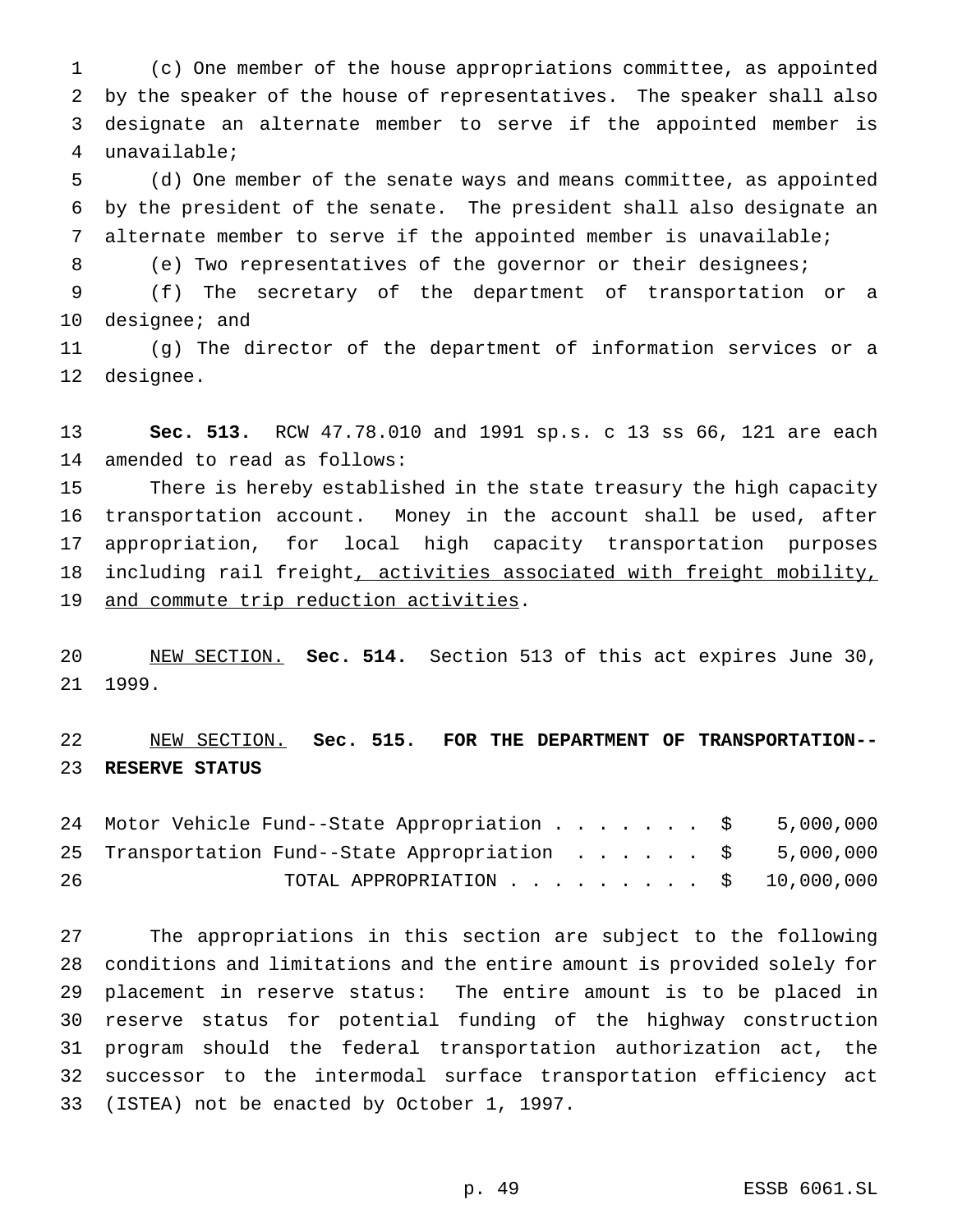NEW SECTION. **Sec. 516.** During the 1997 interim, the fiscal committees of the house of representatives and senate will review funding alternatives for Washington state parks (roadway maintenance and preservation), department of trade and economic development (gateway visitor information centers), and the office of financial management (transportation budget/policy analysts). The committees will make funding recommendations for a permanent funding source for each of the above agencies and the related activities during the 1998 legislative session.

 NEW SECTION. **Sec. 517.** It is the intent of the legislature that the department of transportation may implement a voluntary retirement incentive program that is cost neutral provided that such program is approved by the director of financial management.

(End of part)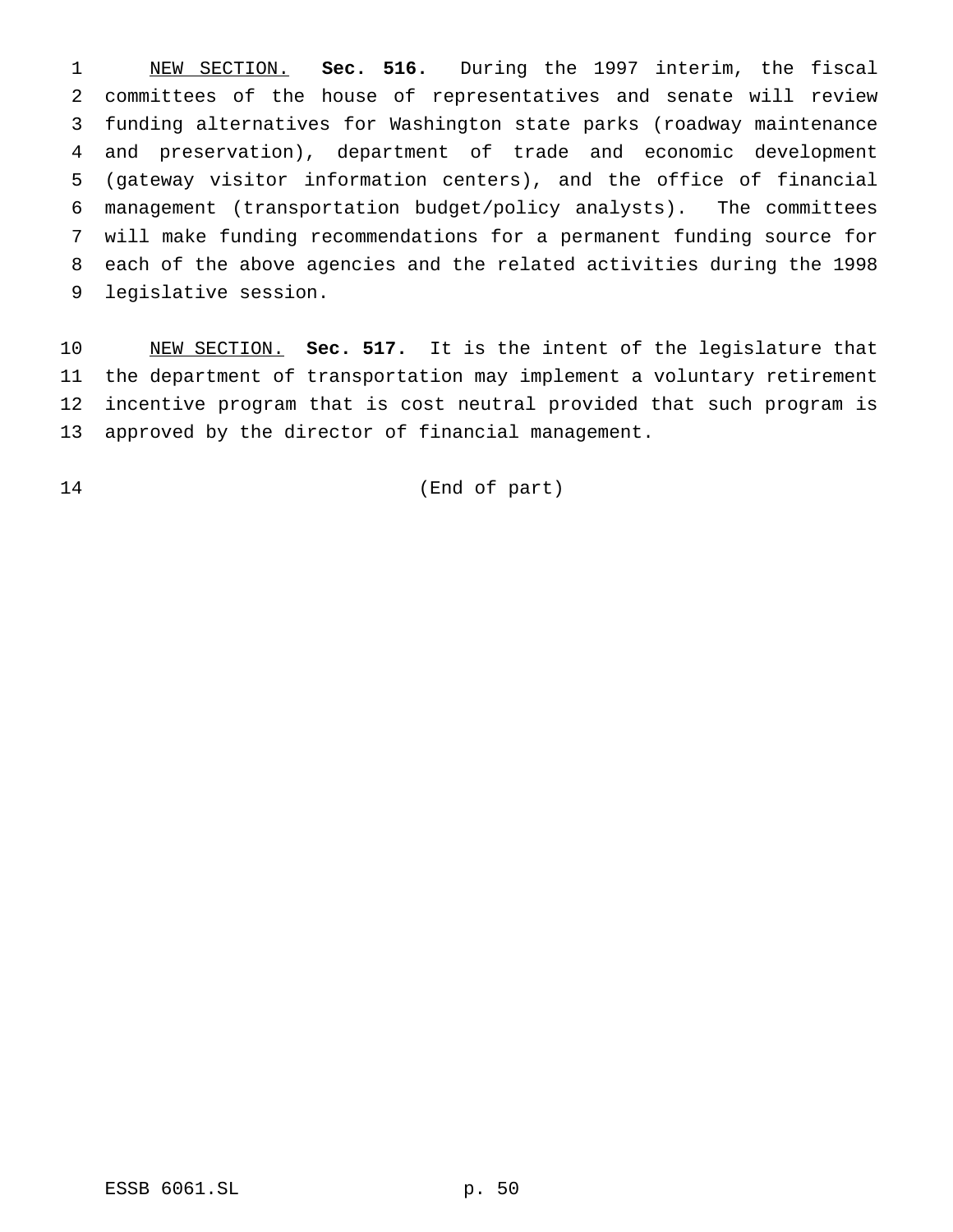| $\mathbf 1$    | PART VI                                                                                                                       |
|----------------|-------------------------------------------------------------------------------------------------------------------------------|
| 2              | 1995-97 SUPPLEMENTAL                                                                                                          |
| 3              | Sec. 601. 1996 c 165 s 207 (uncodified) is amended to read as                                                                 |
| 4              | follows:                                                                                                                      |
| 5              | FOR THE DEPARTMENT OF LICENSING--MANAGEMENT AND SUPPORT SERVICES                                                              |
| 6              | Highway Safety Fund--Motorcycle Safety Education                                                                              |
| 7              | 68,000<br>Account--State Appropriation \$                                                                                     |
| 8              | 53,000<br>State Wildlife Account--State Appropriation \$                                                                      |
| 9              | Highway Safety Fund--State Appropriation \$<br>((5, 460, 000))                                                                |
| 10             | 5,429,000                                                                                                                     |
| 11             | Motor Vehicle Fund--State Appropriation \$<br>4,045,000                                                                       |
| 12             | 808,000<br>Transportation Fund--State Appropriation \$                                                                        |
| 13             | TOTAL APPROPRIATION \$<br>((10, 434, 000))                                                                                    |
| 14             | 10,403,000                                                                                                                    |
| 15<br>16<br>17 | Sec. 602. 1996 c 165 s 210 (uncodified) is amended to read as<br>follows:<br>FOR THE DEPARTMENT OF LICENSING--DRIVER SERVICES |
| 18             | Highway Safety Fund--Motorcycle Safety Education                                                                              |
| 19             | 1,150,000<br>Account--State Appropriation \$                                                                                  |
| 20             | Highway Safety Fund--State Appropriation<br>((56, 145, 000))<br>- Ş                                                           |
| 21             | 56,395,000                                                                                                                    |
| 22             | Transportation Fund--State Appropriation \$<br>4,914,000                                                                      |
| 23             | TOTAL APPROPRIATION \$<br>(( <del>62,209,000</del> ))                                                                         |
| 24             | 62,459,000                                                                                                                    |
| 25             | The appropriations in this section are subject to the following                                                               |
| 26             | conditions and limitations and specified amounts are provided solely                                                          |
| 27             | for that activity:                                                                                                            |
| 28             | $(1)$ If the following bills are not enacted by June 30, 1996, the                                                            |
| 29             | amounts specified from the highway safety fund--state appropriation                                                           |
| 30             | shall lapse:                                                                                                                  |
| 31             | $((+1))$ (a) Engrossed Substitute House Bill No. 2150: \$298,000;                                                             |
| 32             | $((+2))$ (b) Substitute Senate Bill No. 6487: \$61,000;                                                                       |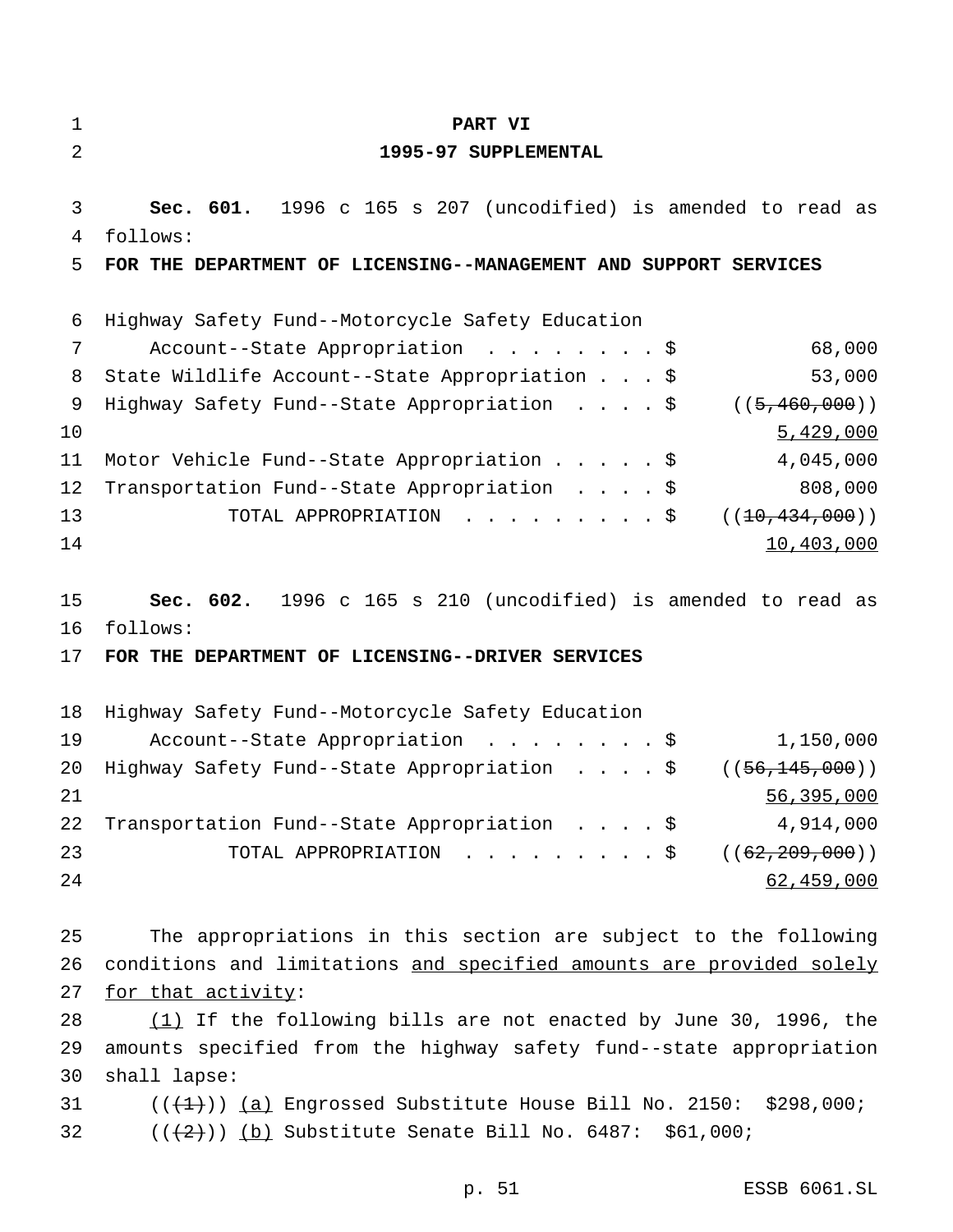$((+3))$   $(c)$  Engrossed Third Substitute Senate Bill No. 6062: \$133,000. (2) \$250,000 of the highway safety fund--state appropriation is provided for manual processing of accident reports due to a delay in implementing the collision reporting and statistical reporting system. **Sec. 603.** 1996 c 165 s 211 (uncodified) is amended to read as follows: **FOR THE DEPARTMENT OF TRANSPORTATION--HIGHWAY MANAGEMENT AND FACILITIES--PROGRAM D--OPERATING** Motor Vehicle Fund--State Appropriation..... \$ 24,394,000 Motor Vehicle Fund--Federal Appropriation.... \$ 400,000 Motor Vehicle Fund--Transportation Capital 13 Facilities Account--State Appropriation . . . \$ ((21,974,000)) 22,011,000

15 TOTAL APPROPRIATION . . . . . . . . \$ ((46,768,000)) 46,805,000

 The appropriations in this section are subject to the following conditions and limitations and specified amounts are provided solely for that activity: The transportation capital facilities account-- state appropriation includes \$37,000 as match to a federal emergency management grant for reimbursement to repair damage to agency owned buildings as result of the December 1996 floods.

 **Sec. 604.** 1996 c 165 s 215 (uncodified) is amended to read as follows: **FOR THE DEPARTMENT OF TRANSPORTATION--HIGHWAY MAINTENANCE--PROGRAM M** 26 Motor Vehicle Fund--State Appropriation . . . . \$ ((222,274,000)) 27 27 28  $226,274,000$  Motor Vehicle Fund--Federal Appropriation....\$ 461,000 29 Motor Vehicle Fund--Private/Local Appropriation . \$ 3,305,000 30 TOTAL APPROPRIATION . . . . . . . . \$ ((<del>226,040,000</del>)) 230,040,000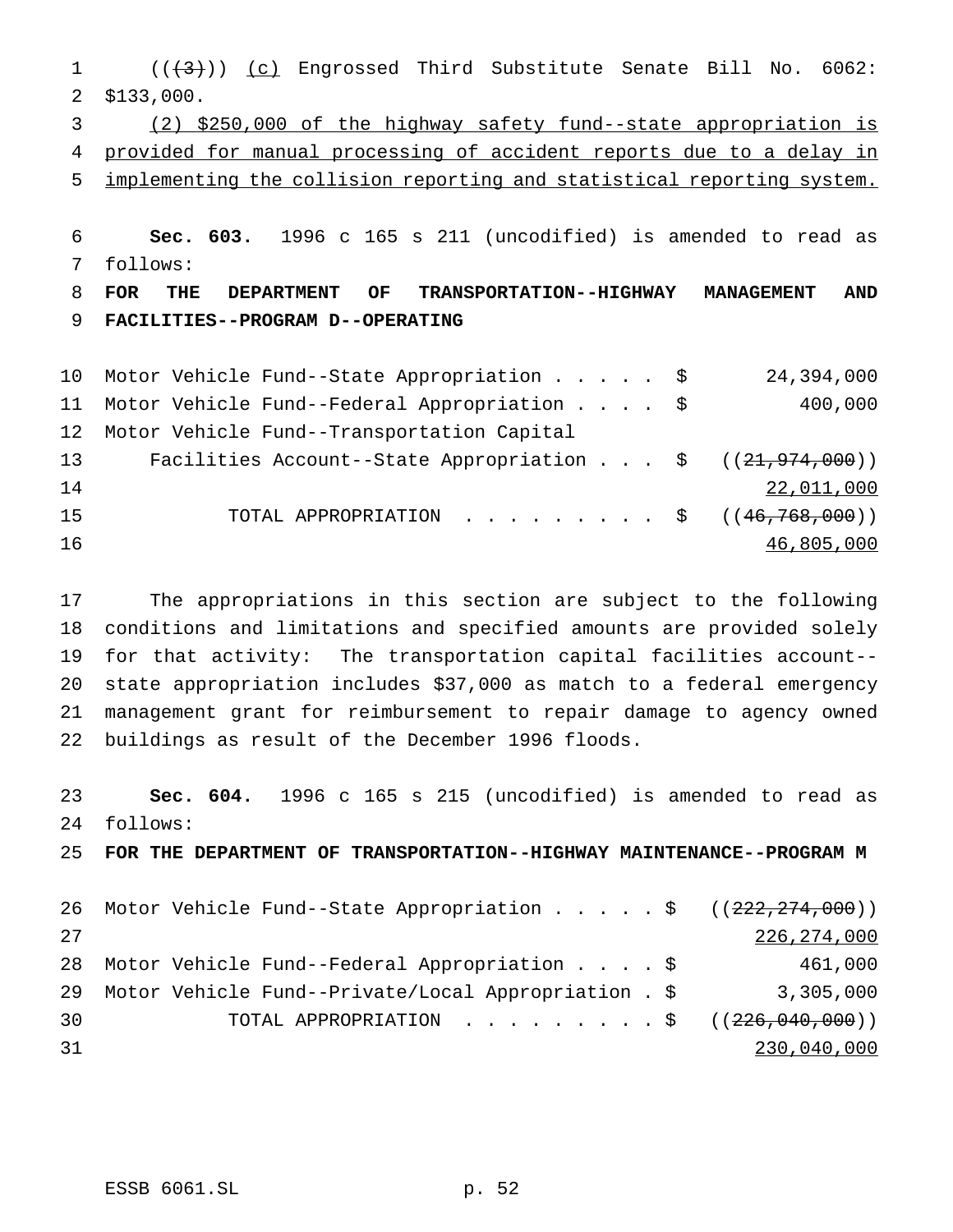The appropriations in this section are subject to the following conditions and limitations and specified amounts are provided solely for that activity:

 (1) If portions of the appropriations in this section are required to fund maintenance work resulting from major disasters not covered by federal emergency funds such as fire, flooding, and major slides, supplemental appropriations will be requested to restore state funding for ongoing maintenance activities.

 (2) The department shall deliver the highway maintenance program according to the plans for each major maintenance group to the extent practical. However, if projected snow and ice expenditures exceed the plan of \$40,000,000, the department will, after prior consultation with the legislative transportation committee, adopt one or both of the following courses of action:

 (a) Reduce planned maintenance activities in other groups to offset the necessary increases for snow and ice control and detail these expenditures; or

 (b) Continue service delivery as planned within the other major 19 maintenance groups and access up to ((\$2,000,000 in the snow and ice reserve)) \$4,000,000 provided in subsection (6) of this section to 21 cover increased snow and ice expenditures ((provided for in section 505 22 of this  $\text{act}$ ).

 (3) The department shall provide recommendations to the legislative transportation committee by June 30, 1996, on: (a) The feasibility of developing a maintenance management system; (b) methods for providing a consistent maintenance level of service throughout the state; (c) options for centralized versus decentralized management of the program; (d) improving accountability and oversight of the maintenance program; and (e) improving accountability and oversight of the transportation equipment fund program.

 (4) The motor vehicle fund--state appropriation in this section includes \$250,000 solely for augmentation of the adopt-a-highway program, under Engrossed Substitute House Bill No. 1512.

 (5) The motor vehicle fund--state appropriation in this section includes \$1,812,000 for payment of local stormwater assessment fees.

 (6) The motor vehicle fund--state appropriation includes \$4,000,000 37 solely for snow and ice expenditures that exceed the \$40,000,000 snow

38 and ice expenditure plan.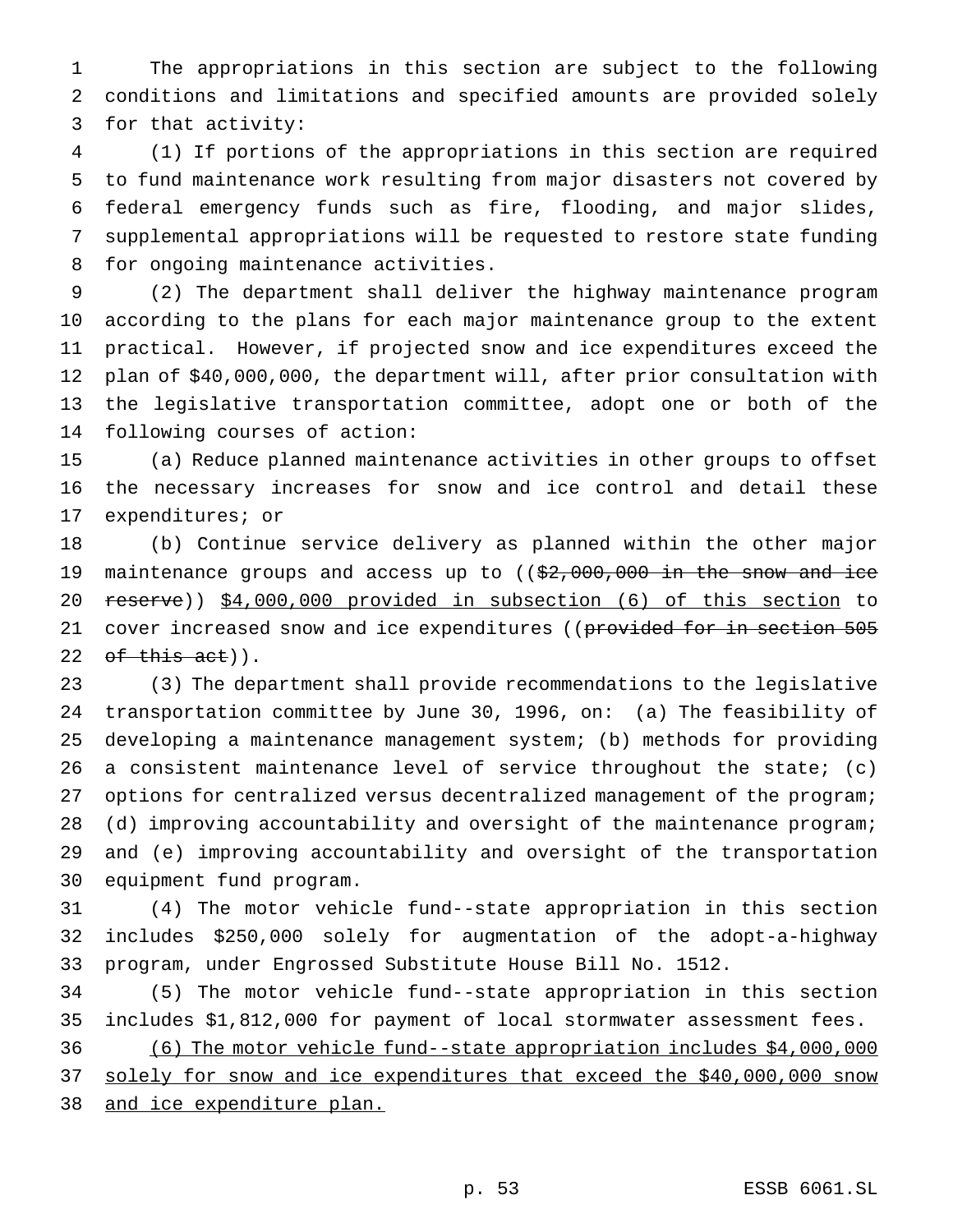**Sec. 605.** 1996 c 165 s 218 (uncodified) is amended to read as follows:

 **FOR THE DEPARTMENT OF TRANSPORTATION--SALES AND SERVICES TO OTHERS-- PROGRAM R**

```
5 Motor Vehicle Fund--State Appropriation . . . . $ ((490,000))
6 740,000
7 Motor Vehicle Fund--Federal Appropriation....$ 400,000
8 Motor Vehicle Fund--Private/Local Appropriation . $ 7,232,000
9 TOTAL APPROPRIATION . . . . . . . . $ ((8,122,000))
\frac{8,372,000}{}
```
 The appropriations in this section are subject to the following conditions and limitations and specified amounts are provided solely for that activity:

14 (1) It is the intent of the legislature to continue the state's partnership with the federal government, local government, and the private sector in transportation construction and operations in the most cost-effective manner. The office of financial management, in cooperation with the department of transportation, is directed to establish an efficient and effective process to increase the expenditure and work force authority for this program to allow the department the ability to provide services on nonappropriated, outside requests.

 (2) The motor vehicle fund--state appropriation includes \$250,000 24 for expenditure in fiscal year 1997 to pay for operating and maintenance costs for the Wahkiakum County ferry.

 **Sec. 606.** 1996 c 165 s 220 (uncodified) is amended to read as follows:

 **FOR THE DEPARTMENT OF TRANSPORTATION--TRANSIT RESEARCH AND INTERMODAL PLANNING--PROGRAM T**

|    | 30 Motor Vehicle Fund--State Appropriation \$                    |  |  | 14,395,000 |
|----|------------------------------------------------------------------|--|--|------------|
|    | 31 Motor Vehicle Fund--Federal Appropriation \$ $((15,647,000))$ |  |  |            |
| 32 |                                                                  |  |  | 16,327,000 |
|    | 33 Transportation Fund--State Appropriation \$ 1,345,000         |  |  |            |
| 34 | TOTAL APPROPRIATION $\ldots$ , ( $(31,387,000)$ )                |  |  |            |
| 35 |                                                                  |  |  | 32,067,000 |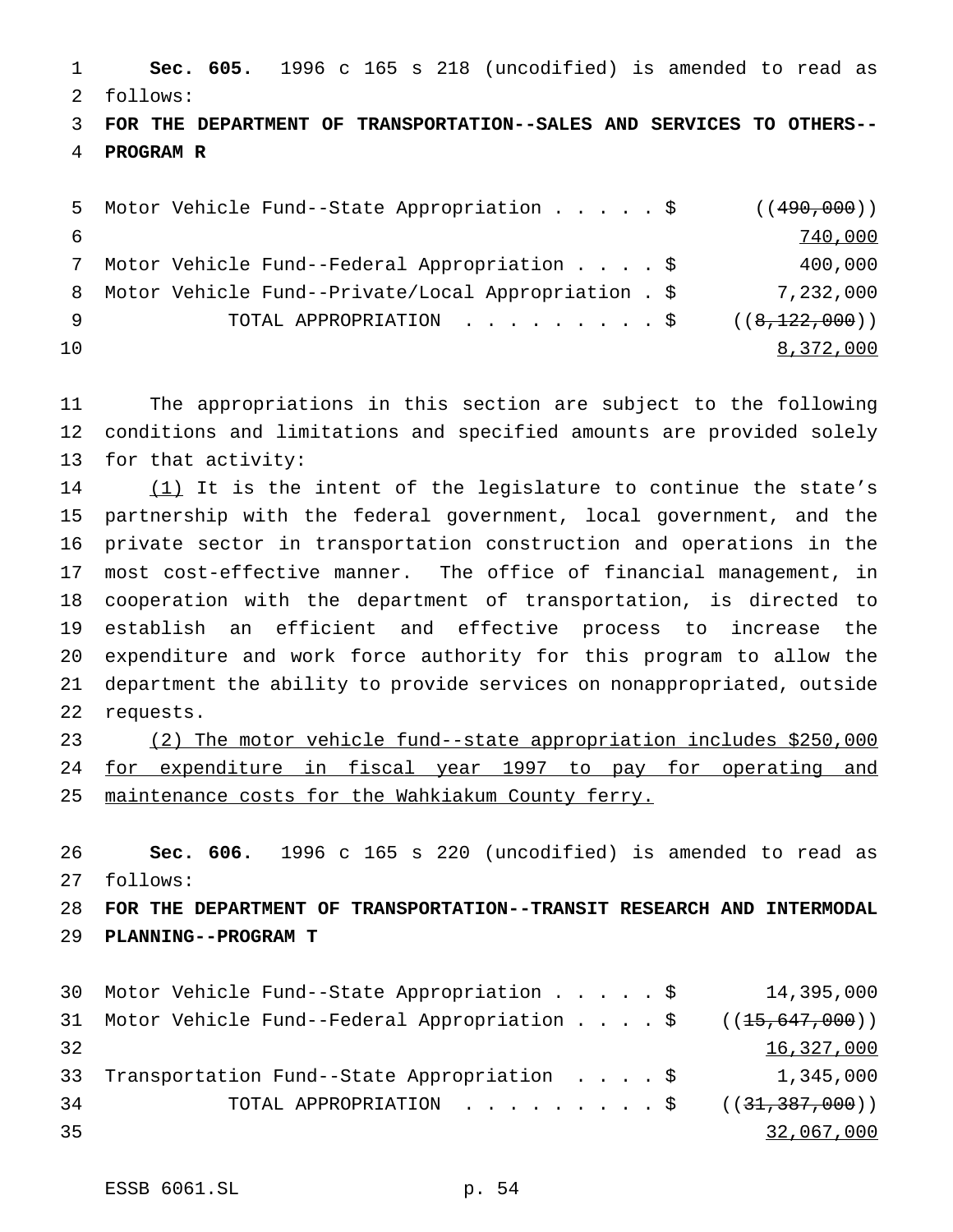The appropriations in this section are subject to the following conditions and limitations and specified amounts are provided solely for that activity:

 (1) Up to \$2,400,000 of the motor vehicle fund--state appropriation is provided for regional transportation planning organizations, with allocations for participating counties maintained at the 1993-1995 biennium levels for those counties not having metropolitan planning organizations within their boundaries.

 (2) The motor vehicle fund--federal appropriation includes \$680,000 10 of federal pass-through funds for metropolitan planning organizations (MPOs).

 **Sec. 607.** 1996 c 165 s 221 (uncodified) is amended to read as follows:

 **FOR THE DEPARTMENT OF TRANSPORTATION--CHARGES FROM OTHER AGENCIES-- PROGRAM U**

 (1) FOR PAYMENT OF COSTS OF ATTORNEY GENERAL TORT CLAIMS SUPPORT Motor Vehicle Fund--State Appropriation.....\$ 4,646,000 (2) FOR PAYMENT OF COSTS OF THE OFFICE OF THE STATE AUDITOR Motor Vehicle Fund--State Appropriation.....\$ 832,000 (3) FOR PAYMENT OF COSTS OF DEPARTMENT OF GENERAL ADMINISTRATION FACILITIES AND SERVICES AND CONSOLIDATED MAIL SERVICES Motor Vehicle Fund--State Appropriation.....\$ 3,374,000 (4) FOR PAYMENT OF COSTS OF THE DEPARTMENT OF PERSONNEL Motor Vehicle Fund--State Appropriation.....\$ 2,240,000 (5) FOR PAYMENT OF SELF-INSURANCE LIABILITY PREMIUMS AND ADMINISTRATION Motor Vehicle Fund--State Appropriation.....\$ 7,749,000 (6) FOR PAYMENT OF SELF-INSURANCE LIABILITY PREMIUMS AND ADMINISTRATION Motor Vehicle Fund--Puget Sound Ferry Operations 31 Account--State Appropriation . . . . \$ ((2,000,000)) 2,500,000 (7) FOR PAYMENT OF COSTS OF THE OFFICE OF MINORITY AND WOMEN'S BUSINESS ENTERPRISES Motor Vehicle Fund--State Appropriation.....\$ 508,000 (8) FOR PAYMENT OF COSTS OF THE DEPARTMENT OF GENERAL ADMINISTRATION STATE PARKING SERVICES

p. 55 ESSB 6061.SL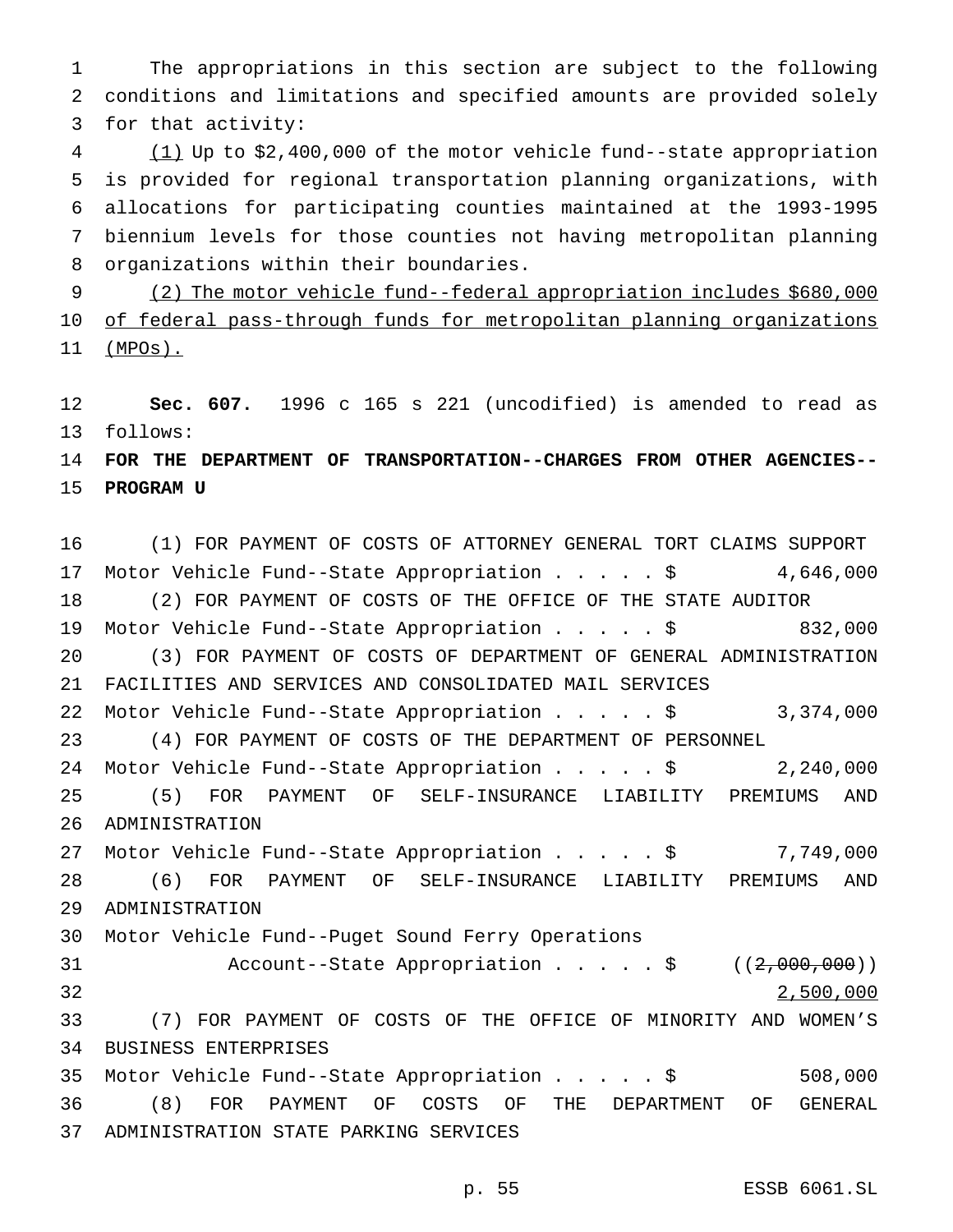Motor Vehicle Fund--State Appropriation.....\$ 95,000 (9) FOR PAYMENT OF THE DEPARTMENT OF GENERAL ADMINISTRATION CAPITAL PROJECTS SURCHARGE 4 Motor Vehicle Fund--State Appropriation . . . . \$ 361,000 (10) FOR ARCHIVES AND RECORDS MANAGEMENT Motor Vehicle Fund--State Appropriation.....\$ 280,000 **Sec. 608.** 1996 c 165 s 224 (uncodified) is amended to read as follows: **FOR THE DEPARTMENT OF TRANSPORTATION--PUBLIC TRANSPORTATION AND RAIL-- PROGRAM Y** Essential Rail Assistance Account--State 12 Appropriation . . . . . . . . . . . . . . \$ 1,088,000 Motor Vehicle Account--State Appropriation ...\$ 138,000 Motor Vehicle Account--Federal Appropriation . . \$ 551,000 High Capacity Transportation Account--State 16 Appropriation . . . . . . . . . . . . . . . \$ 4,275,000 Air Pollution Control Account--State 18 Appropriation . . . . . . . . . . . . . . \$ 3,145,000 Transportation Fund--State Appropriation ....\$ 34,480,000 20 Transportation Fund--Federal Appropriation . . . \$ ((<del>11,643,000</del>))  $13,243,000$  Transportation Fund--Private Local Appropriation................\$ 105,000 Public Transportation Systems Account--State Appropriation................\$ 1,000,000 26 TOTAL APPROPRIATION . . . . . . . . \$ ((56,425,000)) 58,025,000

 The appropriations in this section are subject to the following conditions and limitations and specified amounts are provided solely for that activity:

 (1) Up to \$31,845,000 of the transportation fund--state appropriation and \$700,000 of the transportation fund--federal appropriation is provided for intercity rail passenger service including up to \$12,000,000 for lease purchase of two advanced technology train sets with total purchase costs not to exceed \$20,000,000, subsidies for operating costs not to exceed \$8,000,000, to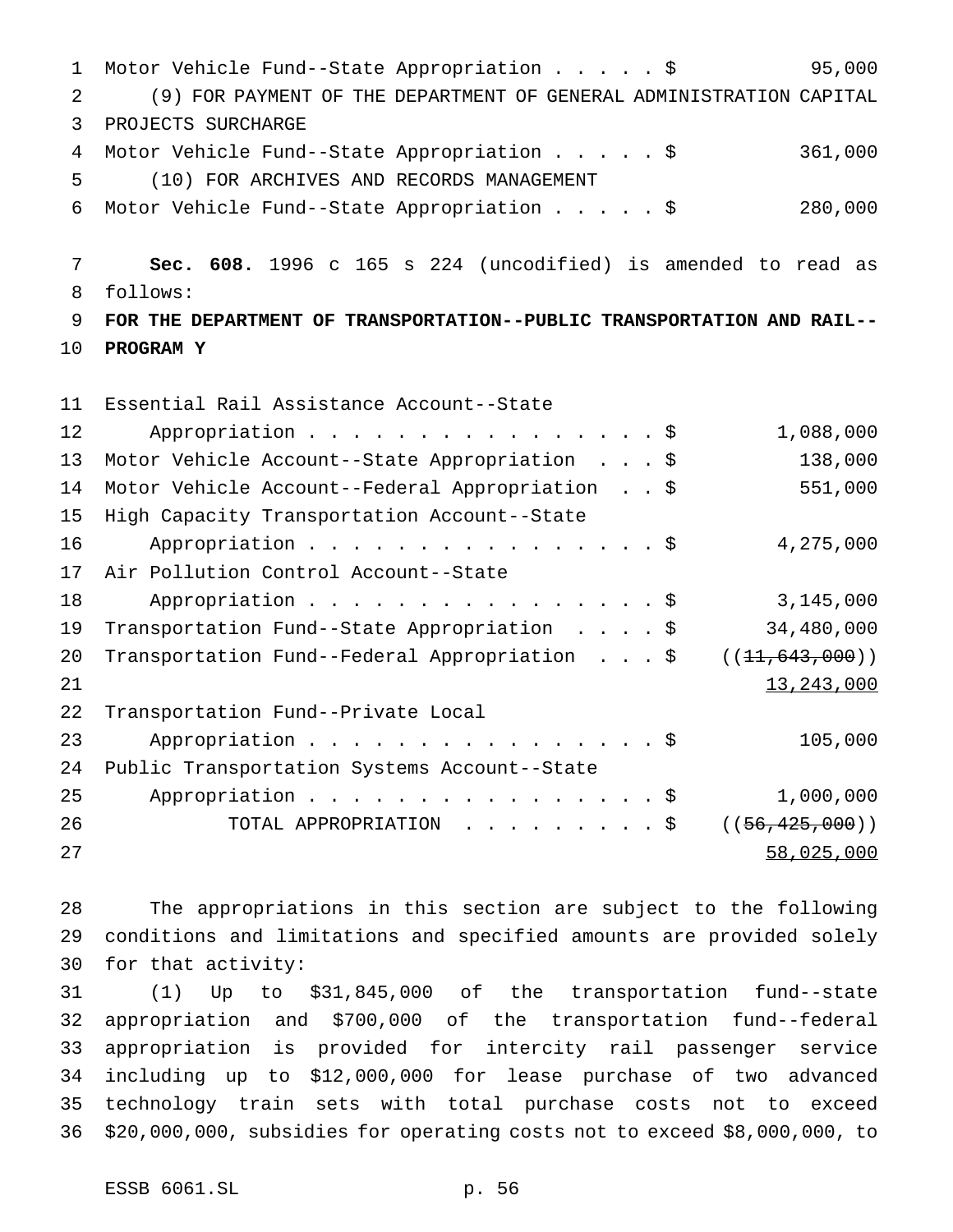maintain service of one state contracted round trip between Seattle and Portland and Seattle and Vancouver, British Columbia, and capital projects necessary to provide Seattle-Vancouver, British Columbia, train operating times of under 4 hours. The lease purchase of the train sets is predicated on the condition that the manufacturer of the trains has the obligation of establishing a corporate office in Washington state. The manufacturer is also obligated to spend a minimum of twenty-five percent of the total purchase price of the train sets on the assembly and manufacture of parts of the train sets in Washington state.

 (2) The appropriations from the central Puget Sound public transportation account and the public transportation systems account are transferred to the transportation improvement board should either chapter . . . (Engrossed Substitute House Bill No. 1107), Laws of 1995 or chapter . . . (Substitute Senate Bill No. 5199), Laws of 1995 be enacted, and contain provisions transferring responsibility for administration of these accounts from the department of transportation to the transportation improvement board, except \$1,000,000 of the appropriation from the public transportation systems account shall be utilized for the rural mobility program and be administered by the department of transportation. Priority for grants provided from these accounts shall be given to projects and programs that can be accomplished in the 1995-1997 biennium and that are not primarily intended for the planning of facilities. Prior to July 1, 1996, no applications for grants from the central Puget Sound public transportation account may be accepted from, nor may funds from that account be granted to, the regional transit authority. The public transportation systems account funds provided to the rural mobility program are for the 1995-97 biennium and are not intended for grants which will have ongoing costs to this program.

 (3) Up to \$700,000 of the high capacity transportation account-- state appropriation is reappropriated for regional transit authority grants. However, this amount shall not exceed the amount of unexpended regional transit authority grants in the 1993-95 biennium.

 (4) None of the high capacity transportation account--state appropriation or reappropriation may be used to disseminate information in a manner that attempts to persuade, rather than inform or educate, area residents regarding the adopted system plan. The appropriation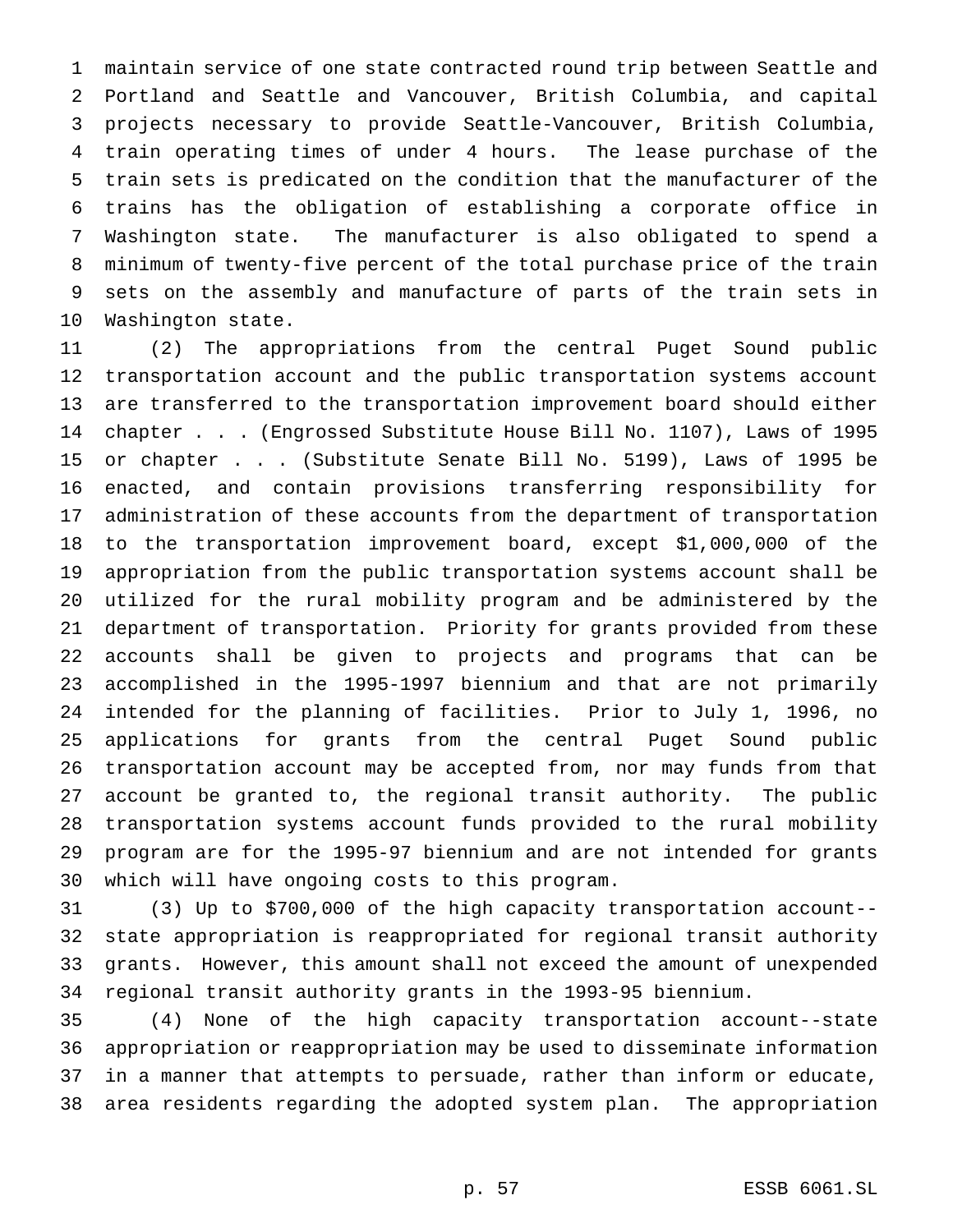and reappropriation also may not be used to lobby or advertise, or distribute free promotional materials.

 (5) The department of transportation may not transfer high capacity transportation account--state funds to a regional transportation authority during the 1995-1997 biennium, unless the authority has provided a detailed report to the department of transportation and the house of representatives and senate transportation committees regarding its use of those funds during preceding biennia and how it proposes to spend additional state funds.

 (6) \$1,800,000 of the high capacity transportation account--state appropriation is provided for the regional transit authority.

 (7) The air pollution control account appropriation is provided solely for operation of the commute trip reduction program created under chapter 70.94 RCW and transferred to the department of transportation by Senate Bill No. 6451 or House Bill No. 2009. If Senate Bill No. 6451 or House Bill No. 2009 is not enacted by June 30, 1996, this subsection is null and void.

 (8) If Engrossed Substitute House Bill No. 2832 is not enacted by June 30, 1996, \$189,000 of the transportation fund--state appropriation shall lapse.

 (9) The transportation account--federal appropriation includes a \$1,100,000 federal grant in 1997 for railroad crossing construction projects and a \$500,000 federal transit administration grant received in fiscal year 1997 for design work on the King Street Station.

 **Sec. 609.** 1996 c 165 s 225 (uncodified) is amended to read as follows:

**FOR THE DEPARTMENT OF TRANSPORTATION--LOCAL PROGRAMS--PROGRAM Z**

| 28 General Fund--State Appropriation \$                                     | 1,400,000   |
|-----------------------------------------------------------------------------|-------------|
| Motor Vehicle Fund--State Appropriation \$                                  | 15,167,000  |
| Motor Vehicle Fund--Federal Appropriation $\frac{2}{3}$ ((167,879,000))     |             |
|                                                                             | 182,879,000 |
| Transportation Fund--State Appropriation \$                                 | 356,000     |
| Motor Vehicle Fund--Private/Local Appropriation . \$                        | 5,087,000   |
| Transfer Relief Account--State Appropriation \$                             | 307,000     |
| TOTAL APPROPRIATION $\ldots$ , $\ldots$ , $\ddot{\text{S}}$ ((190,196,000)) |             |
|                                                                             | 205,196,000 |
|                                                                             |             |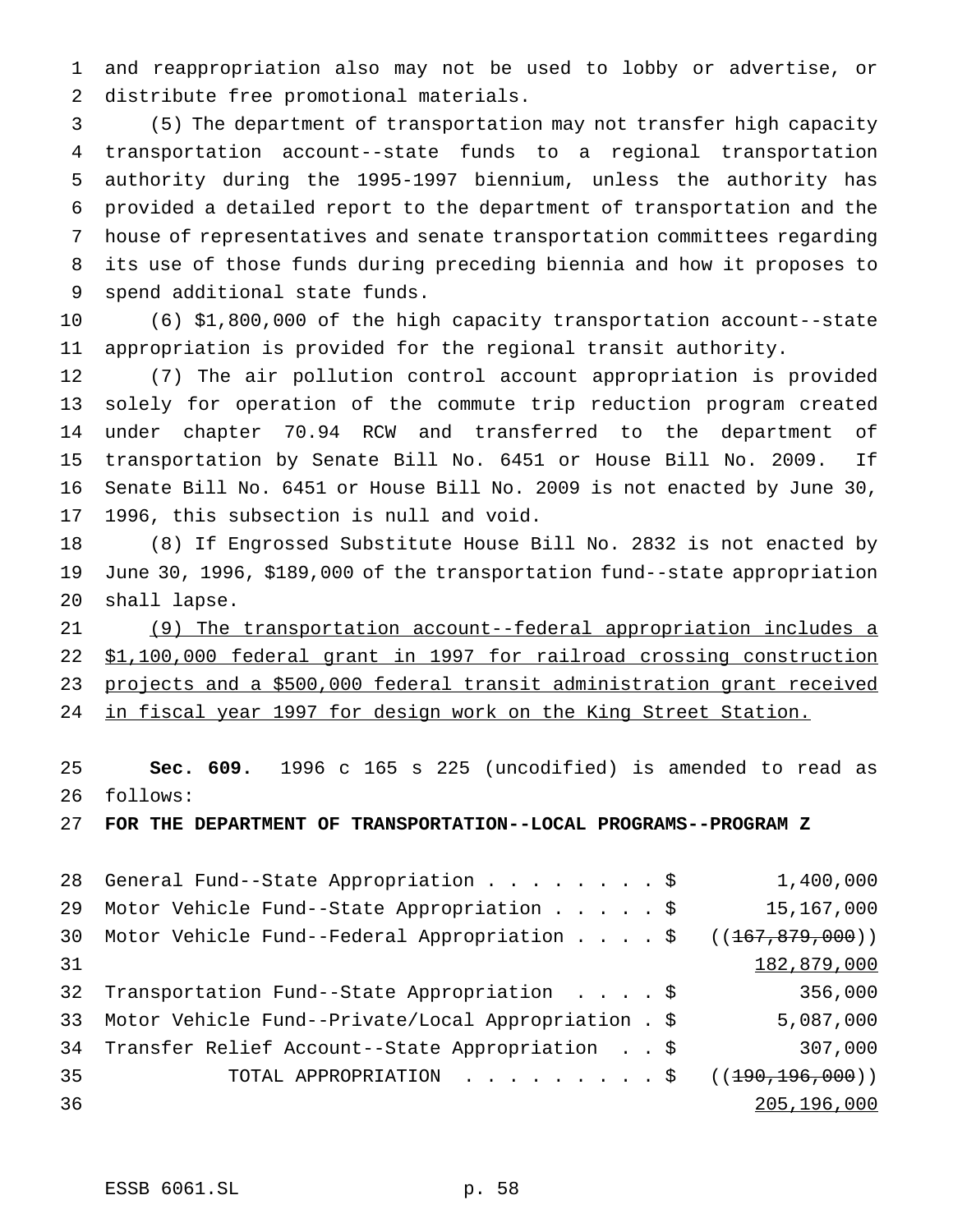The appropriations in this section are subject to the following conditions and limitations and specified amounts are provided solely for that activity:

 (1) Up to \$13,100,000 of the motor vehicle fund--federal appropriation in this section is provided for construction of demonstration projects specified in the federal intermodal surface transportation efficiency act (P.L. 101-240; 105 Stat. 1914). The motor vehicle fund--state appropriation includes \$3,275,000 in proceeds from the sale of bonds authorized in RCW 47.10.819(1) for the federal match requirements. However, the transportation commission may authorize the use of current revenues available to the department of transportation in lieu of bond proceeds for any part of the state appropriation.

 (2) The motor vehicle fund--state appropriation in this section includes \$1,750,000 solely to fund the state's share of the east marine view drive project. This amount represents a reappropriation of the funding first provided for Everett homeport transportation projects in 1987. With this reappropriation, the legislature has fulfilled its commitment for funding of special transportation projects associated with the Everett homeport.

 (3) \$2,600,000 of the motor vehicle fund--state appropriation and \$1,400,000 of the general fund--state appropriation in this section is provided solely for one-time capital infrastructure investment associated with development of a horse racetrack in western Washington. With this appropriation, the state has fulfilled its commitment to this project.

 (4) Up to \$1,100,000 of the motor vehicle fund--state appropriation and \$300,000 of the transportation fund--state appropriation contained in this section shall be used for evaluations that mutually benefit the state department of transportation, counties, and cities. The evaluations may include fuel tax evasion; license fraud; and the development of an implementation plan for the financing and construction of state, local, and private transportation improvements in south downtown Seattle. The implementation plan shall address the safety needs of the Spokane street viaduct, but shall not include any projects that would be financed and constructed under the public- private transportation initiatives program established in chapter 47.46 RCW. The evaluations shall include port mobility issues and other issues as determined by the legislative transportation committee.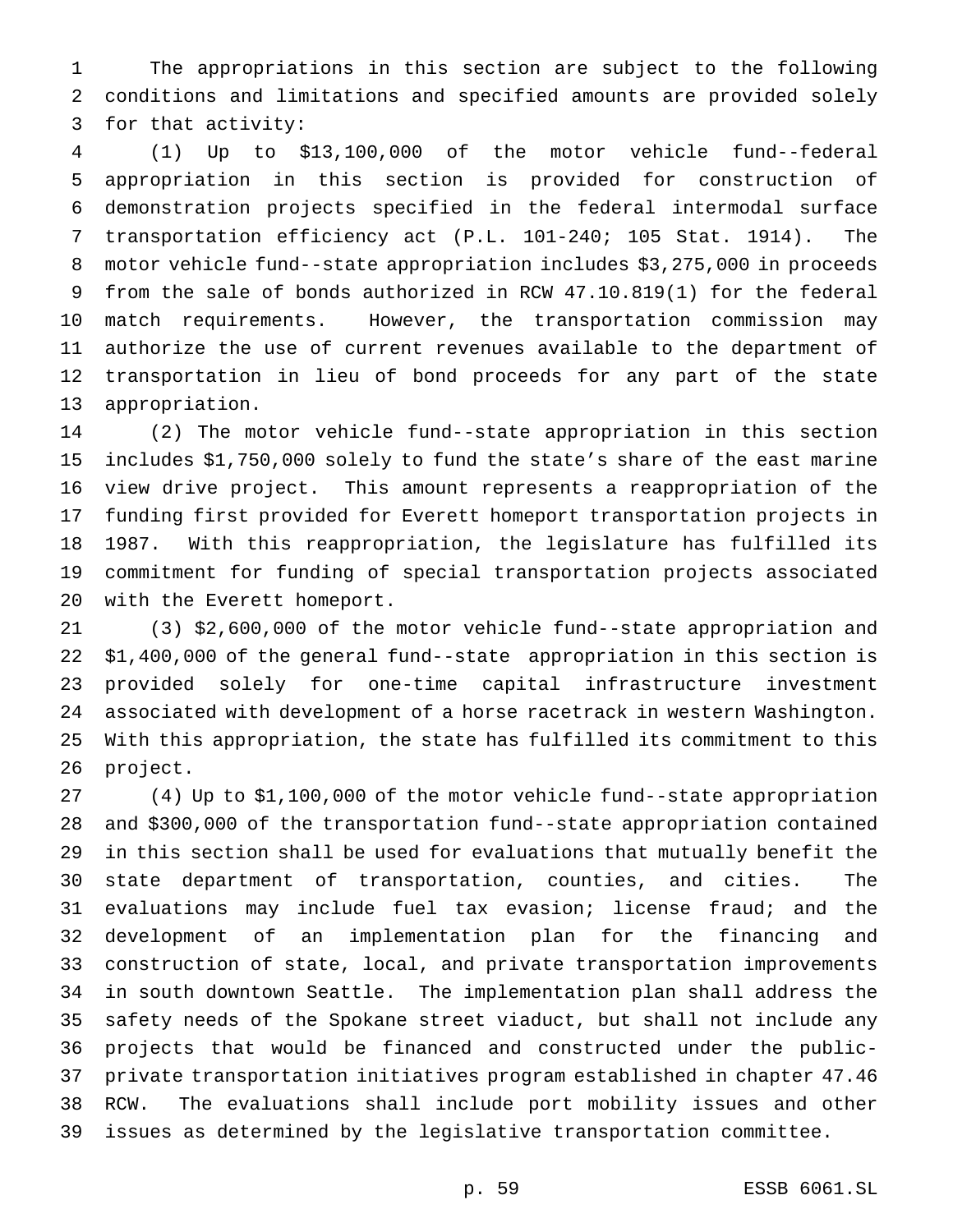(5) \$700,000 of the motor vehicle fund--federal appropriation for the surface transportation program enhancements program is provided for storm water control grants as provided for in Second Substitute House Bill No. 2031. If Second Substitute House Bill No. 2031 is not enacted by June 30, 1996, this subsection is null and void.

 (6) \$1,000,000 of the motor vehicle fund--federal appropriation for the surface transportation program enhancements program is provided to the state parks and recreation commission to be used for trail development. The amount provided represents partial consideration for cross-state trail development necessitated under Engrossed Substitute House Bill No. 2832.

 (7) \$6,000 of the transportation fund--state appropriation is provided as the state match on the Colfax paving project.

 (8) \$25,000 of the transportation fund--state appropriation in this section is provided to evaluate and determine which agency or organization should be authorized to manage and operate the aerial search and rescue program.

 (9) \$50,000 of the motor vehicle fund--state appropriation and \$25,000 of the transportation fund--state appropriation in this section are provided solely for an evaluation of the impacts of rail transportation through the city of Auburn, to be conducted by the city of Auburn. "Evaluation" for the purpose of this subsection does not include litigation. This evaluation shall be coordinated with the Port of Tacoma, the cities of Tacoma, Federal Way, and Algona, and other affected jurisdictions participating in the Tacoma tideflat truck and rail circulation analysis provided for in subsection (4) of this section. The city of Auburn shall complete its analysis no later than October 31, 1996, and report its findings to the Tacoma tideflat truck and rail circulation study group.

 (10) The motor vehicle fund--federal appropriation includes \$15,000,000 federal highway administration reimbursement to Washington for damage from the 1996 December floods to local owned roads on the 33 federal system.

 NEW SECTION. **Sec. 610.** A new section is added to 1996 c 165 (uncodified) to read as follows:

 \$10,000,000 from the motor vehicle fund--federal is appropriated to the department of transportation solely for damage resulting from floods and winter storms. This appropriation will be allotted in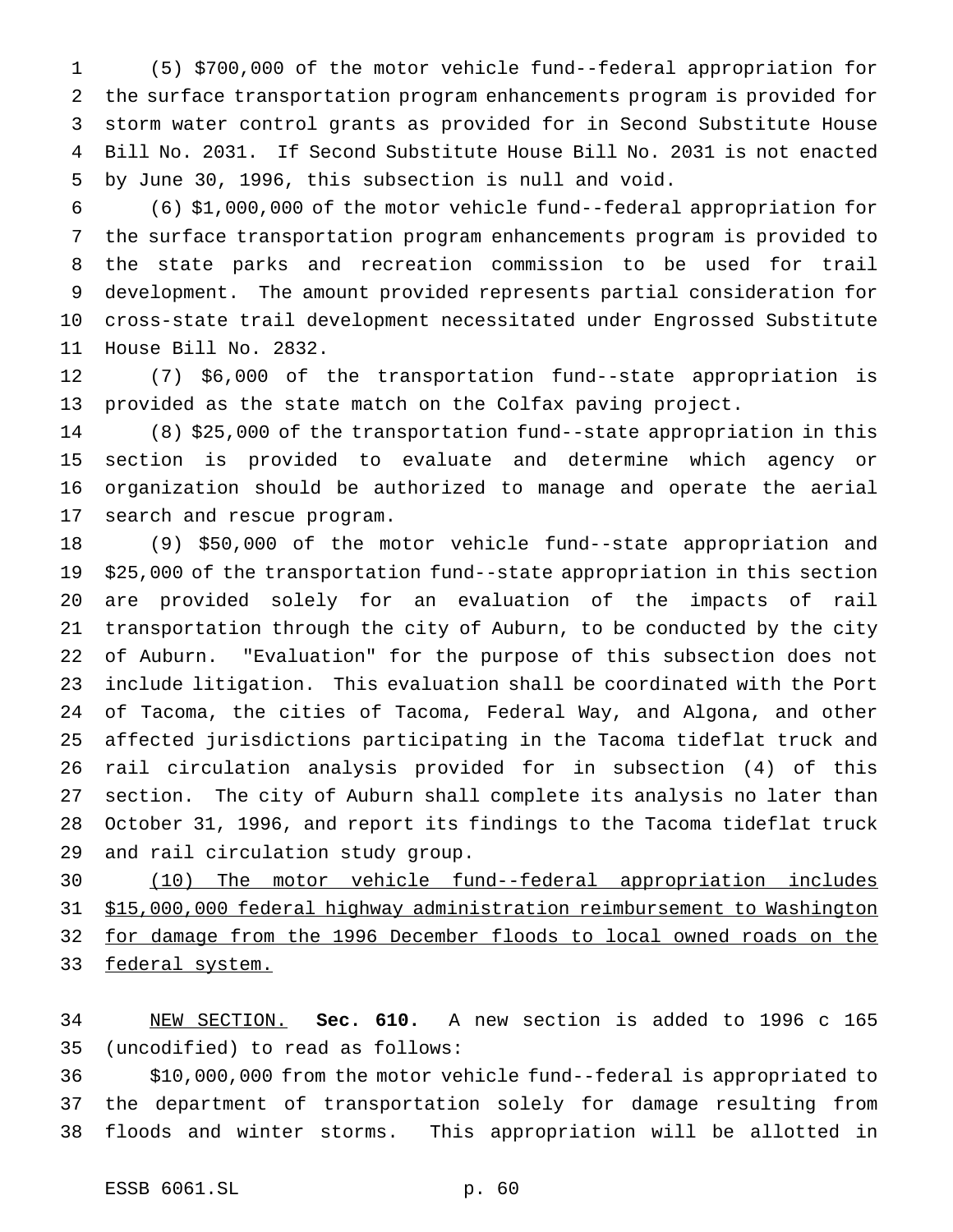1 programs p-preservation and m-maintenance as determined by the 2 department of transportation.

3 **Sec. 611.** 1996 c 165 s 401 (uncodified) is amended to read as 4 follows: 5 **FOR THE STATE TREASURER--BOND RETIREMENT AND INTEREST, AND ONGOING BOND** 6 **REGISTRATION AND TRANSFER CHARGES: FOR BOND SALES DISCOUNTS AND DEBT** 7 **TO BE PAID BY MOTOR VEHICLE FUND AND TRANSPORTATION FUND REVENUE** 8 ((Motor Vehicle Fund--Puget Sound Capital Construction Account 9 Appropriation . . . . . . . . . . . . . . . \$ 4,250,000 10 Motor Vehicle Fund Appropriation . . . . . . . . \$ 903,000 11 Transportation Improvement Account 12 Appropriation . . . . . . . . . . . . . . . . \$ 1,250,000 13 Special Category C Account Appropriation . . . . \$ 4,000,000)) 14 Highway Bond Retirement Account Appropriation . . \$ ((195,814,000))  $15$  192,099,000 16 Ferry Bond Retirement Account Appropriation . . . \$ ((36,788,000)) 17 31,237,000 18 TOTAL APPROPRIATION . . . . . . \$ ((<del>243,005,000</del>)) 19 223,336,000

20 **Sec. 612.** 1996 c 165 s 402 (uncodified) is amended to read as 21 follows:

22 **FOR THE STATE TREASURER--BOND RETIREMENT AND INTEREST, AND ONGOING BOND** 23 **REGISTRATION AND TRANSFER CHARGES: FOR BOND SALE EXPENSES AND FISCAL** 24 **AGENT CHARGES**

25 Motor Vehicle Fund--Puget Sound Capital Construction 26 Account Appropriation . . . . . . . . . . . \$ ((850,000)) 27 50,000 28 ((Motor Vehicle Fund Appropriation . . . . . . \$ 181,000 29 Motor Vehicle Fund--Urban Arterial Trust Account 30 Appropriation . . . . . . . . . . . . . . . \$ 5,000)) 31 Motor Vehicle Fund--Transportation Improvement 32 Account Appropriation . . . . . . . . . . \$ ((250,000)) 33 25,000 34 Special Category C Account Appropriation . . . . \$ ((800,000)) 35 175,000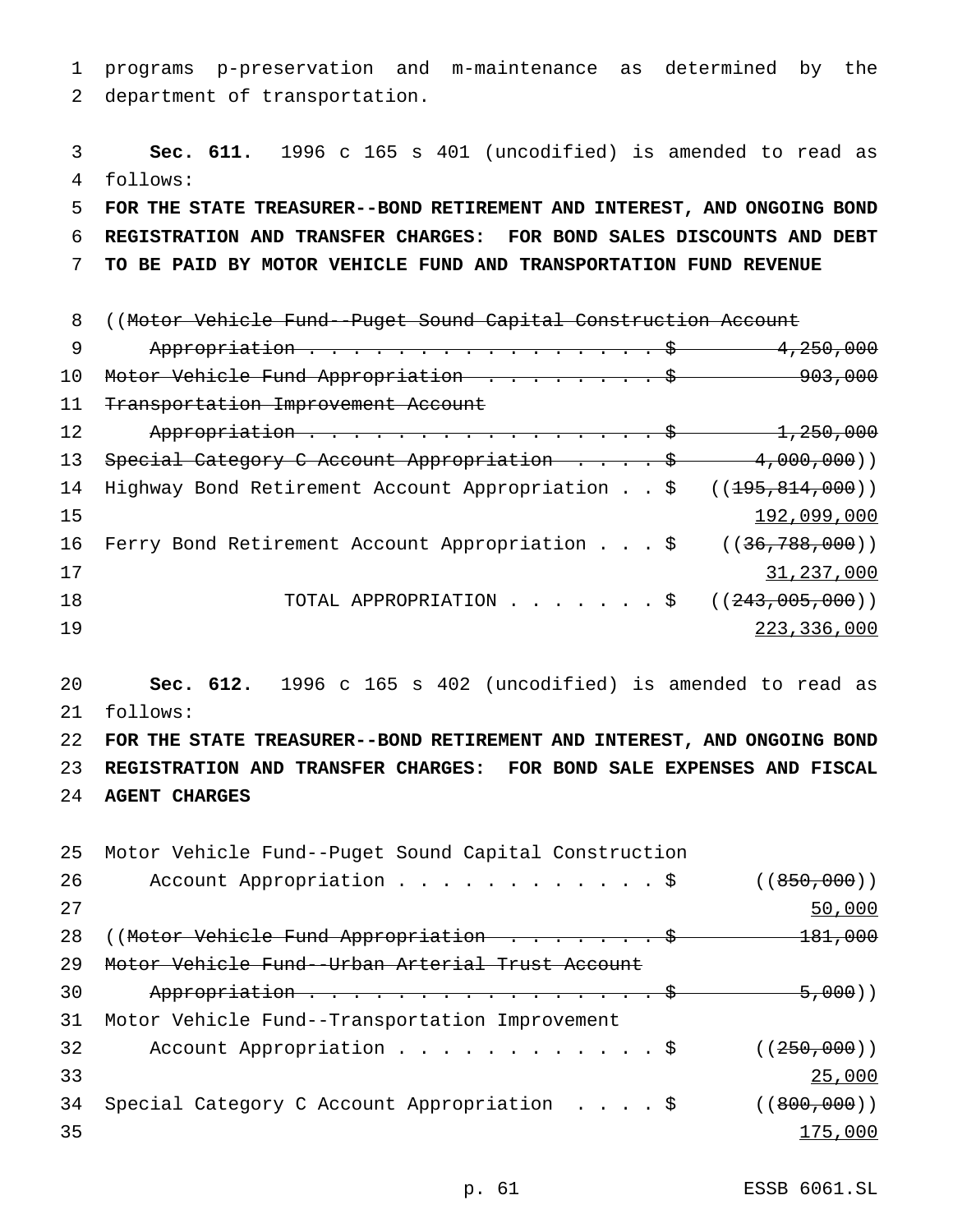((Transportation Capital Facilities Account 2 Appropriation . . . . . . . . . . . . . . . \$ 1,000)) 3 TOTAL APPROPRIATION . . . . . . \$ ((2,087,000)) 250,000

 NEW SECTION. **Sec. 613.** A new section is added to 1996 c 165 (uncodified) to read as follows:

 The sum of fifty million dollars is appropriated from the general fund to the transportation fund in the fiscal year ending June 30, 1997.

NEW SECTION. **Sec. 614.** 1996 c 165 s 505 (uncodified) is repealed.

(End of part)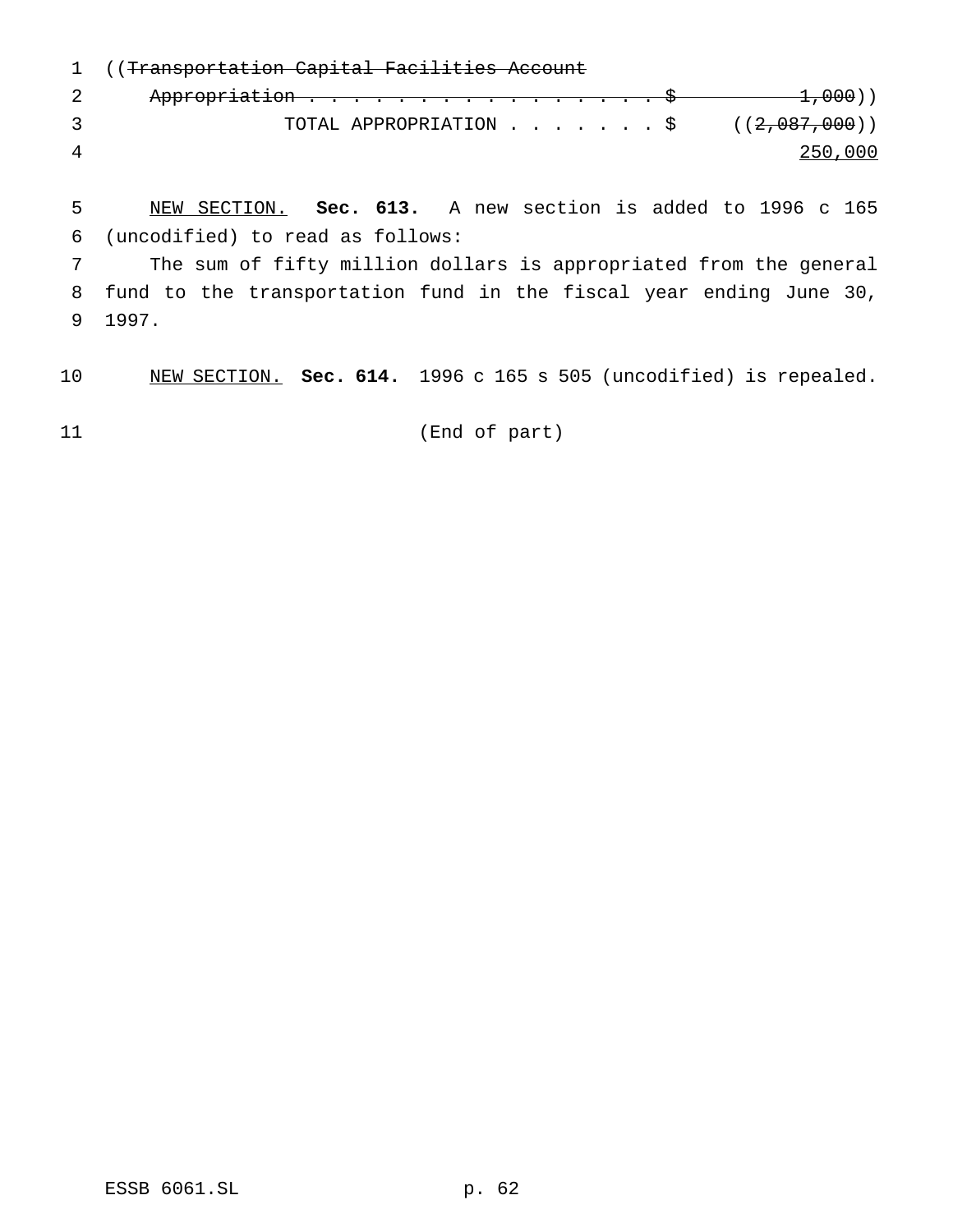# **PART VII LEGISLATIVE DECLARATIONS**

 NEW SECTION. **Sec. 701.** If any provision of this act or its application to any person or circumstance is held invalid, the remainder of the act or the application of the provision to other persons or circumstances is not affected.

 NEW SECTION. **Sec. 702.** This act is necessary for the immediate preservation of the public peace, health, or safety, or support of the state government and its existing public institutions, and takes effect immediately.

## (End of part)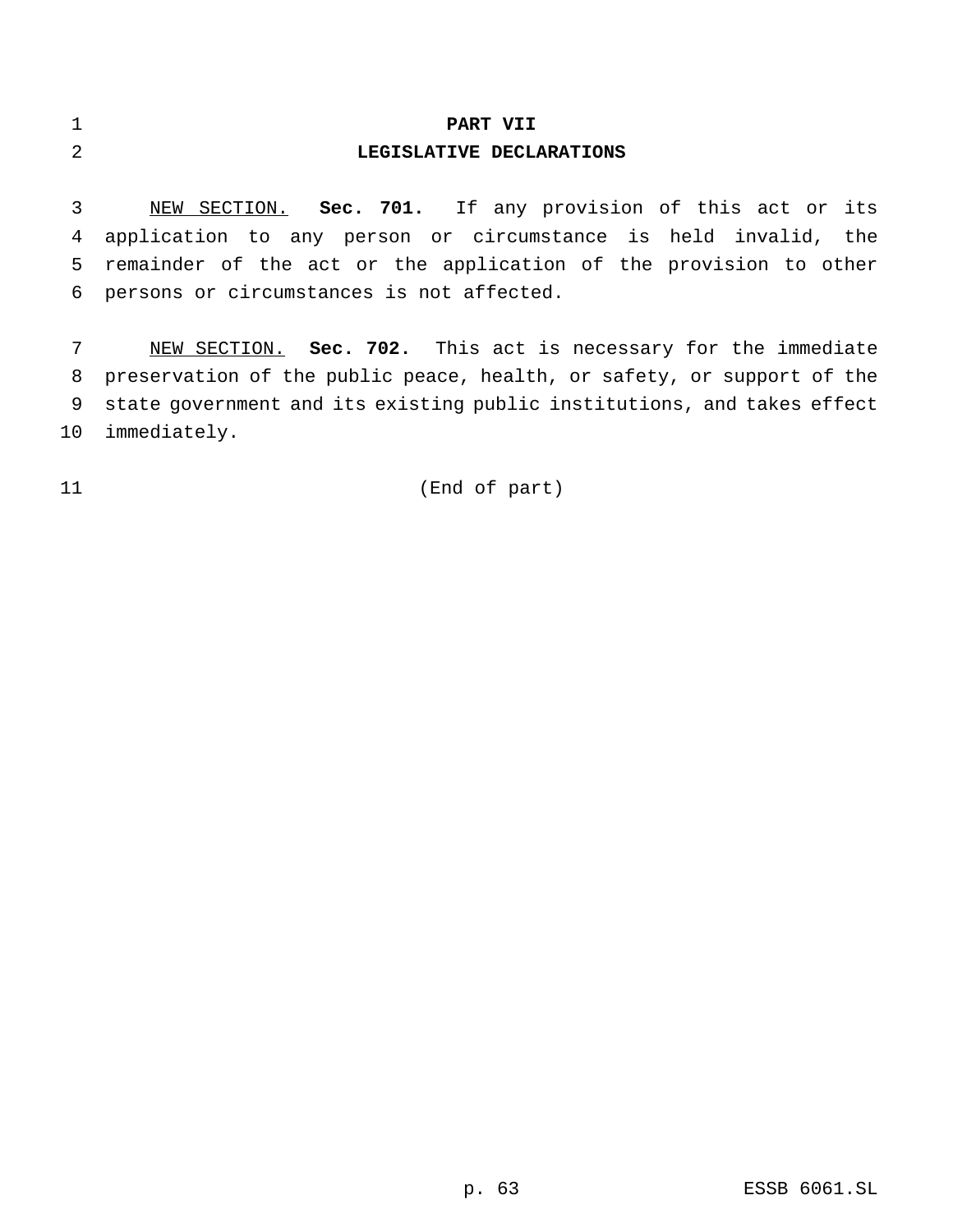| 2  | BOARD OF PILOTAGE COMMISSIONERS 11                                                       |
|----|------------------------------------------------------------------------------------------|
| 3  | COUNTY ROAD ADMINISTRATION BOARD 11                                                      |
| 4  |                                                                                          |
| 5  | DEPARTMENT OF COMMUNITY, TRADE, AND ECONOMIC DEVELOPMENT 8                               |
| 6  | DEPARTMENT OF LICENSINGMANAGEMENT AND SUPPORT SERVICES 18-20, 51                         |
| 7  | DEPARTMENT OF RETIREMENT SYSTEMSTRANSFERS 41                                             |
| 8  | DEPARTMENT OF TRANSPORTATIONHIGHWAY MANAGEMENT AND                                       |
| 9  | FACILITIES--PROGRAM D--OPERATING . 21, 24-28, 31, 33, 35,                                |
| 10 | 38, 42, 43, 46, 49, 52, 54-56, 58                                                        |
| 11 | EXPENDITURE AUTHORIZATIONS 42                                                            |
| 12 | GOVERNORTRANSFER TO THE TORT CLAIMS REVOLVING FUND $\cdot \cdot \cdot \cdot \cdot \cdot$ |
| 13 | JOINT LEGISLATIVE AUDIT AND REVIEW COMMITTEE 4                                           |
| 14 | JOINT LEGISLATIVE SYSTEMS COMMITTEE 3                                                    |
| 15 | LEGISLATIVE EVALUATION AND ACCOUNTABILITY PROGRAM 3                                      |
| 16 | LEGISLATIVE TRANSPORTATION COMMITTEE 12                                                  |
| 17 |                                                                                          |
| 18 | OFFICE OF FINANCIAL MANAGEMENT 8                                                         |
| 19 | STATE PARKS AND RECREATION COMMISSION 9                                                  |
| 20 | STATE TREASURERBOND RETIREMENT AND INTEREST 40, 41, 61                                   |
| 21 |                                                                                          |
| 22 |                                                                                          |
| 23 | TRANSPORTATION IMPROVEMENT BOARD 12                                                      |
| 24 | UTILITIES AND TRANSPORTATION COMMISSION 4                                                |
| 25 | WASHINGTON STATE PARKS AND RECREATIONCAPITAL PROJECTS 9                                  |
| 26 | WASHINGTON STATE PATROLFIELD OPERATIONS BUREAU 15-17, 37                                 |
| 27 | WASHINGTON TRAFFIC SAFETY COMMISSION<br>11                                               |

Passed the Senate April 27, 1997. Passed the House April 26, 1997. Approved by the Governor May 20, 1997, with the exception of certain items that were vetoed. Filed in Office of Secretary of State May 20, 1997.

1 Note: Governor's explanation of partial veto is as follows:

 "I am returning herewith, without my approval as to sections 106(3); 106(4); 106(5); 106(6); 106(7); 214, lines 27 through 33, page 4 19;  $217(1)(a)$ ;  $217(7)$ ;  $226(8)$ ;  $409$ ; 507 and 508, Engrossed Substitute<br>5 Senate Bill No. 6061 entitled: Senate Bill No. 6061 entitled:

6 "AN ACT Relating to transportation funding and appropriations;"

ESSB 6061.SL p. 64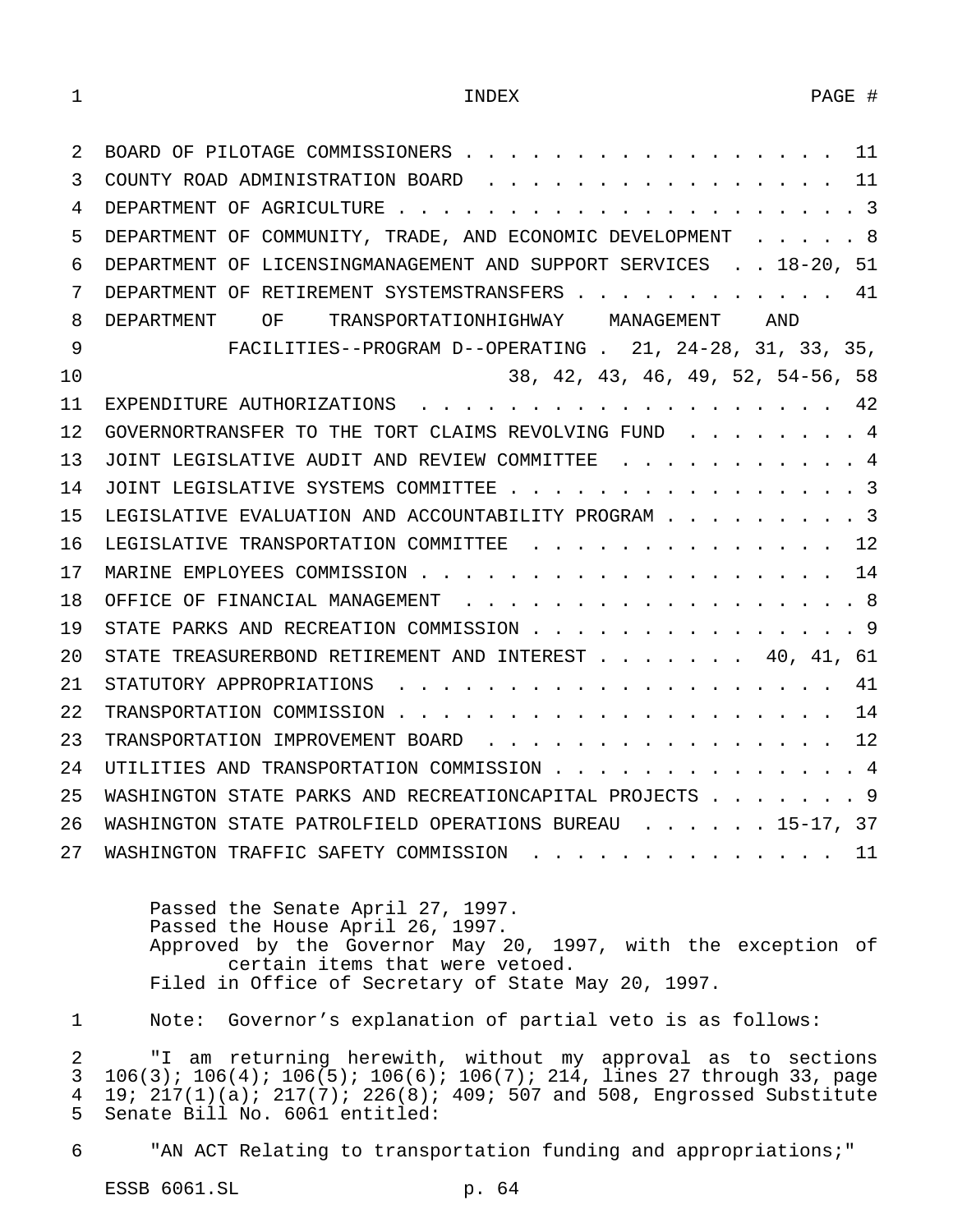Engrossed Substitute Senate Bill No. 6061 provides a supplemental budget for the 1995-97 transportation budget, and a state transportation budget for the 1997-99 Biennium. I am vetoing the following sections:

## 5 **Section 106(3), (4), (5), (6) and (7), pages 5-8, (Joint** 6 **Legislative Audit and Review Committee)**

7 Section 106 gives the Joint Legislative Audit and Review Committee 8 (JLARC) a \$1.5 million appropriation to conduct a performance audit of the Department of Transportation, the Washington State Patrol, and the 10 Department of Licensing. In addition, a temporary Performance Audit 11 Advisory Committee is created with the Director of the Office of<br>12 Financial Management serving as the Chair. Financial Management serving as the Chair.

13 While there is no question about the commitment of all parties,<br>14 including myself, to conduct a creditable and timely performance audit 14 including myself, to conduct a creditable and timely performance audit<br>15 of transportation programs, I have vetoed subsections (3) through (7) of transportation programs, I have vetoed subsections (3) through (7) 16 in order to provide maximum flexibility to the Advisory Committee to 17 manage the audit as effectively as possible within the available 18 dollars. This veto will permit an audit schedule that will produce<br>19 substantive results for consideration by the Legislature the 1998 19 substantive results for consideration by the Legislature the 1998<br>20 Session. The audit activities outlined in the vetoed provisos can Session. The audit activities outlined in the vetoed provisos can 21 serve as guidance, rather than limits, for the Committee as they start 22 their deliberations. The veto of these subsections does not preclude 23 the Advisory Committee from addressing the same issues, but it does 24 allow the Committee to adjust the scope and emphasis of the audit<br>25 activities as information is developed by the consultants and committee 25 activities as information is developed by the consultants and committee staff.

#### 27 **Section 214, page 19, line 27 through 33, (Department of Licensing)**

 This section provides \$2.5 million to improve driver's license document security only if Substitute House Bill No. 1501, Substitute Senate Bill No. 5718, or driver's license security provisions that are substantially similar to the security provisions in either bill are enacted by June 30, 1997. Prior to approving Substitute Senate Bill No. 5718, the Legislature removed provisions relating to digitized 34 photos and anti-counterfeiting and tampering improvements to the driver<br>35 document. Therefore, I have vetoed this section to avoid any confusion document. Therefore, I have vetoed this section to avoid any confusion about legislative intent.

## 37 **Section 217(1)(a), page 21, (Department of Transportation --** 38 **Improvements - Program I) and Section 409, page 40, (FY 99 Transfer** 39 **From the GF to the Transportation Fund)**

40 Section 409 transfers \$50 million from the General Fund-State into 41 the Transportation Fund in Fiscal Year 1999, thereby reducing the 42 Initiative 601 expenditure limit by over \$150 million over the next<br>43 four years. I have vetoed section 409 because this transfer would four years. I have vetoed section 409 because this transfer would 44 reduce the availability of General Fund-State resources for education<br>45 and other high-priority issues in this and future biennia. and other high-priority issues in this and future biennia.

46 I have also vetoed section 217(1)(a), which specifies that \$75<br>47 million from the Transportation Fund and \$25 million from the Motor million from the Transportation Fund and \$25 million from the Motor Vehicle Fund are appropriated for mobility projects and studies as selected by the Transportation Commission. Because I have vetoed the \$50 million General Fund-State transfer, only \$50 million is now available for these purposes. Therefore, I will ask the Transportation